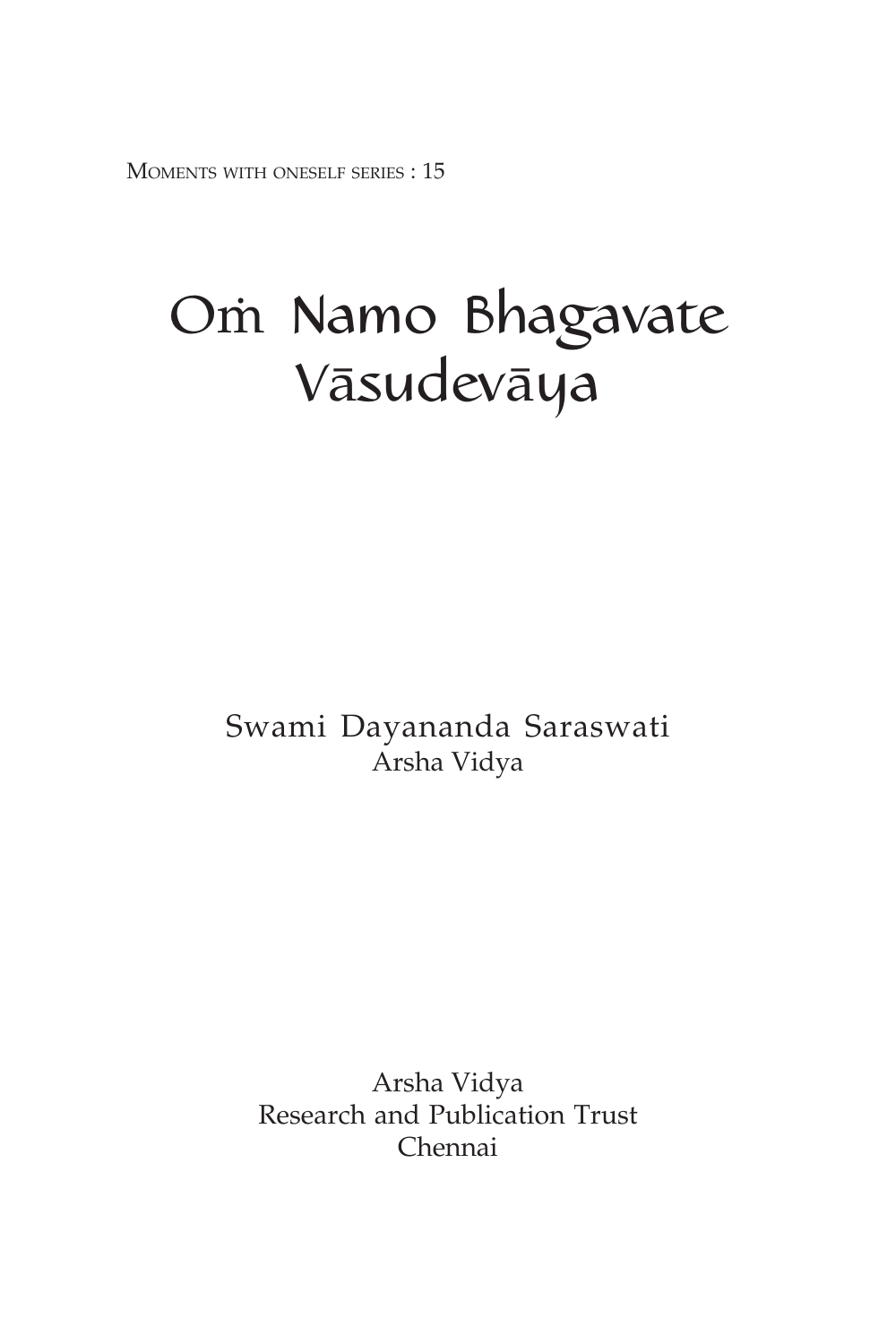*Published by* : Arsha Vidya Research and Publication Trust 32 / 4 ' Srinidhi ' Apts 3rd Floor Sir Desika Road Mylapore Chennai 600 004 INDIA Tel : 044 2499 7023 / 2499 7131 Email : avrandpt@gmail.com Website : www.avrpt.com

© Swami Dayananda Saraswati Arsha Vidya

All Rights Reserved.

No part of this book may be reproduced or transmitted in any form or by any means, electronic or mechanical, including photocopying, recording, or by any information storage and retrieval system, without written permission from the author and the publisher.

```
ISBN : 978 - 93 - 80049 - 07 - 6
```

|                    | 1st Edition : January | 2010 Copies: 2000                         |
|--------------------|-----------------------|-------------------------------------------|
|                    | 2nd Reprint : January | 2011 Copies: 1000                         |
| 3rd Reprint : June |                       | 2013 Copies: 1000                         |
|                    | 4th Reprint : March   | 2015 Copies: 1000                         |
|                    |                       | 5th Reprint : September 2018 Copies : 500 |

*Design & layout* : Graaphic Design

*Printed by* : Sudarsan Graphics Pvt Ltd 4/641, 12th Link Street 3rd Cross Road, Nehru Nagar Kottivakkam (OMR) Chennai - 600 041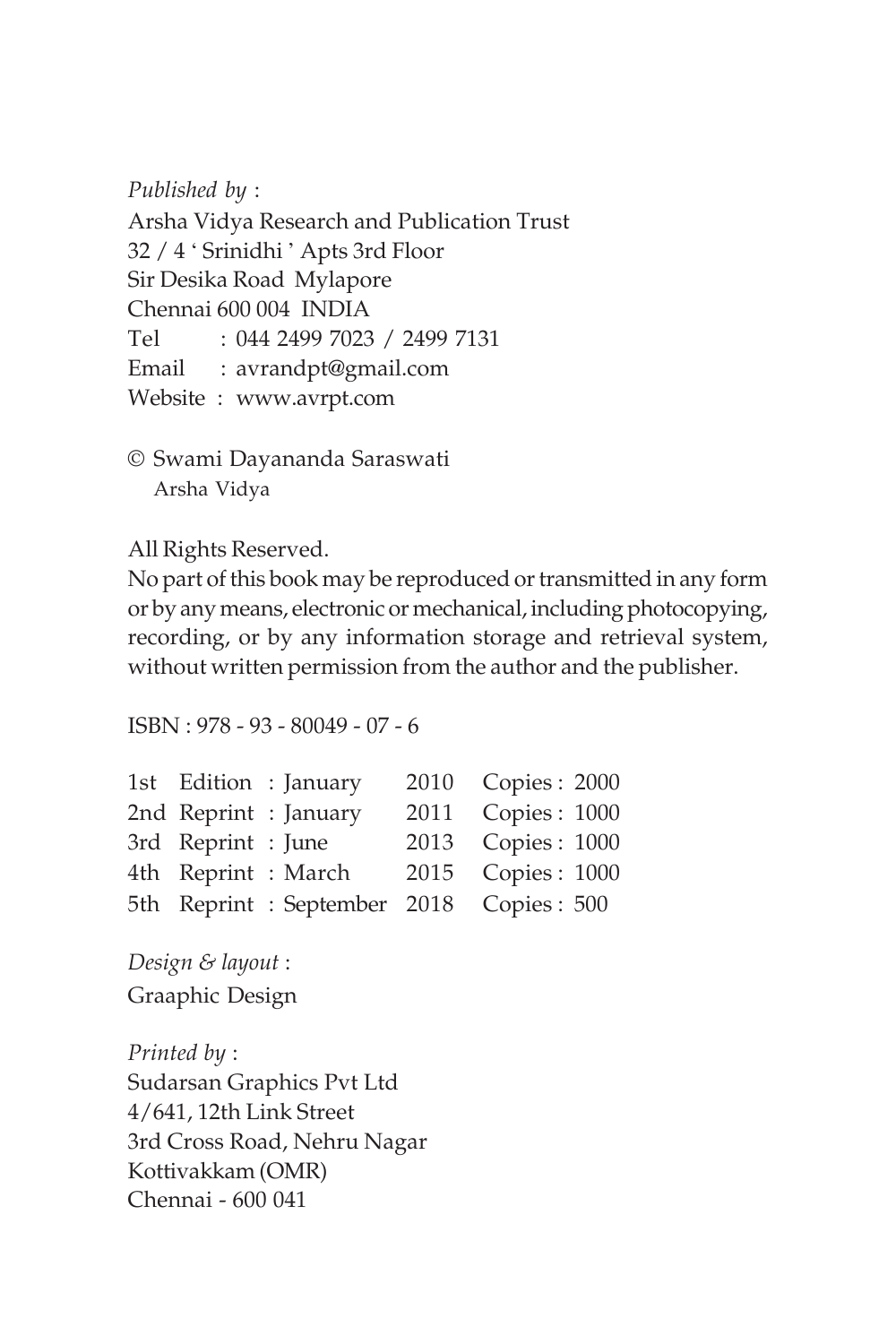# Contents

| Preface                                      | $\overline{\mathbf{V}}$ |
|----------------------------------------------|-------------------------|
| Key to Transliteration                       | vii                     |
| The meaning of the Mantra                    | 1                       |
| The <i>'bhaga'</i> of Bhagavān               | 5                       |
| Everything is Given, the 'Giver' is Bhagavān | 11                      |
| The Wrong Question: Where is God?            | 13                      |
| The Right Question: What is God?             | 16                      |
| Namah-my Surrender to the Lord               | 21                      |
| The infallible is Isvara                     | 29                      |
| Isvara is manifest as <i>dharma</i>          | 41                      |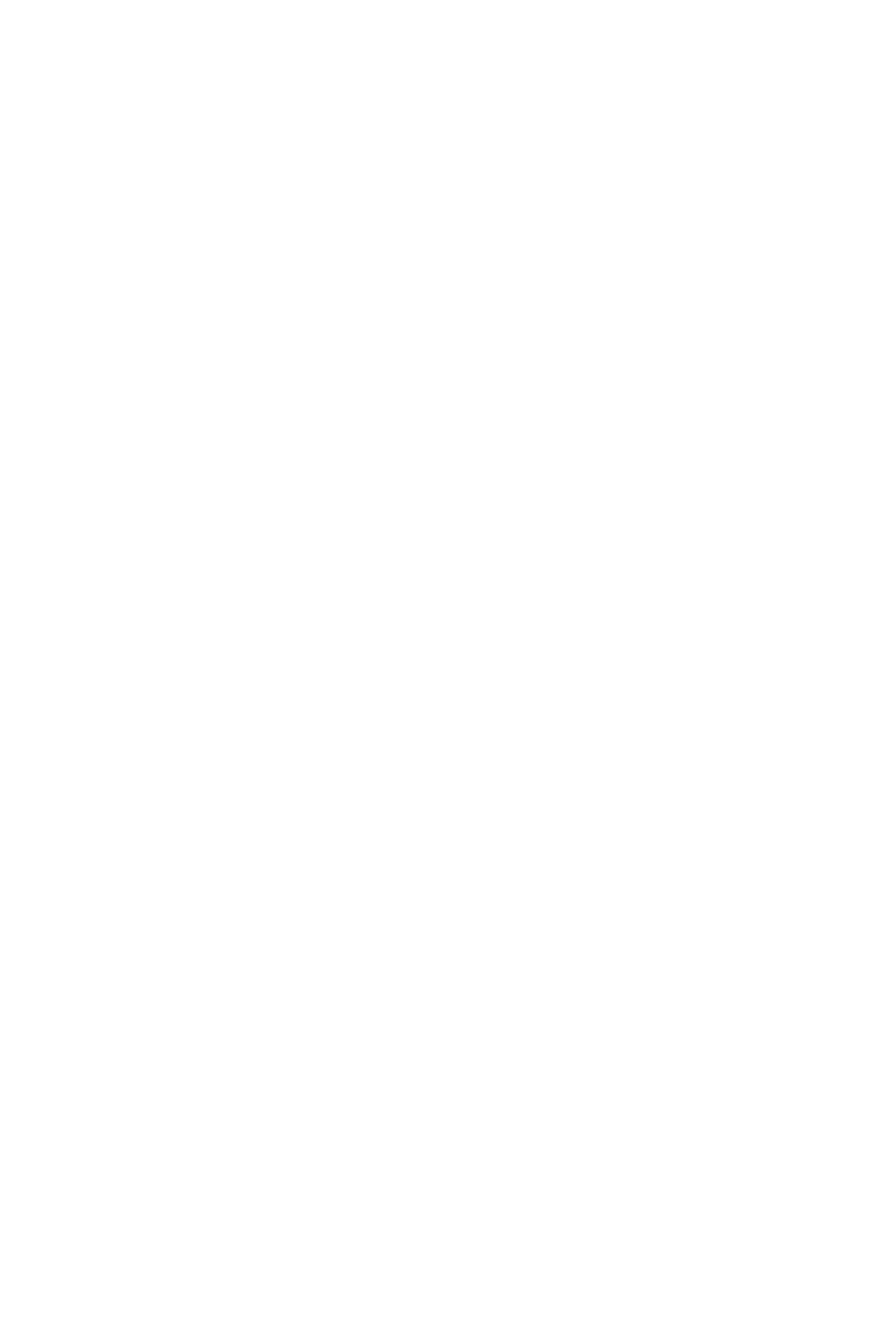### Preface

In February 2004, I gave a series of talks to a group of students and *yoga* teachers from the US, on the *mantra* 'Om Namo Bhagavate Vāsudevāya.' Sri Ramanand Patel, an outstanding teacher of *yoga* as well as a student of Vedanta, conducted the camp at our ashram in Rishikesh, on the banks of the River Gaṅgā. He was ably assisted by Pundit Sri Mukesh Desai, an exponent of Hindustani classical music and Susanne Kemmerer, a teacher of *yoga* and a trained physiotherapist.

Sri Mukesh had already taught the *mantra* to the students of the camp. Keeping my audience in view, I covered every aspect of that *mantra*. Swamini Ramananda, one my disciples, transcribed, edited and presented them without disturbing the classroom format.

Being a series of talks on one single *mantra*, repetition is inevitable. I have taken the liberty to re-edit a few portions to maintain the continuity of thought. While editing, I thought it would be a good book both for a beginner as well as for those who are dedicated to study *yoga* and Vedanta.

30 Mysen ende

Swami Dayananda Saraswati Arsha Vidya - Coimbatore October 23 2009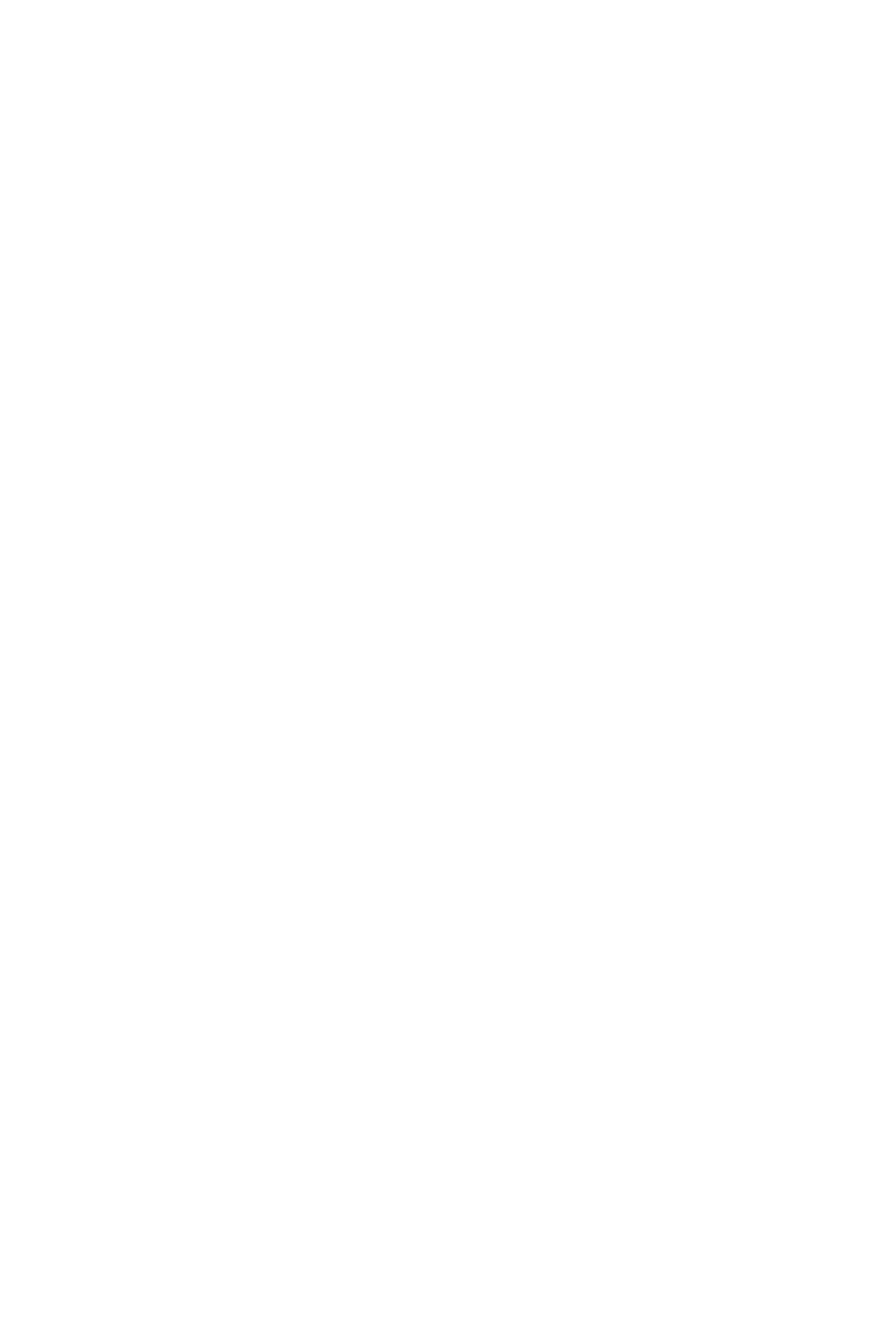#### **KEY TO TRANSLITERATION AND PRONUNCIATION OF SANSKRIT LETTERS**

Sanskrit is a highly phonetic language and hence accuracy in articulation of the letters is important. For those unfamiliar with the *Devanägari* script, the international transliteration is a guide to the proper pronunciation of Sanskrit letters.

| अ                   | $\mathfrak a$     | (but)           | र                                                 | ta  | $(true)*3$                        |
|---------------------|-------------------|-----------------|---------------------------------------------------|-----|-----------------------------------|
| आ                   | ā                 | (father)        | ठ                                                 | tha | $(anthill)*3$                     |
|                     | $\dot{i}$         | (it)            | ड                                                 | dа  | $(drum)*3$                        |
| रा क्ष              | $\overline{t}$    | (beat)          | ढ                                                 | dha | (godhead)*3                       |
| उ                   | $\mathcal{U}$     | (full)          | ण                                                 | na  | $(under)*3$                       |
| ऊ                   | ū                 | (pool)          | त                                                 | ta  | $(path)*4$                        |
| ऋ                   | ŗ                 | (rhythm)        | थ                                                 | tha | $(thunder)*4$                     |
| ॠ                   | $\bar{r}$         | (marine)        | द                                                 | da  | $(that)*4$                        |
| ऌॅ                  | ļ                 | (revelry)       | ध                                                 | dha | $(breathe)*4$                     |
|                     | $\ell$            | (play)          | न                                                 | na  | $(nut)*4$                         |
| ए<br>अो             | ai                | (aisle)         | प                                                 | pa  | $(put)$ 5                         |
|                     | $\mathcal{O}$     | $(g_0)$         | फ                                                 | pha | (loophole)*5                      |
| औ                   | au                | (loud)          | ब                                                 | ba  | $(bin)$ 5                         |
| क                   | ka                | (seek) 1        | भ                                                 | bha | $(abhor)*5$                       |
| ख                   | kha               | $(blockhead)*1$ | म                                                 | ma  | $(much)$ 5                        |
| ग                   | ga                | $(get)$ 1       | य                                                 | ya  | (loyal)                           |
| घ                   | gha               | $(log\,hut)*1$  | ₹                                                 | ra  | $(\text{red})$                    |
| ङ                   | 'nа               | $(sing)$ 1      | ल                                                 | la  | (luck)                            |
| च                   | ca                | $(charnk)$ 2    | व                                                 | va  | (vase)                            |
| छ                   | cha               | $(catch him)*2$ | হা                                                | śa  | (sure)                            |
| ज                   | ja                | $(iump)$ 2      | ष                                                 | şa  | $(\text{shun})$                   |
| झ                   |                   |                 |                                                   |     |                                   |
|                     | jha               | (hedgehog)*2    | स                                                 | sa  | (so)                              |
| ञ                   | ña                | $(bunch)$ 2     | ह                                                 | ha  | (hum)                             |
|                     |                   |                 |                                                   |     |                                   |
|                     | 'n                | anusvāra        |                                                   |     | (nasalisation of preceding vowel) |
| $\ddot{\cdot}$<br>* | ķ                 | visarga         | (aspiration of preceding vowel)                   |     |                                   |
|                     |                   |                 | No exact English<br>equivalents for these letters |     |                                   |
| 1.                  | Guttural          |                 | Pronounced from throat                            |     |                                   |
| 2.                  | Palatal           |                 | Pronounced from palate                            |     |                                   |
| 3.<br>4.            | Lingual<br>Dental |                 | Pronounced from cerebrum<br>Pronounced from teeth |     |                                   |

The 5<sup>th</sup> letter of each of the above class – called nasals – are also pronounced nasally.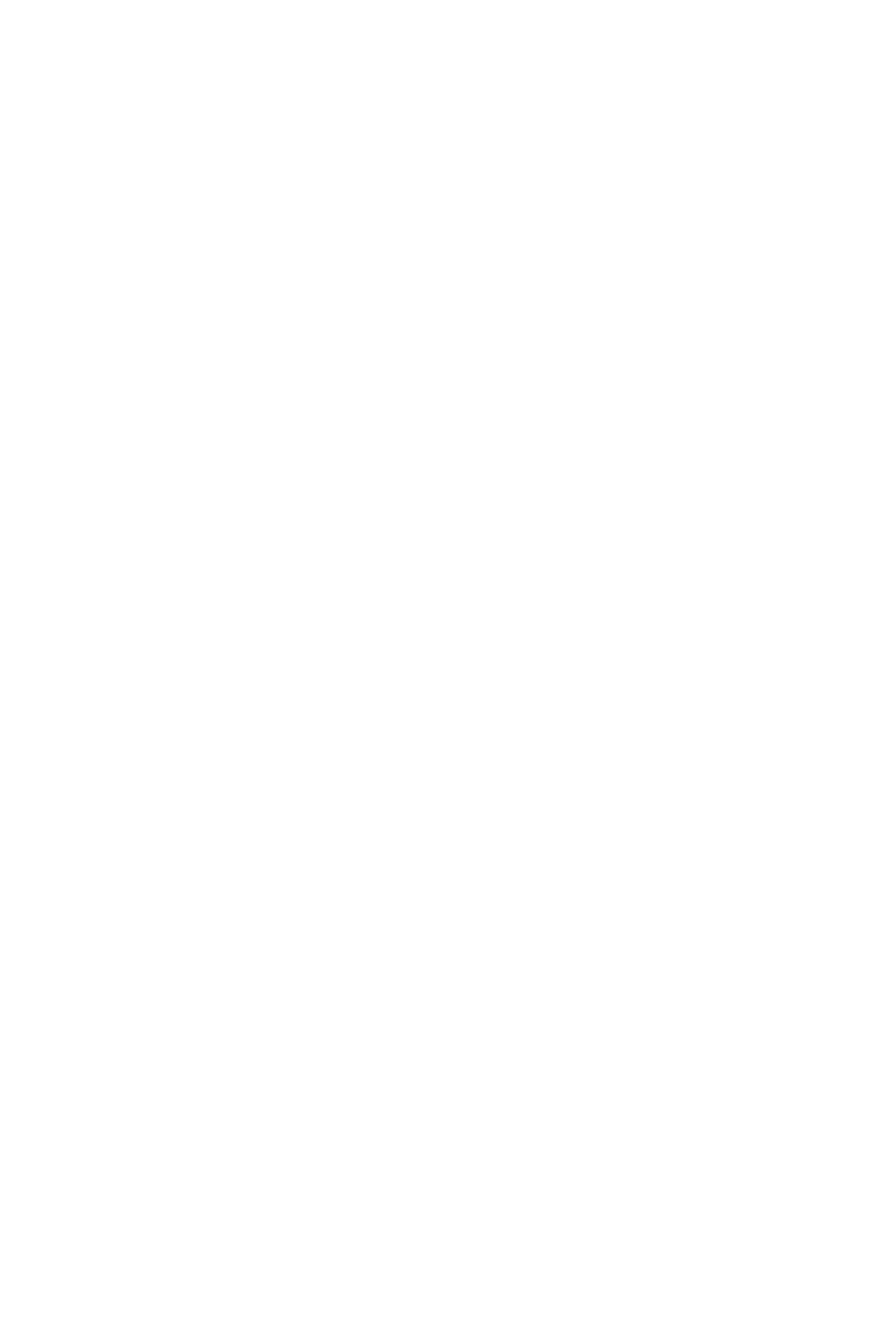# The meaning of the mantra

*Om namo bhagavate vāsudevāya* is a very popular *mantra*. A *mantra* is that which was discovered, seen by a seer, a *fsi*, as a source of blessing. A *fsi* is a sage who, for the good of the world, gives a *mantra* that he saw. Each *mantra* comes down to us with the *rsi's sankalpa*, his thought of blessing us. When we chant a *mantra*, the blessings of the *rsi* as well as the deity is invoked and also the meaning that the *mantra* conveys.

As a *yoga* teacher, one should know the tradition concerning *mantra*s. In *oà namo bhagavate väsudeväya*, there are four words consisting of twelve syllables including om—om na mo bha ga va te vā su de vā ya. Therefore, this *mantra* is called *dvādaśāksarī*, twelvesyllabled one. *Om namaśśivāya* is the famous pañcākṣarī, five-syllabled *mantra*. *Namaççiväya* is the *mantra* and *om* is added—*oà na maç çi vä ya*. *Oà namo näräyaëäya* is an eight-syllabled *mantra*, așțākșarī—om na mo nā rā ya ņā *ya*. A six-syllabled *mantra* is *sadakṣarī*. *Gāyatrī* is the name of a metre in Sanskrit language which has twenty-four syllables. The popular *mantra* '*gäyatré*' bears the name of its metre, even though its name is *sävitré*.

One invokes Bhagavän, the Lord, by this twelvesyllabled *mantra, om namo bhagavate vāsudevāya*, offering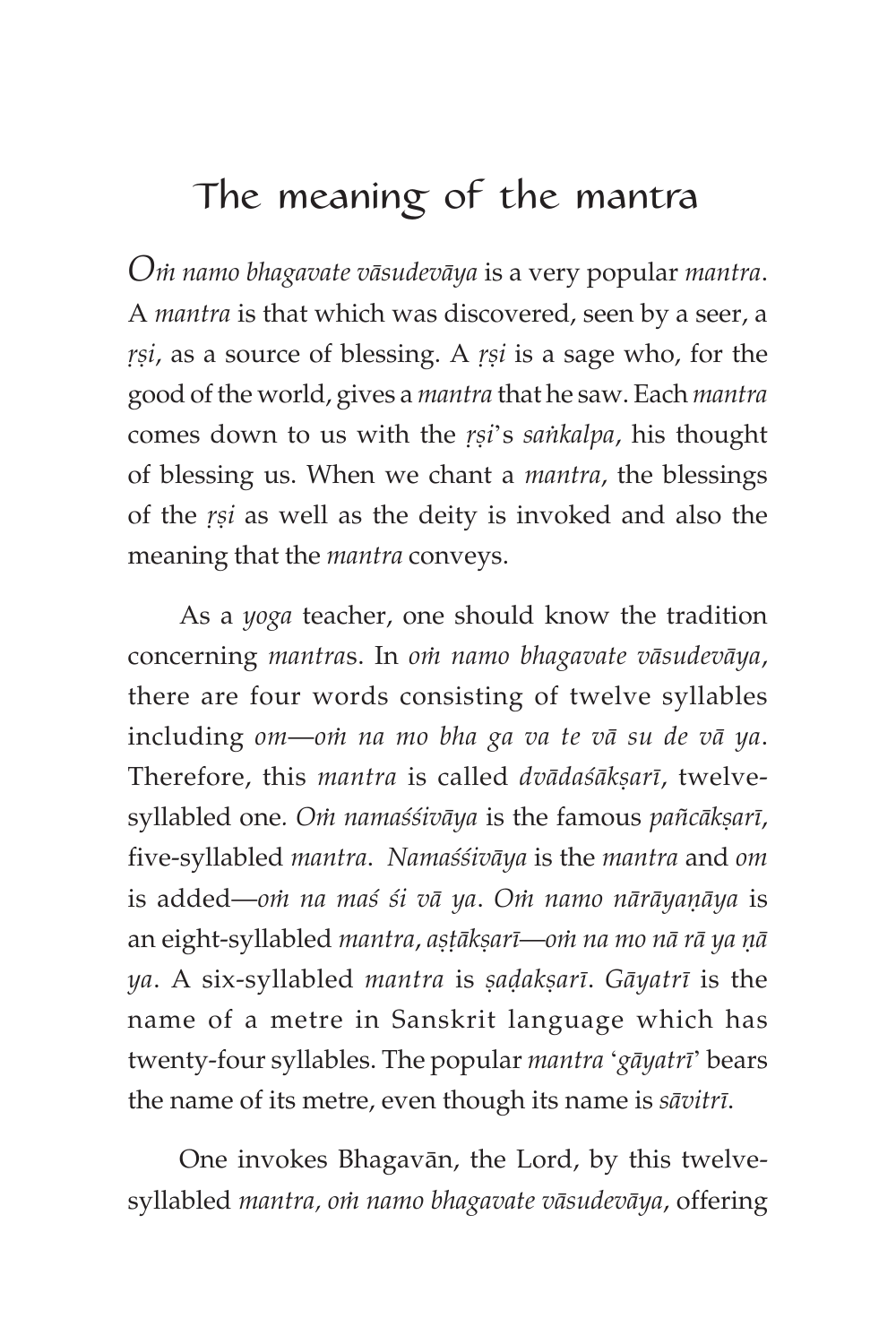one's *namaù*, salutation, surrender. *Om* means invoking the Lord in a single syllable. In Sanskrit, prepositions are added to the words themselves. So, *bhagavate* means 'unto Bhagavän,' and *namaù* means '(my) salutation.'

### *Greeting with namaste*

*Namaste* or *namaskära* is a very beautiful way of greeting each other. In every culture there is a way of greeting like 'hi'—'hi' to greet and 'bye' to take leave. And there is also a shake-hand culture in which you hold the other's hand, which is nice. 'Hi-bye' is more simple and modern. While shaking hands, camaraderie and friendship are exchanged. It also signifies 'how do you do' and warmth in cold countries. In this, as we shake hands the two become one.

We have *namaste* which is social, cultural, religious and spiritual. *Namaste* is made up of two words, *namaù* and *te*. *Namaù* means (my) salutation and *te* means to you. So *namaste* means my salutation to you. In *yoga* there is *sürya-namaskära*. *Namaskära* means doing *namaù*, offering your salutation, your *namaskära* to Sun*.* In the word '*namaste*,' the person is transcended, like when you say, 'touch wood' you touch the nearest wooden thing available. Here the transcending is not physical because even though the table may have a tablecloth, still you touch it, transcending the tablecloth and the table to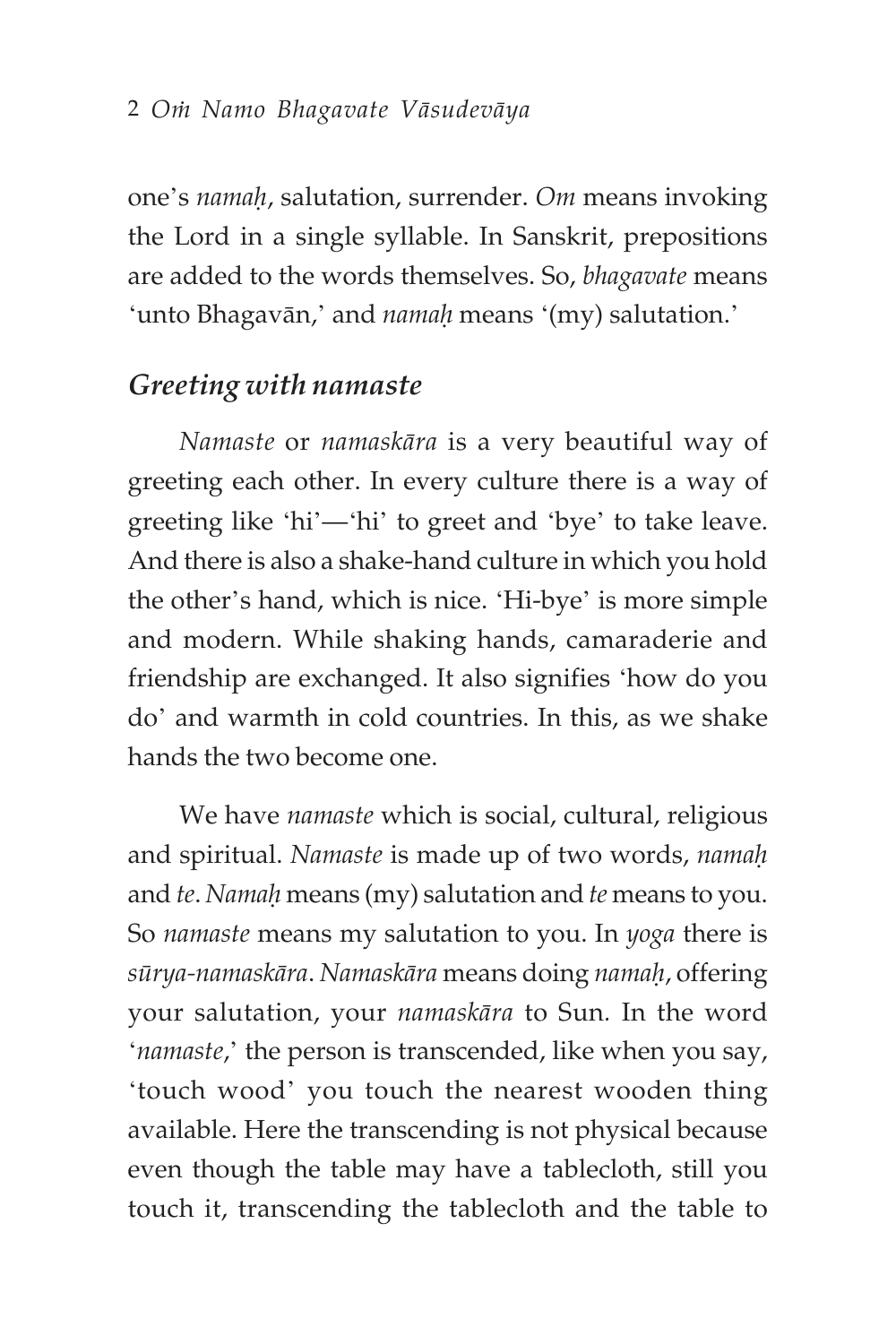touch the wood. So when you say 'touch wood,' you do not go out to touch a log of wood. In this 'touch wood,' there is so much Vedanta.

You do *namaste* to the person in front of you without questioning his or her qualifications and so on. You transcend the person. Even if you know this person does not deserve your salutation, yet you offer salutation. To whom? To Bhagavän. When you say *namaste* you are offering your salutation to Bhagavän. The person to whom you offer is Bhagavän! What do you mean by Bhagavän? Is Bhagavän five feet eight inches tall? Therefore it is important to know what Bhagavän is.

### *Adding a suffix*

Some background information is needed here in order to explain further. In Sanskrit, as in English, there are suffixes added to the word stem. For instance, various endings are added to make words from the English infinitive, 'to speak'. In making a singular verb of present tense, you add the letter 's' to the word 'speak'. To form the word denoting the agent of the action of speaking, you add 'er' to 'speak'. Thus we have words like speaks, speaker, spoken and so on.

So too in Sanskrit, there is also a special suffix that is added in the sense of possessor or owner, *män* for male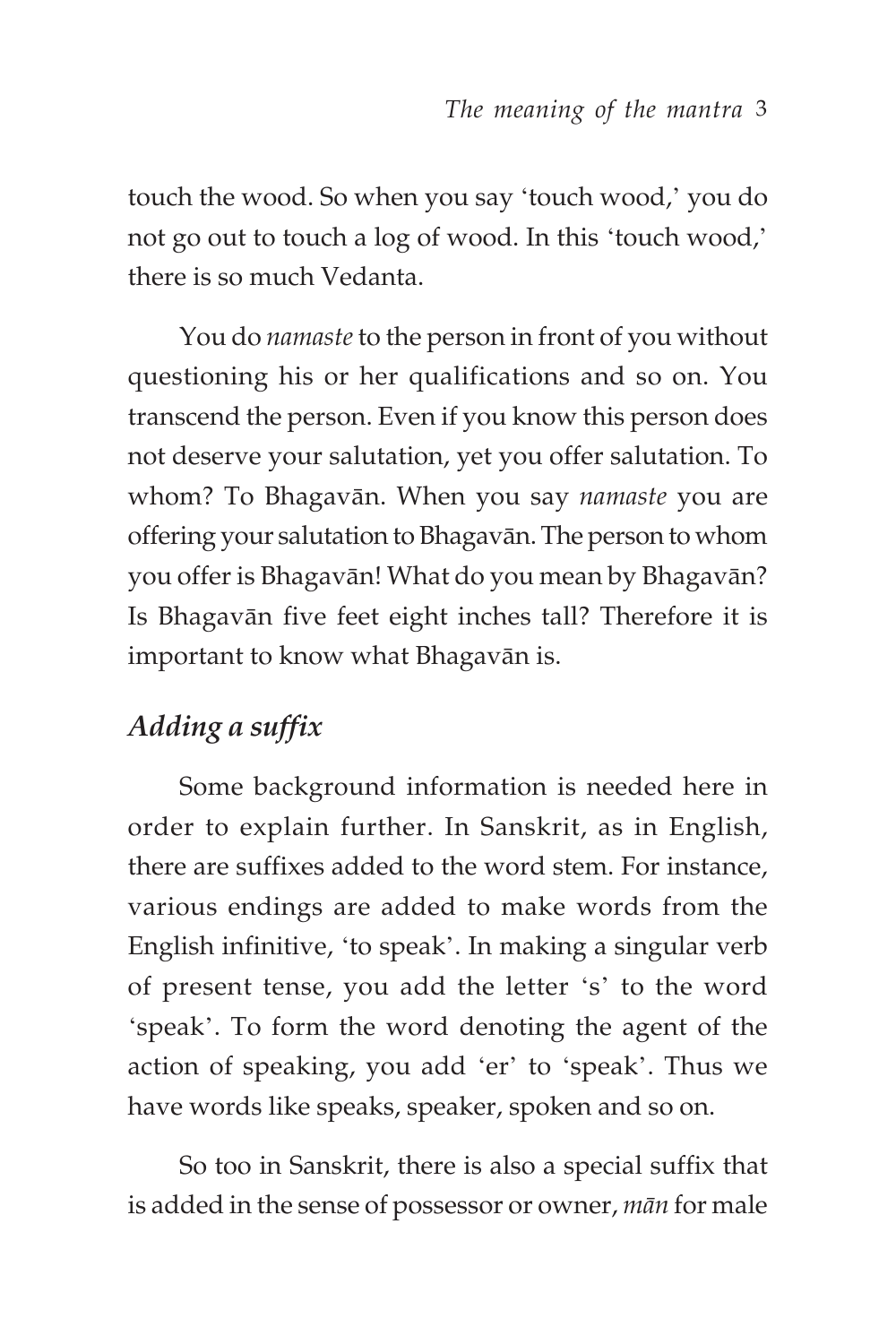#### 4 *Oà Namo Bhagavate Väsudeväya*

and *maté* for female. The word, *'buddhi*' means thinking faculty. *Buddhimän* or *buddhimaté* means a good thinker. *Çré* means wealth. *Çrémän* or *çrématé* means one who has *çré*, wealth. The suffix *män* becomes *vän*, if the word ends in '*a*' or '*ä*', as in *dhanavän*, the one who has *dhana*, wealth; *balavän*, the one who has *bala,* strength. Here, in the *mantra,* there is the word Bhagavän, the one who has *bhaga*. It becomes *bhagavate* because the dative suffix meaning 'unto' is added to the word Bhagavän.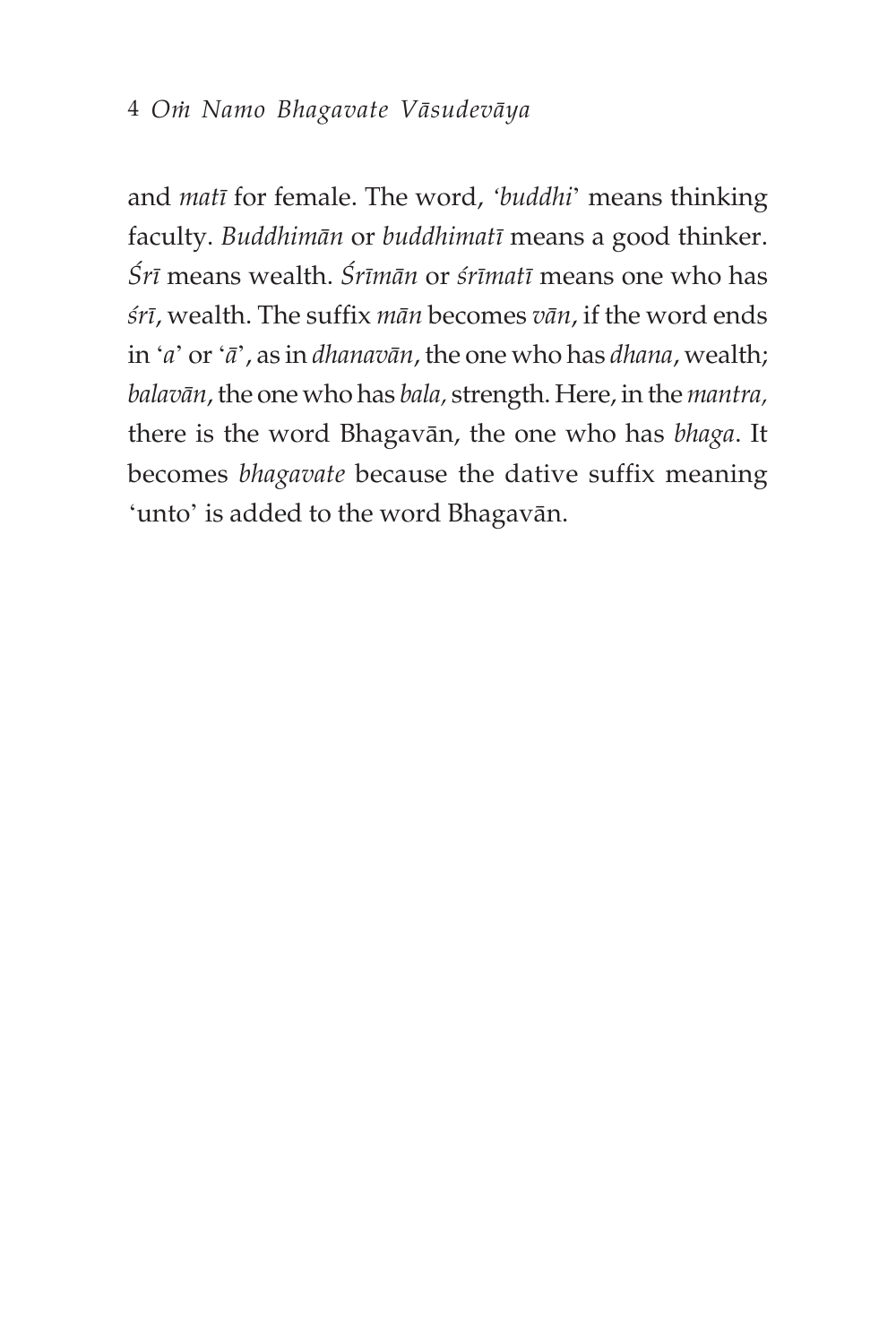# The 'bhaga' of Bhagavän

To understand Bhagavän one needs to know what is '*bhaga*'. The word has a profound meaning; it consists of six absolute virtues. They are *samagram aiçvaryam*, *samagrä çréù*, *samagraà jïänam*, *samagraà vairägyam*, *samagraà yaças* and *samagraà véryam*. Here, *samagra* means total, without a limit. Sometimes these six attributes are referred to as qualities. However a quality ceases to be one, if it is infinite, limitless. Bhagavän is viewed in this six-fold way. Now we will see the meaning of each of the six virtues.

#### **(***Samagram***)** *Aiçvaryam*

*Aiçvaryam* is *éçvarasya bhävaù*, meaning the status of being Éçvara. Éçvara means the Lord and *aiçvaryam* is overlordship. All of us have some experience of lordship and we can understand what lordship is. For instance, you have *aiçvarya*, lordship, over plants and small insects and other living organisms that are at your mercy. You do have *aiçvaryam* over an ant—you can bless that ant by walking around and not stepping on it or unmindfully step on it. If you see an ant in a small puddle of water struggling for its life, you can help it out because you have *aiçvaryam*. It is your experience of *aiçvaryam*, but the same ant crawled into your ear, your *aiçvaryam* is gone! Therefore your *aiçvaryam* is highly limited. Even though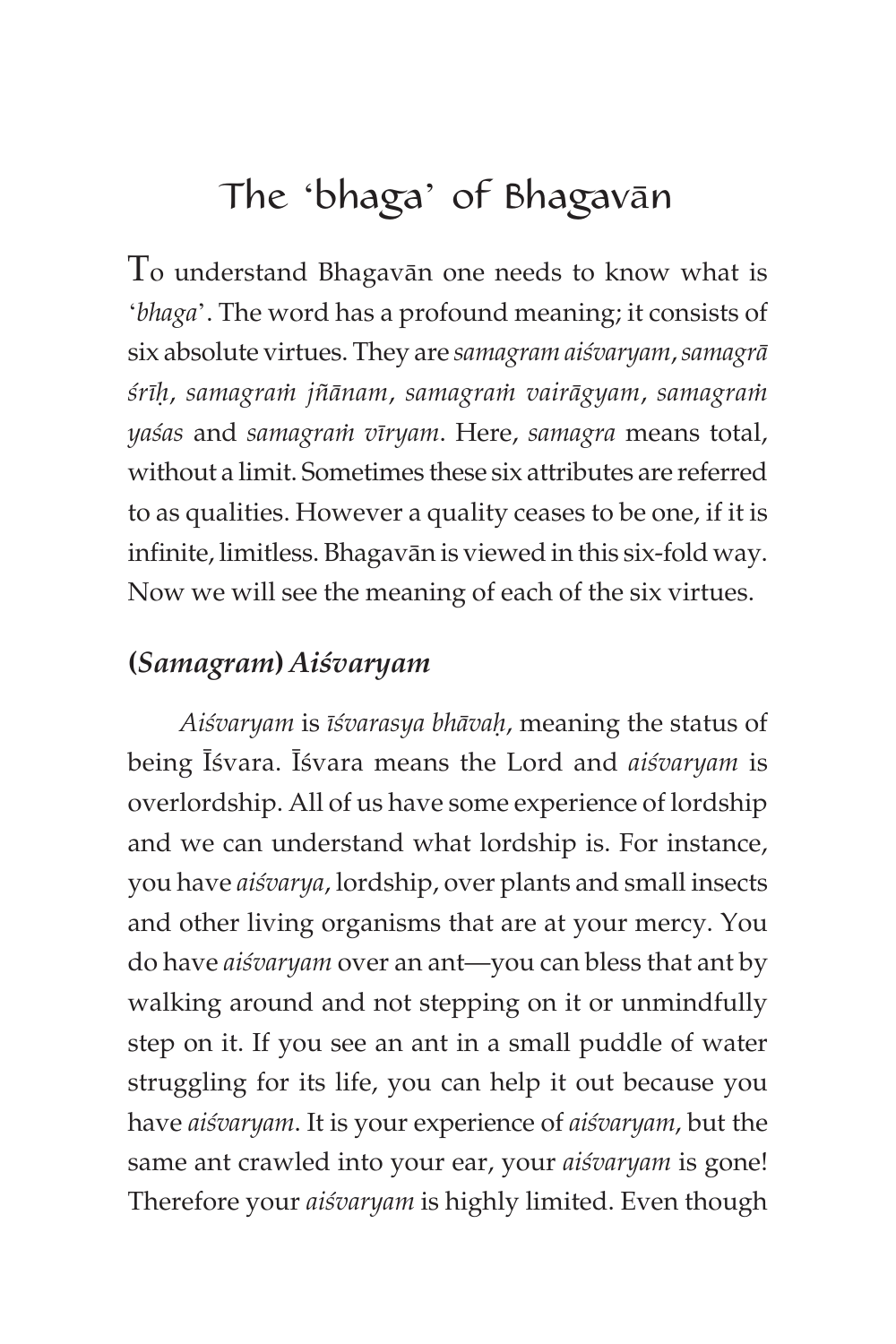you have the experience where the other is at your mercy, you can still be helpless because the individual *jéva* is very limited in *aiçvaryam*.

Your experience of *aiçvaryam* can help you stretch your imagination of an *aiçvaryam* that is not limited by anything. But then, it is not even stretching. Therefore, only the one who is not caused, who is not ruled by anyone, who is not subject to the laws of someone else, can have the *aiçvaryam* that is *samagram*. This *samagram*, total, unlimited, uninhibited *aiçvaryam* is *bhaga*.

### **(***Samagrä***)** *Çréù*

*Çré* is wealth. Even the wealthiest person is limited. If you approach some rich person and ask for donation for a good cause, he or she may say, 'Sorry, I have no money.' So one's wealth is limited. *Samagrā śrīh*, the wealth of Bhagavän should include everyone's wealth, only then it is limitless *çré.* Whatever you have is not yours because it is given. It is amusing that you think you possess these. Your health is wealth. Your longevity, *äyus*, is wealth, which means that time is wealth. Your skill is wealth as long as your hands work. Your *buddhi* is wealth as long as there is no haemorrhage in the brain. Suppose one has an aneurysm in one of the arteries in the brain. It is a time bomb and can burst anytime. It can be fatal. Everything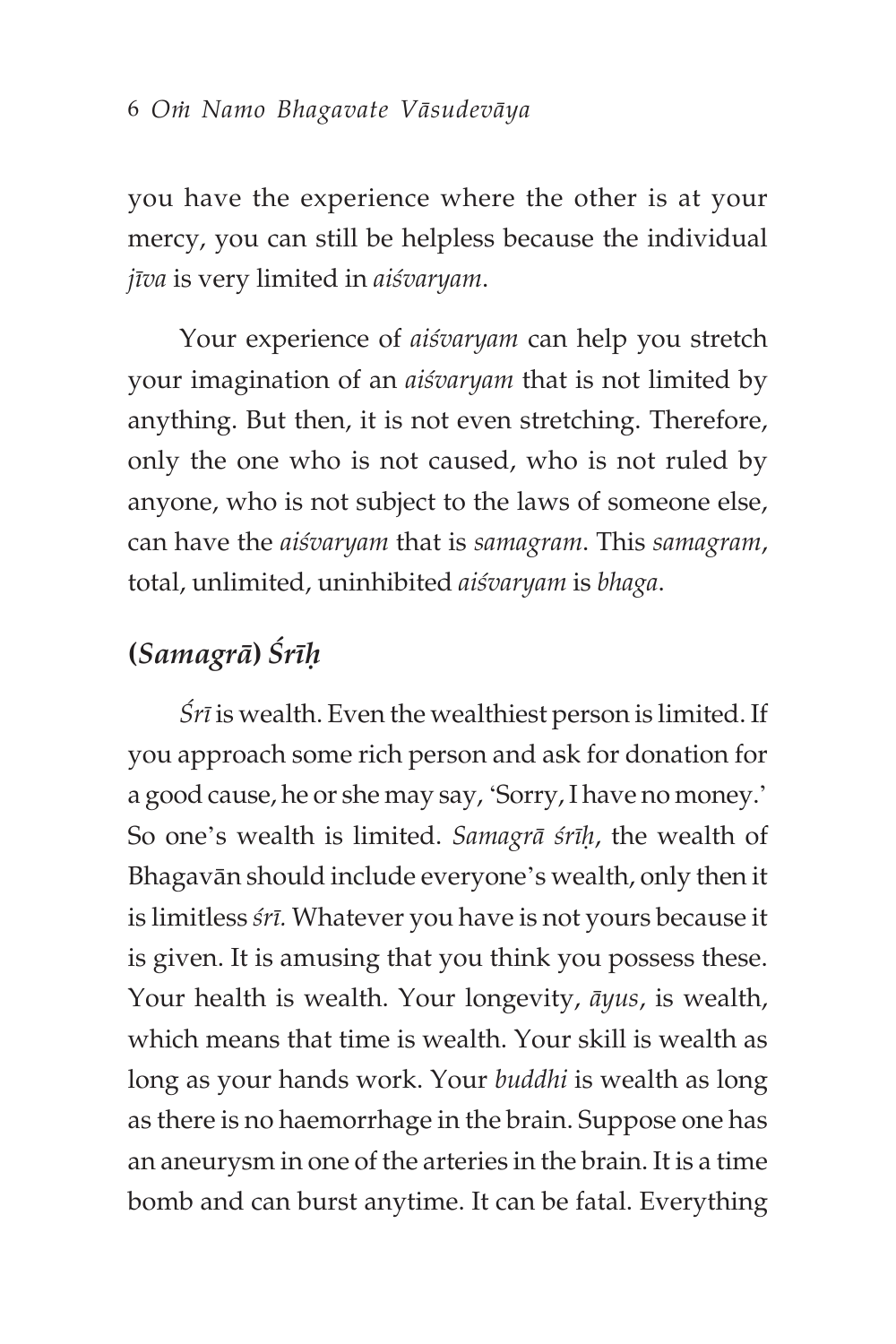is given. If the giver and the given are the Lord, as we will see, then *samagrä*, limitless, *çré* is *bhaga*.

### *(Samagram) Jïänam*

Human knowledge, *jïänam*, is limited. If there are two kinds of flower on a table, here are some questions that can be asked:

"What is this?"

"A flower." It is knowledge.

"What is the name of the flower?"

" Rose." Knowledge.

"What is its colour?"

" Red." Knowledge.

"Why this rose is white?"

"I do not know." Ignorance.

"Why is this big, while the other is small?"

"I do not know." Ignorance.

"Why is this fragrant, while the other is not?"

"I do not know." Ignorance.

"Why this has more petals than the other?"

"I do not know." Ignorance.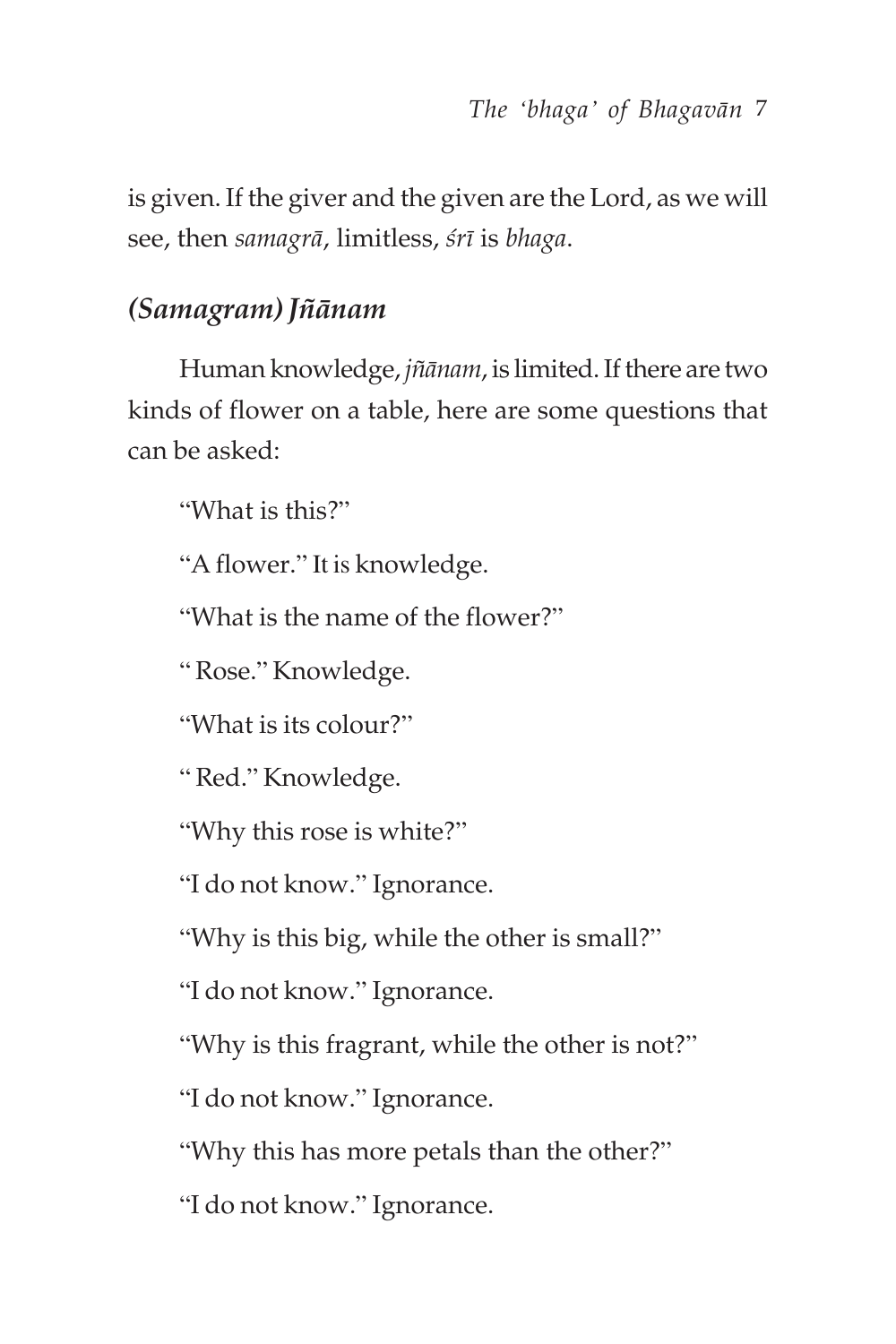In a simple flower, the area of 'I do not know' is much more than 'I know.' Human knowledge is always up to one more question.

Bhagavän is one whose knowledge is limitless, not inhibited by 'I do not know.' Therefore, *samagram*, limitless, *jïänam* is *bhaga*.

#### *(Samagram) Vairägyam*

*Räga* is a longing for something and *viräga* is freedom from longing. *Virägé* is one who is free from longing. *Virägasya bhävaù*, *vairägyam*, the disposition of a person who is free from longing. It means the one who is *pūrna*, full, whole, limitless, for whom any desire is a *vibhüti*, a glory.

Everyone has some *vairägyam*. We do not have any problem with a banana peel because we have *vairägyam* with reference to banana peel. With reference to many other things there is no *vairägyam*. *Samagram*, limitless, *vairägyam* is *bhaga*.

#### *(Samagram) Yaças*

*Samagraà yaças* means absolute fame, all fame, including your own or anyone else's. For instance, a person endowed with the ability to sing may gain some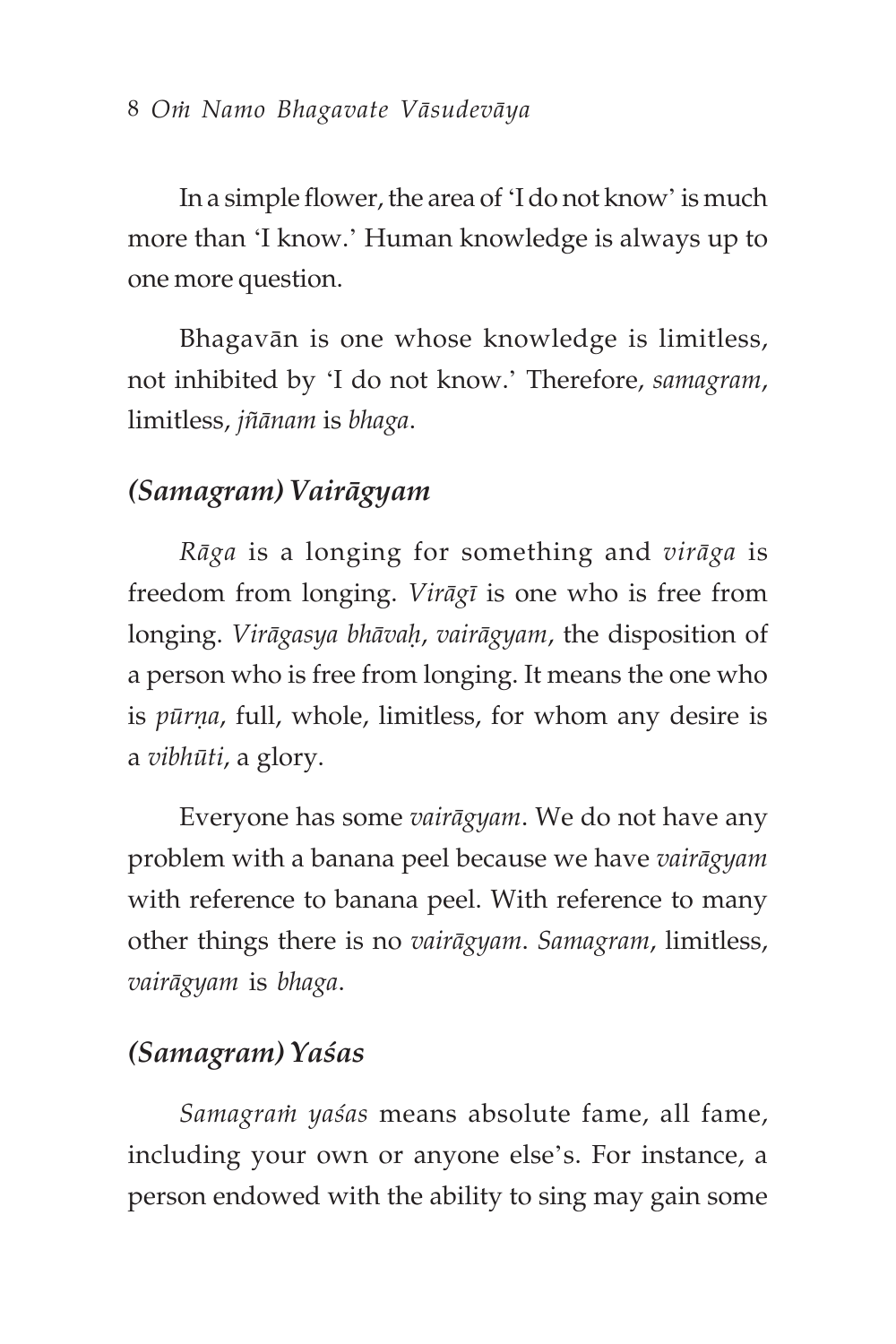fame, a ray of glory, but that fame belongs to the Lord, the one who has all fame. *Vibhüti* means glory. Even a desire can be a glory. It is a special privilege of a human being. But due to certain confusion, the privilege becomes a botheration. If we do not know how to handle a privilege, it can destroy us. It can be a privilege to have some money and economic freedom. But it can also cause problems if we do not know how to handle it. Then one buys nukes. A country may have large amount of money which it has not earned by any commerce; when a well is dug, crude oil gushes out instead of water. The leaders in power buy nukes or scuds because they do not know how to handle the money. One must have a culture for utilising big money. Otherwise, what should be a privilege can become a problem. Only a human being is free to do and free enough not to do. The freedom that a human being has is just amazing. But, for Bhagavän everything is a privilege, a *vibhüti*, an unabused *vibhüti*, glory. *Samagraà yaças*, limitless fame is *bhaga*.

#### *(Samagram) Véryam*

*Samagraà véryam* is absolute power, *çakti*. It means the capacity to create, to sustain and to resolve the whole universe. The one who has this absolute power of creation, sustenance and destruction is called Almighty. We also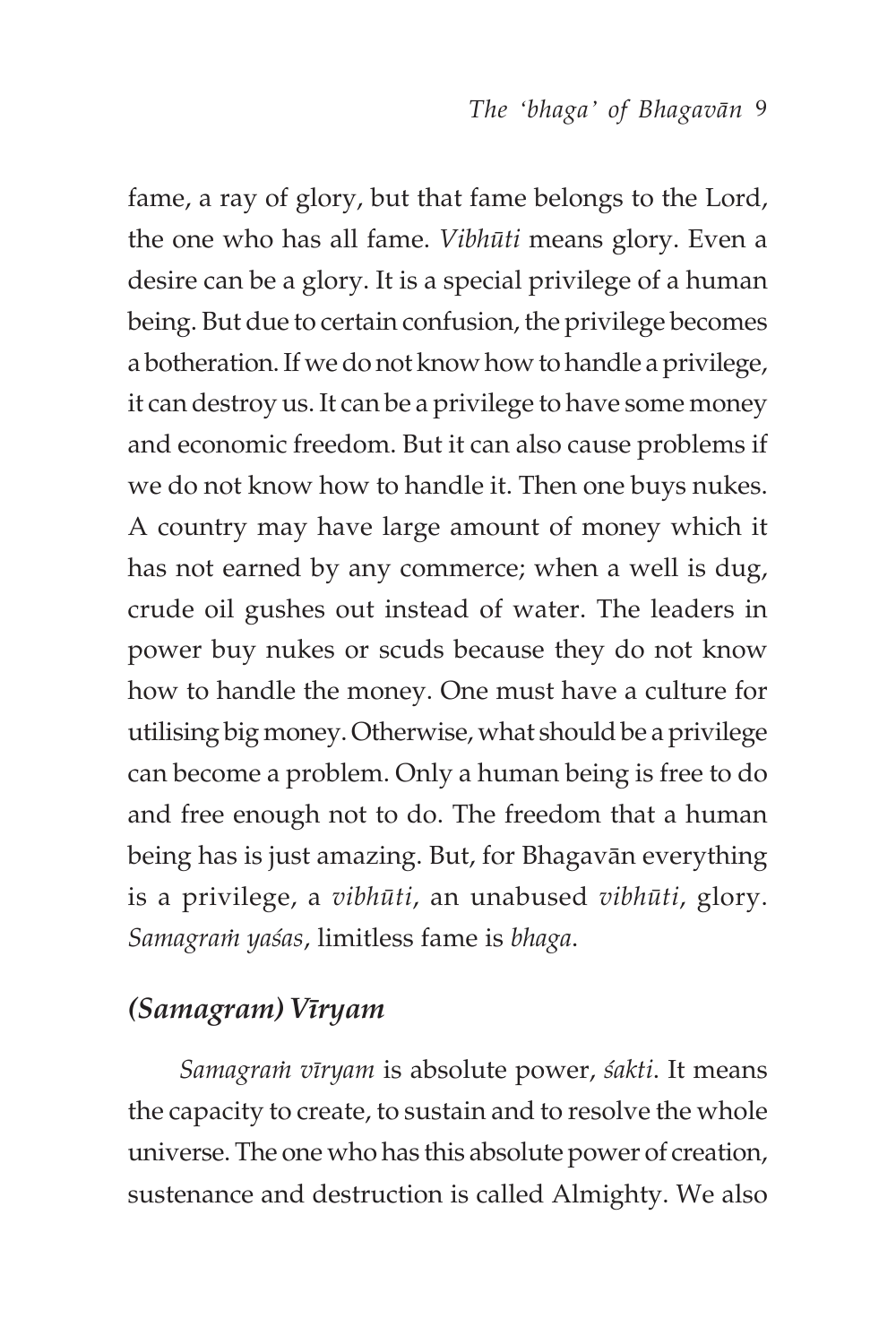#### 10 *Oà Namo Bhagavate Väsudeväya*

have these capacities but given and limited. *Samagram*, limitless, *véryam*, power, is *bhaga*. '*Bhaga*' is six-fold. The one who has six-fold *bhaga* is Bhagavän.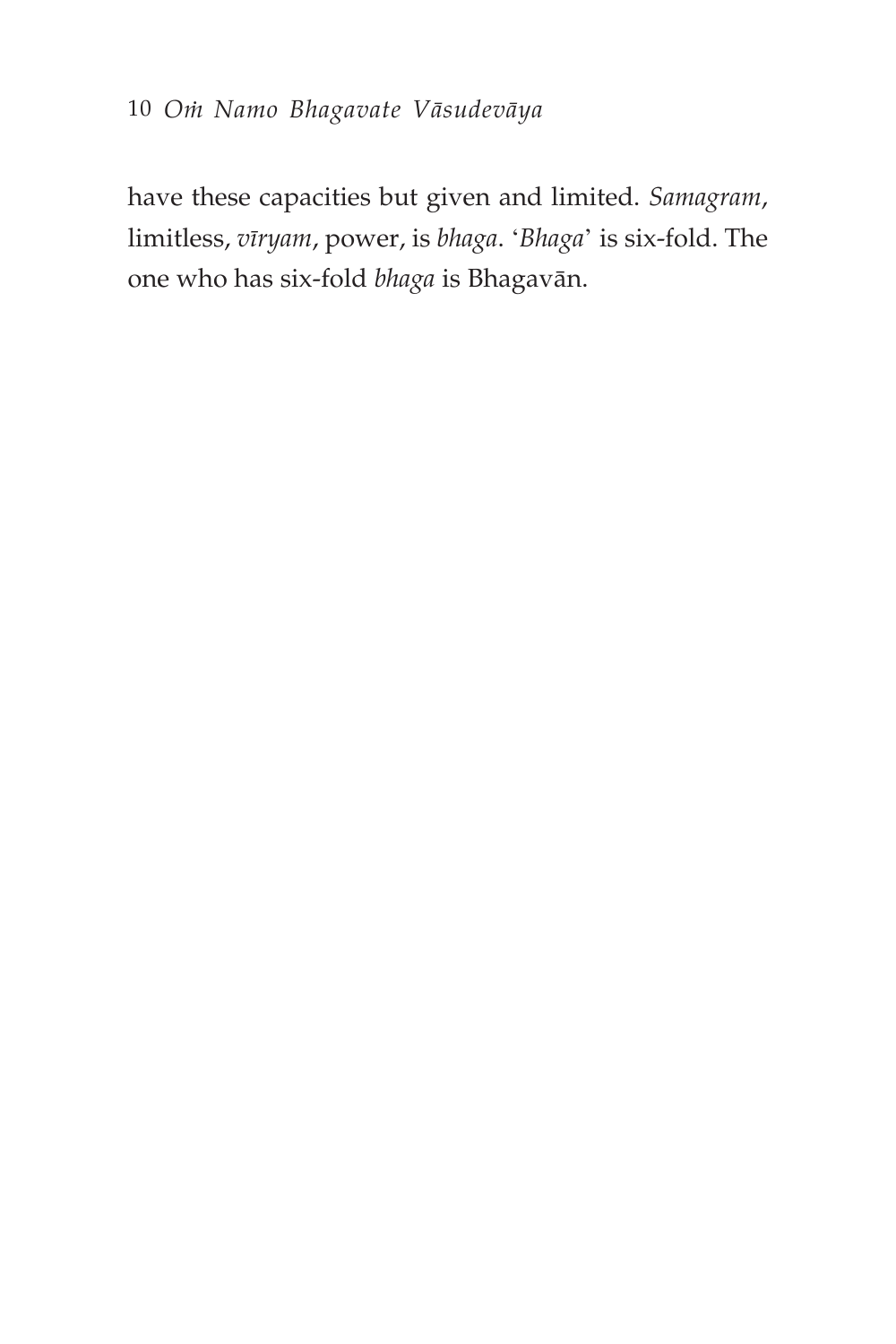# Everything is given, the 'Giver' is Bhagavän

Everything is given and what is given is available for your understanding. It is so because the given is intelligently put together. Even if you do not understand something, you try to investigate and explore. The body is intelligently put together. Every organ is in its place and has its role to play in the whole scheme. Whether it is a simple fingernail or the finger itself, each has a role to play. Imagine how it would be to have a hand without fingers. You can then understand that it is all intelligently put together. It is because there is certain order in what is given, the scheme of things.

If everything is given, you presuppose a giver. Anything intelligently put together can be called *srsti*. *Srșți* means creation; it is only a provisional word used for the time being. It is not the creation that scientists fight against. I had a discussion with a person in Sacramento who said that the world was created 3000 years ago. I told him that some redwood trees in California are about 5000 years old. In fact, there is a tree called 'shrine tree' claimed to be 10000 years old. This shrine tree after all these years is still alive. But this person insists that the world is only 3000 years old!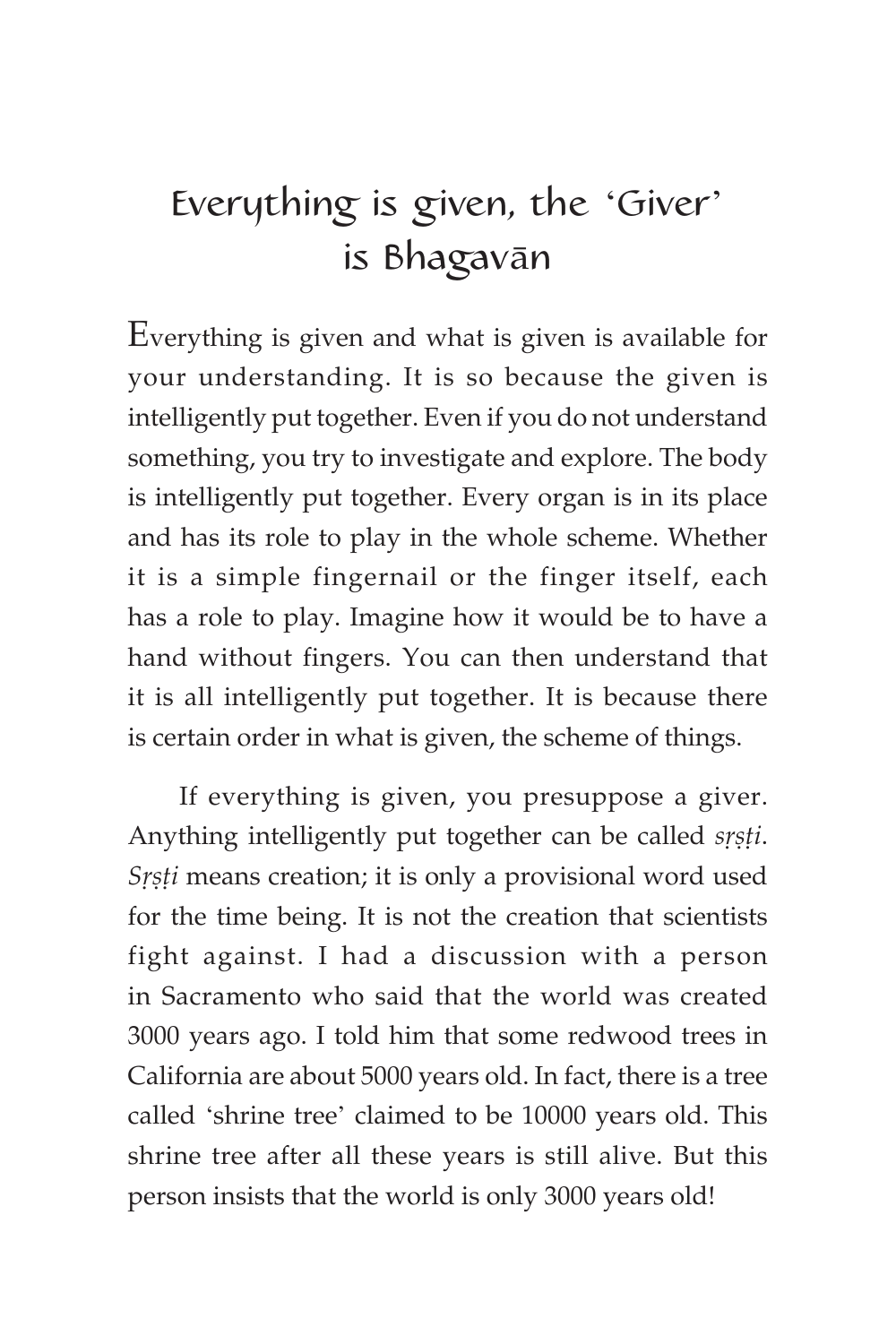I asked him about the dinosaurs that are millions of years old. He said, 'We do not believe in carbon tests.' I told him, 'Carbon test is not a matter for belief; it is science.' Then he asked me a question, 'Swami, do you believe that God is almighty?' I said, 'Yes.' He clinched the argument saying, 'If so, don't you think that God, the almighty, could have put a few skeletons here, when he made this world 3000 years ago?'

The word creation is not used here in the sense of what these people say. Creation is what is intelligently put together presupposing knowledge. Whether it is intelligently shaped like a pot for a given purpose, or a complex thing like a computer, whether it is hardware or software, it presupposes knowledge. And knowledge rests in a conscious being because it cannot rest in an inanimate object. The conscious being must have the presupposed knowledge. We are talking of the 'all' all that is here and which is given. Therefore, the presupposed knowledge must be all-knowledge. The creation also presupposes *çakti*, all skill, power, and whatever is required. That conscious being with all-knowledge, all *śakti* is Bhagavān, Īśvara whom we call God.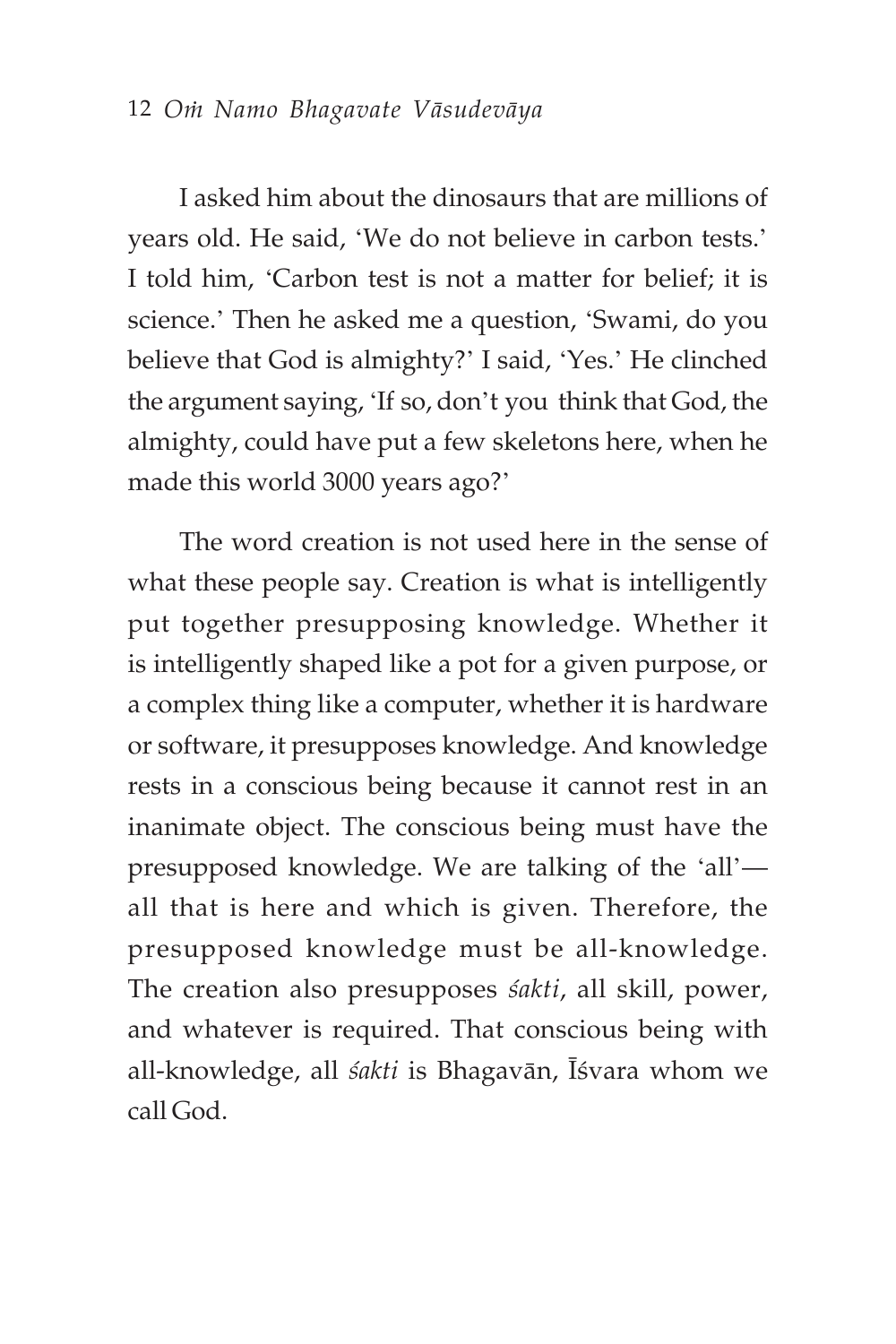# The Wrong Question: Where Is God?

The problem begins when one asks, "Where is God?" Bertrand Russell wrote a book, 'Why I am not a Christian,' because of the concept of God having a location. Some theologies assert that God in heaven created this world. It is further claimed that God who is in heaven is formless. Does a formless God need a location? But the theologian still insists that God is formless and he is a male! They are very definite about this. If these are stated in their books that are looked upon as sacred, then we need to properly interpret the statements.

A location cannot be attributed to God. If location is attributed, then we will ask the question, 'Is that location spatial or non-spatial?' If it is spatial, then God becomes somebody who is located in a place and he will have an address. These days one also has to give an email address, God@heaven.org!

Often we ask a few cordial questions when we meet someone. We ask, 'Where is your son?' 'He is in California.' 'Where is your daughter?' 'In Pennsylvania.' 'Your uncle?' 'In Australia.' Where is God?' 'He is in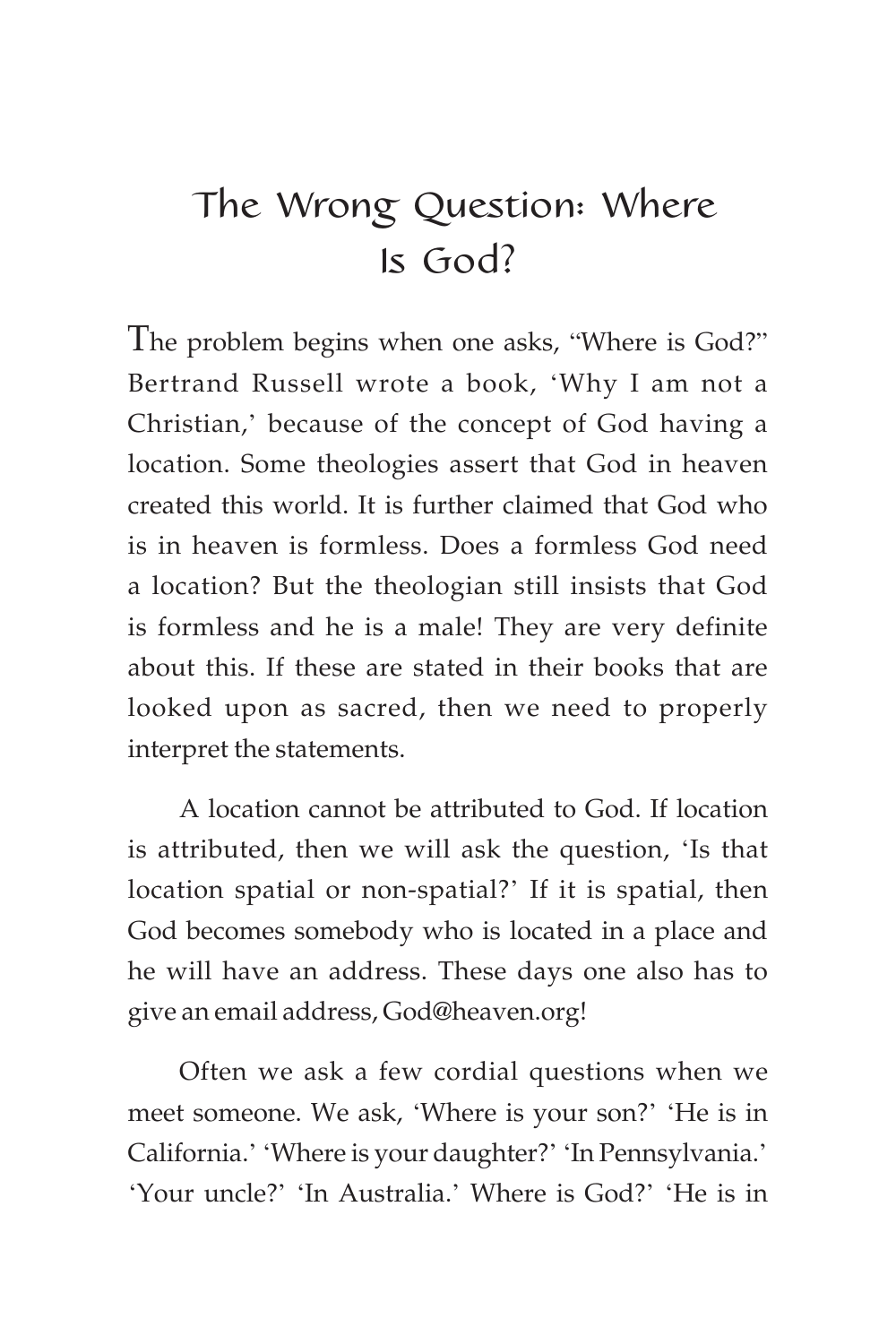heaven!' Understand now that God becomes just another guy with an address. Various problems will arise. If he is just another guy, bugs will get him.

To give a location to the all-knowledge God is not acceptable because space and time are also part of the whole creation. They do not exist independent of things that are located in time and space. It is something like a dream where you do not create time and space and then later think of a sun. When you think of sun, there is time and space; it is always together. This is what modern physics says. But we have been saying this for ages.

Some scientists do not accept evolution while some others do. Even if evolution is true, it does not bother us. We are talking of realities; we are not talking of evolution or devolution. We are talking of 'what is.' Time and space are also part of the whole deal. Therefore, God cannot sit in space and time and create them. God has to be outside time and space. However, there is no place outside time and space; everything is within them. The concept of outside-inside is spatial. You might say that your shoes are outside. But, they are inside the ashram. If you say that the car is outside the ashram, it is still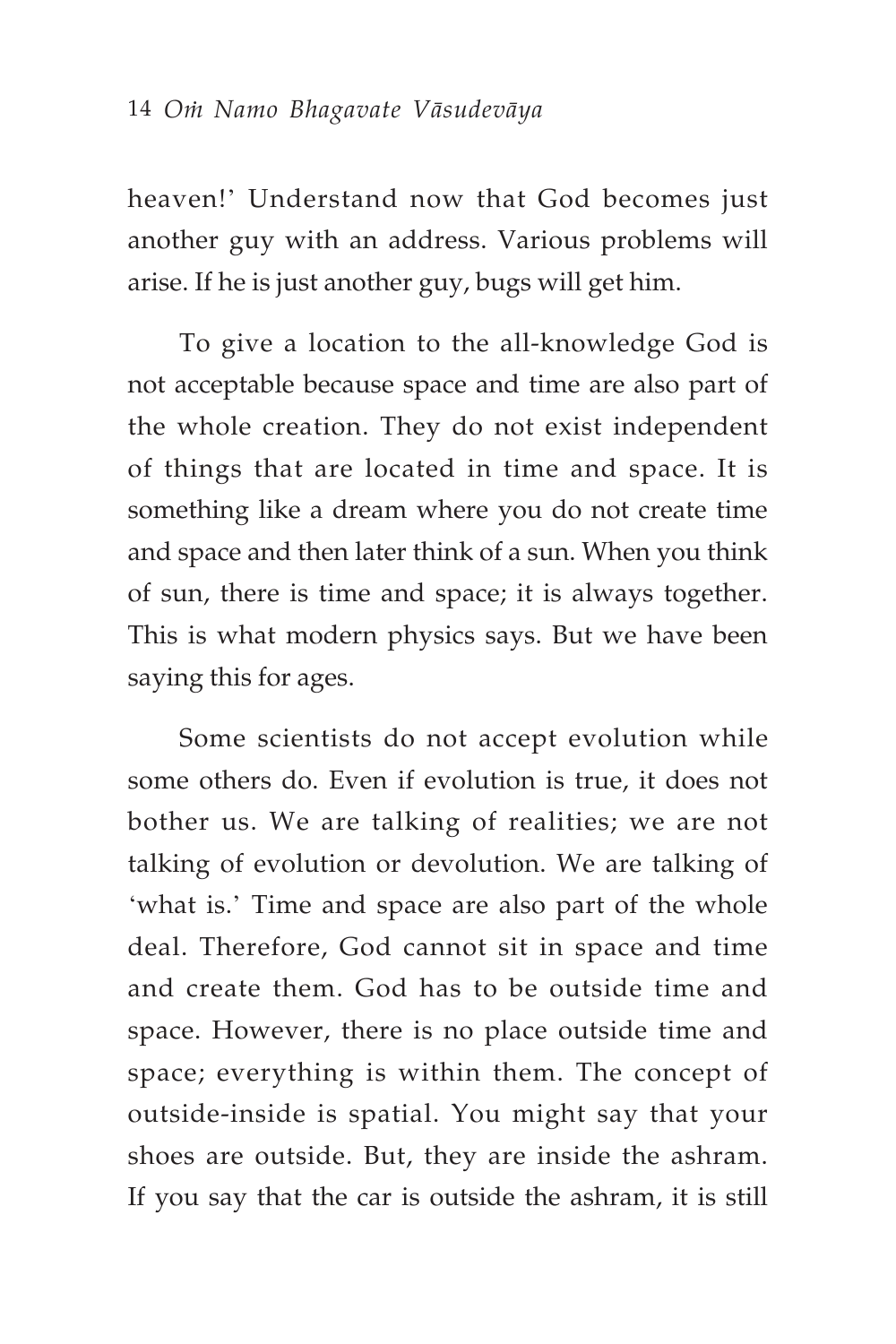inside the city; everything is inside space. There is nothing outside space.

The only possible proposition is maybe we are asking a wrong question, 'Where is God?' If you ask a wrong question either you will get a wrong answer or you cannot get an answer. The only right answer for a wrong question is, 'The question is wrong.' If you take the wrong question seriously and try to answer it, you will not get a correct answer. It is like somebody telling that you are a sinner and you accept it. Then that person appoints himself as the only qualified one to solve it. Strange, but it is happening. 'What is God' is more germane than any other question.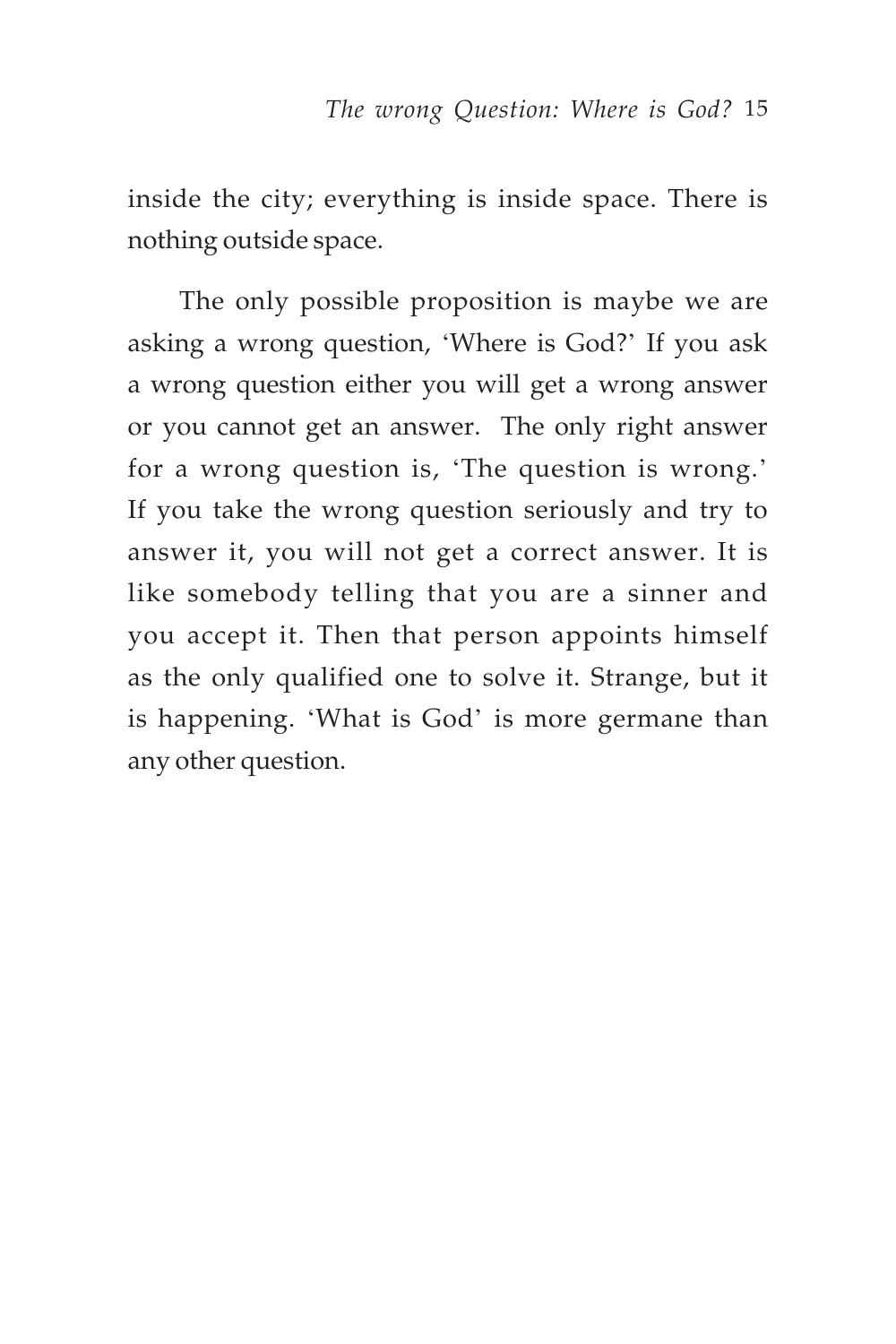### The Right Question: What Is God?

Then, 'What is God?' God is all-knowledge, all power, *çakti*. Yet, what is the material cause for this creation? Let us call it X–material. Is this material separate from God? If the material is separate from God, then what separates the material from God? It cannot be space because space is yet to come. The person who claims,'God created the world out of nothing,' says, 'Do you think God needs something to create this world?'

You know that out of nothing you can only create nothing! Somebody said, 'At least you create nothing out of nothing; there is some creation!' It is a wrong sentence that has no meaning. The creation has to be out of something. If there is a holy book which states that God created this world out of nothing, then you need to understand it this way: 'out of nothing else.' It is called interpretation. It means there cannot be a material other than God because the separating element, space, is yet to come. We are talking of the whole creation and space is part of it. So, God created this world out of nothing else. A holy book should be interpreted properly and then accepted. All theologies are but interpretations.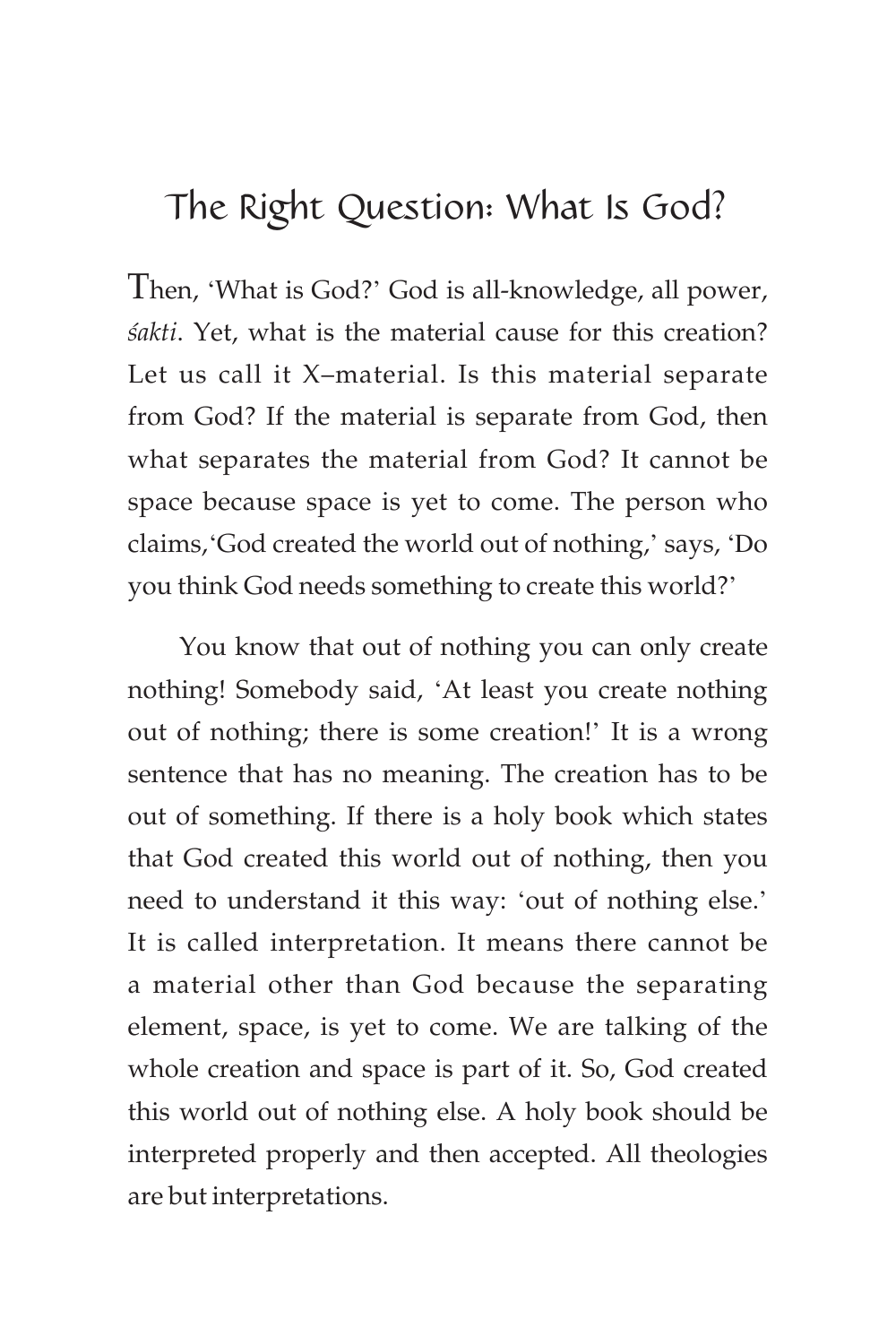#### *Éçvara is both the maker and the material*

There cannot be a separation between the X– material and God, Isvara. You need to understand this well. I am using the term, 'X–material' because when the created stuff, this *jagat*, is inquired into, it just disappears, for it cannot stand any inquiry, like the shirt that you wear. As long as you do not inquire into it, it seems okay. The shirt is worn by a body but the body is a bunch of particles and the shirt is also another bunch of particles. Therefore, particles are wearing particles!

Let us look at it the following way. You say that it is a shirt. I say it is not a shirt; it is cotton fabric. All that is here is fabric; there is no shirt. Shirt is fabric, but fabric is not shirt. The fabric itself is nothing but yarn. Yarn can be without fabric, but fabric is not without yarn. So fabric is merely a word for a form. When the yarn is woven in a certain form, we call it fabric, which is only a word. You cannot think of yarn without thinking of fibres. You cannot think of fibres without thinking of molecules. You cannot think of molecules without thinking of atoms. You cannot think of atoms without thinking of particles. You cannot think of particles without thinking.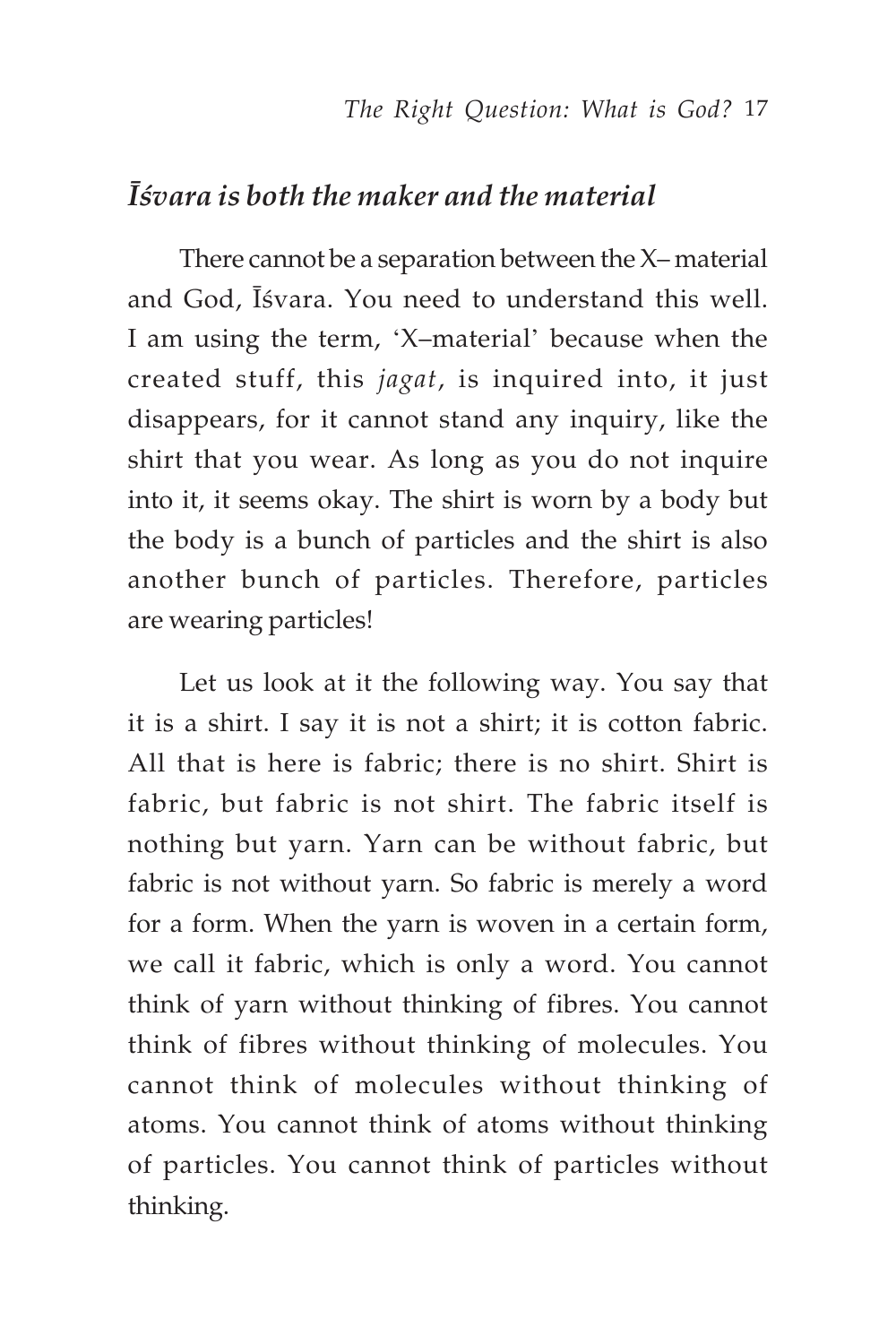You can even take it further; however, this is enough for us now. Some material is required for creation which is why I use the term X-material, meaning whatever that is required is in keeping with the reality of the creation. So the X-material required for creation of the *jagat* cannot be separate from the conscious being who is all-knowledge and all-power; the maker and the material are one and the same. If it is one and the same then the *jagat*, the world, is not only a creation but also a manifestation, as a physicist would say. The word creation is a red rag for all scientists; they know it is a manifestation. The manifestation needs to be understood as 'intelligent manifestation'.

Everything consists of particles. The particles became the eyes, ears, kidney cells and brain cells, though they are different. This intelligent manifestation is what we call creation. The Upanisad says*, 'asṛjata, abhavat.*'' Īśvara not only created*,* he became, meaning, 'he manifested.' It is so because the material cause is not separate from the maker.

This entire *jagat<sup>2</sup>* starting from my body-mindsense complex is a manifestation of Īśvara. It is

<sup>&</sup>lt;sup>1</sup> Taittirīyopanisad 2.6.1

<sup>2</sup> The word '*jagat*' I am using because it includes my 'body-mindsense complex' which the English equivalent 'world' does not include. (Author - Swami Dayananda Saraswati).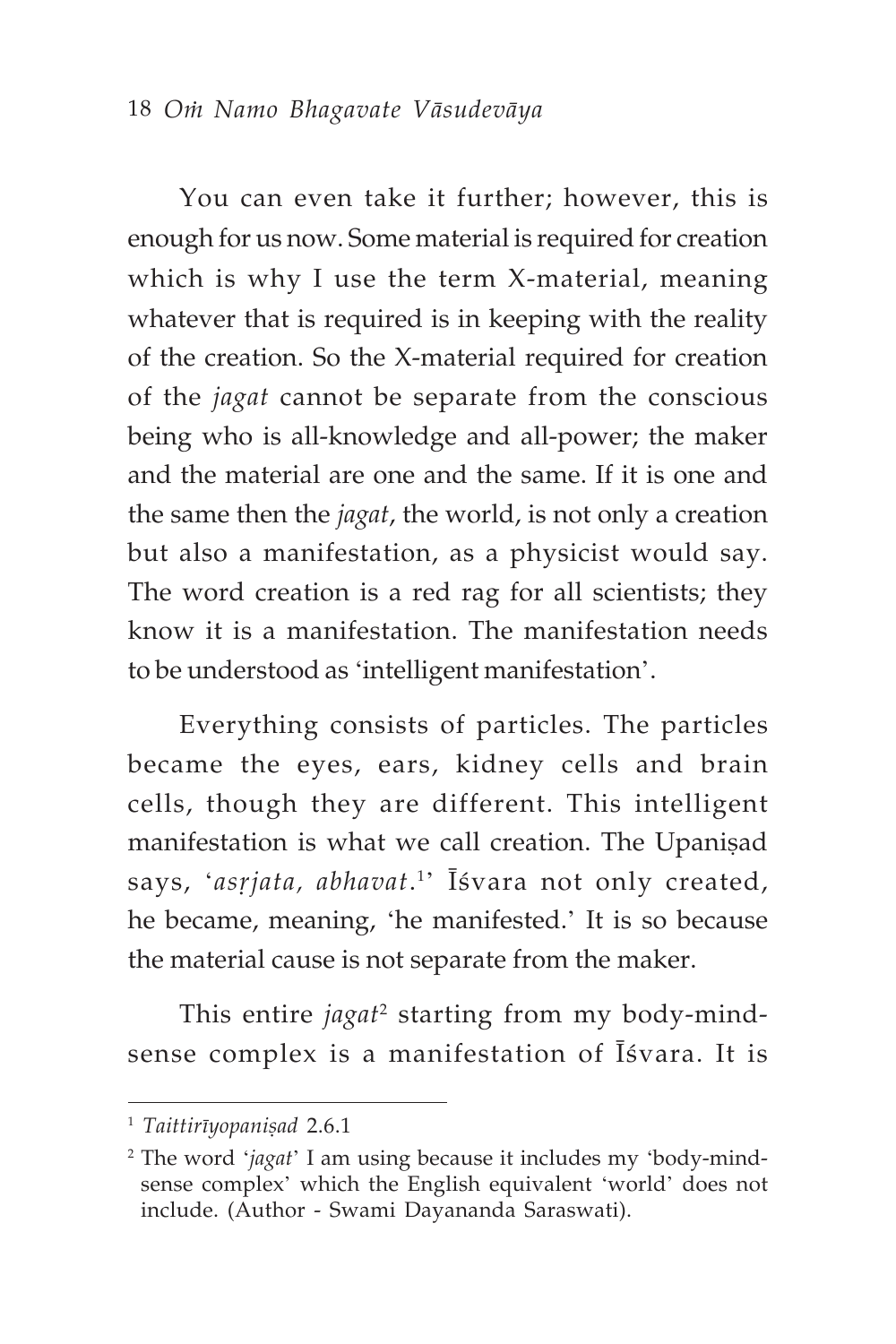sustained by Éçvara. We can say the *jagat* dwells in Éçvara. Therefore the Lord is *Väsuù*. He is *deva*, allknowledge, effulgent being. Being both *väsu* and *deva*, Bhagavän is called Väsudeva. *Bhagavate väsudeväya*, unto the Lord, Bhagavän Väsudeva, who is everything and who sustains everything, my *namaù*, salutation. Who salutes? I salute. If I say everything is God, then who am I to salute? I have to be separate from that God to salute. True, but there is an individuality like a tree within a forest, but stands away from the forest, feeling alienated and lonely due to want of knowledge of 'what is.' Even though the tree is an entity by itself, there really is no alienation. We need to understand this. *Namaù* is the most important part of the chant. Every individual feels alienated. From childhood we are searching for this freedom from alienation through relationships, through varieties of things such as group-identity and so on. Saying *namaù* to the forest with understanding, the sense of alienation the tree was suffering from, goes away.

Everything is Bhagavän's manifestation. His glory is limitless, meaning everyone's glory is included. In the *Gétä* the tenth chapter describes Bhagavän's glories. 'Whichever object/being having any glory… understand, it is born of my power,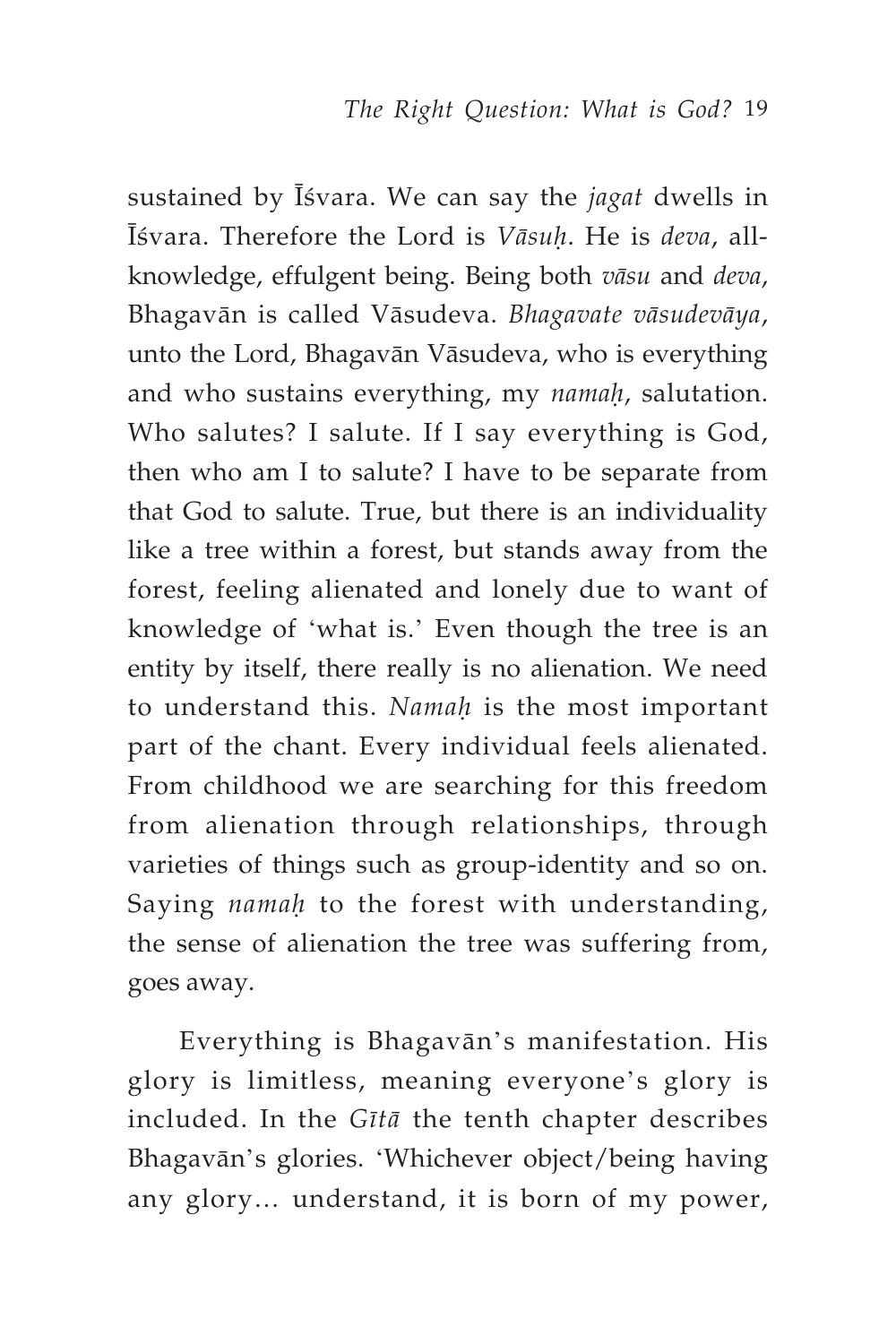fraction of my power.'<sup>3</sup> In India if anybody can sing well, he or she does not boast about it. The person would say, 'It is all *guru*'s grace, Bhagavän's grace,' because it is all given, including the voice. Suppose you have knowledge but no voice for vocal music, then where is music? If you have no fingers how are you going to play a harp? If you have no intellect, how are you going to think? The software is given, and so is the hardware. All possibilities are given. You acknowledge everything as Bhagavän's glory. If you can bend, it is also a glory; it is given. One person in a *yoga* camp had a tee-shirt with these words, 'All's well that bends well.' *Yoga* is also a glory.

We can now understand that Bhagavān as Īśvara is invoked in this chant, *bhagavate väsudeväya* meaning unto Bhagavän who is Väsudeva. The words *bhagavate* and *väsudeväya* are both in the same dative case because in Sanskrit, nouns and adjectives attract the same case ending. The word 'unto' is a preposition and is included in both words. *Bhagavate* means unto the Lord and *väsudeväya* also means unto Väsudeva. Both are the same forms—unto the Lord, Väsudeva, my *namaskära*, salutation.

<sup>&</sup>lt;sup>3</sup> yadyadvibhūtimatsattvam śrīmadūrjitameva vā tattadevāvagaccha *tvaà mama tejoà'çasambhavam* (*Bhagavad Gétä* 10.41)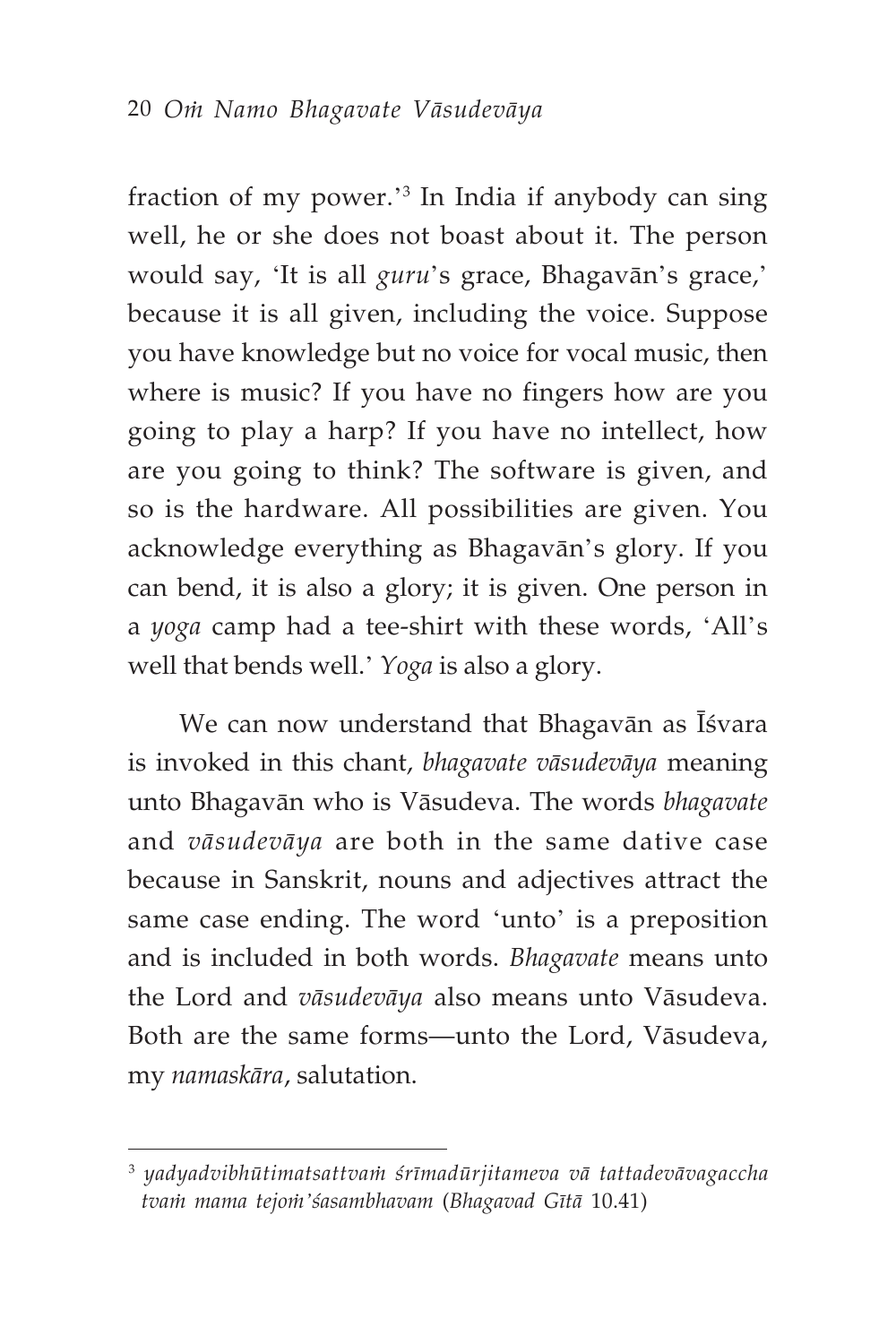### Namaù - My Surrender to the Lord

*Oà namo bhagavate väsudeväya*, unto the Lord, Bhagavän Väsudeva in whom dwells this entire *jagat*; from whom it is not different; who is an effulgent being, *namaù*, my salutation, my surrender.

We need to know more about *namaù*. As a child one is totally helpless although one has to survive as a living organism. In fact, the only time a human being is secure is when he or she is not yet born, connected to the mother inside the womb. Though the child has its own body, heart and so on, which function independently, yet it is not alienated from its mother. The secure child starts an independent life from the time the umbilical cord is cut. What a start! The child does not even know how to turn and how to survive, but it is a living organism with the instinctual urge to survive. Any living organism wants to survive because the survival instinct goes along with life. This is how the arrangement is. When a calf is born it struggles and stands on its legs right away because it has to survive from the predators. But the helpless child has to grow into an adult under the care of mother and father. It is born with hundred percent helplessness and does not know how to get food. Yet it has to survive. What can it do? This hundred percent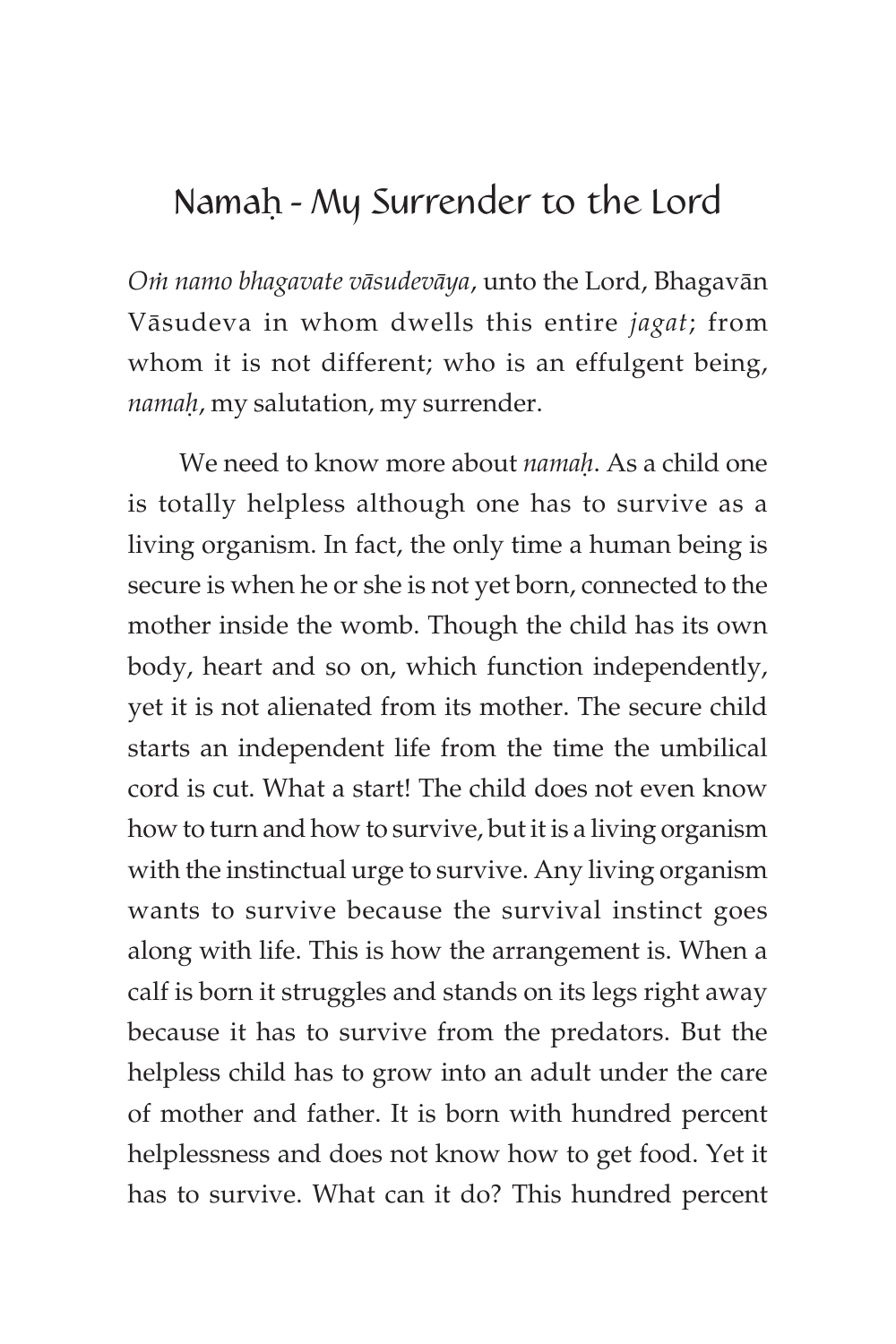helplessness is compensated by hundred percent trust in the person who takes care of this child; the child has no choice. Perhaps the child can recognise the voice of the mother that it picked up prenatally. Suppose the voice is different because someone else is caring for the child, it may recognise the difference in the voice, but relates in trust in the hands that tend it. This is hundred percent trust, choiceless trust. It implies the trusted person has to be infallible. Infallibility implies all *çakti*, all-knowledge and consistency. All these plus a few more are the constituents of infallibility. The child does not know what infallibility is, much less omniscience or omnipotence. But it is all implied in absolute trust. The absolute helplessness is compensated by absolute trust and the child relaxes; otherwise out of fear the child would die. As it grows, the child begins to recognise that its mother is omnipotent because she can walk, talk and do many things. To the child, the mother is omnipotent and great. One might wonder what a baby would think of its mother who is in a slum and not educated, etc. This child will also see the mother as omnipotent because she is walking, talking and so forth.

The most unfortunate thing for a child is to be born to a queen unless she does everything like any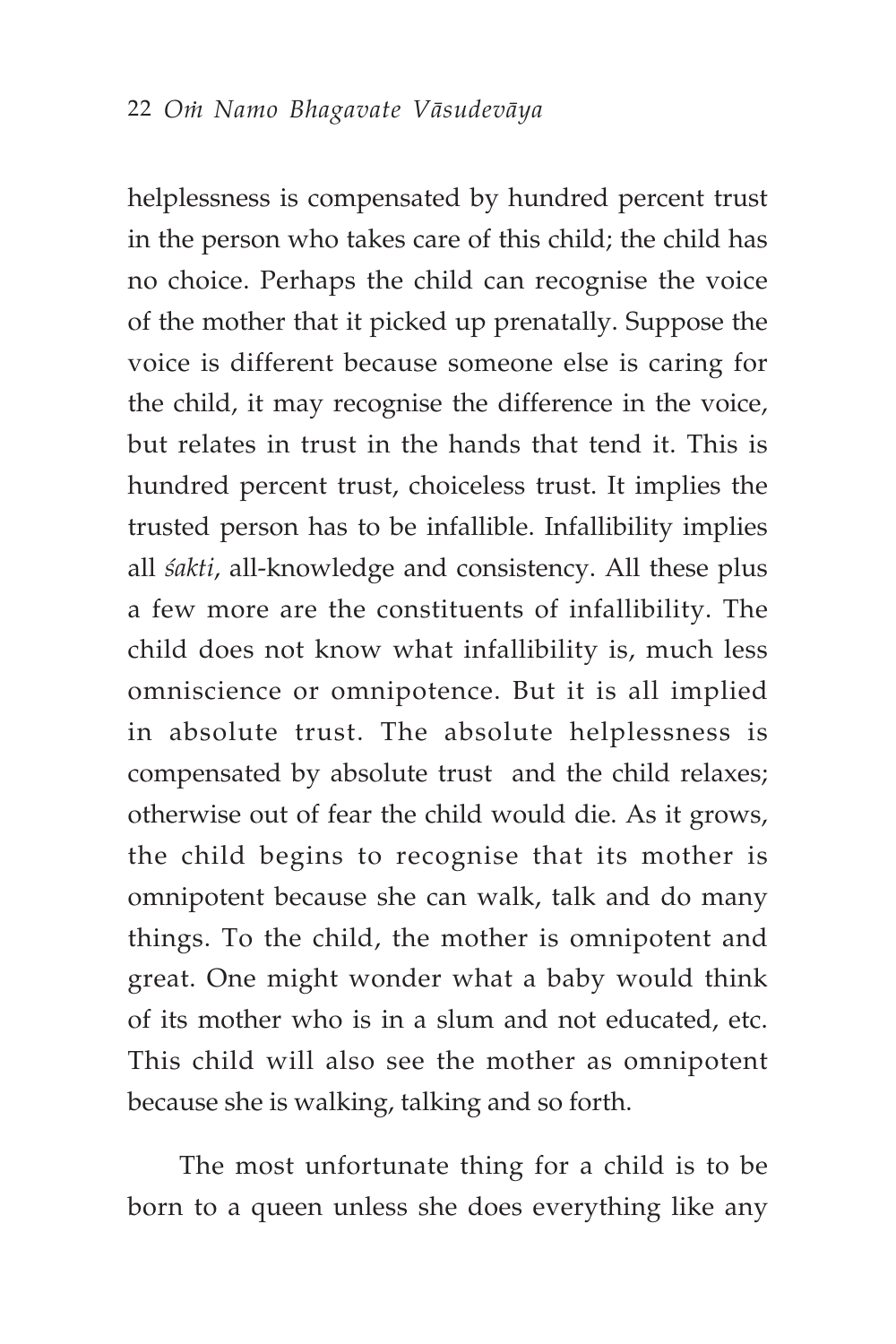other normal mother. A child needs a mother, not a queen and a palace. That is why the queen's child grows up without a sense of security in the absence of consistent presence and care of the mother. A palace does not provide that, but a hut can provide security if the mother is always there when the child needs her. This is security; not palaces, guards, maids, silver and chandeliers. All that the child needs is the lap of its mother—her availability and presence in its awareness, knowing that mom is there even if she is in another room. If the child loses the mother's presence in its awareness it will crawl to the other room where the mother is. Then the child is safe and secure. This is the core person of a human being. And we have core issues.

In these days of cut-throat competition or any competition, the child is pushed into LKG (lower kindergarten) or UKG (upper kindergarten) when the child does not even weigh a kg. The parents send it to LKG and they call it play school. Adults wonder how the child will learn social skills otherwise. It is wrong because social skills can be taught to anyone even after 80 years. Anybody can learn this at anytime. Pushing the child away to school is to tell the child 'I do not need you. I do not want you.' The child is going to wonder what it has done. 'Why does my mom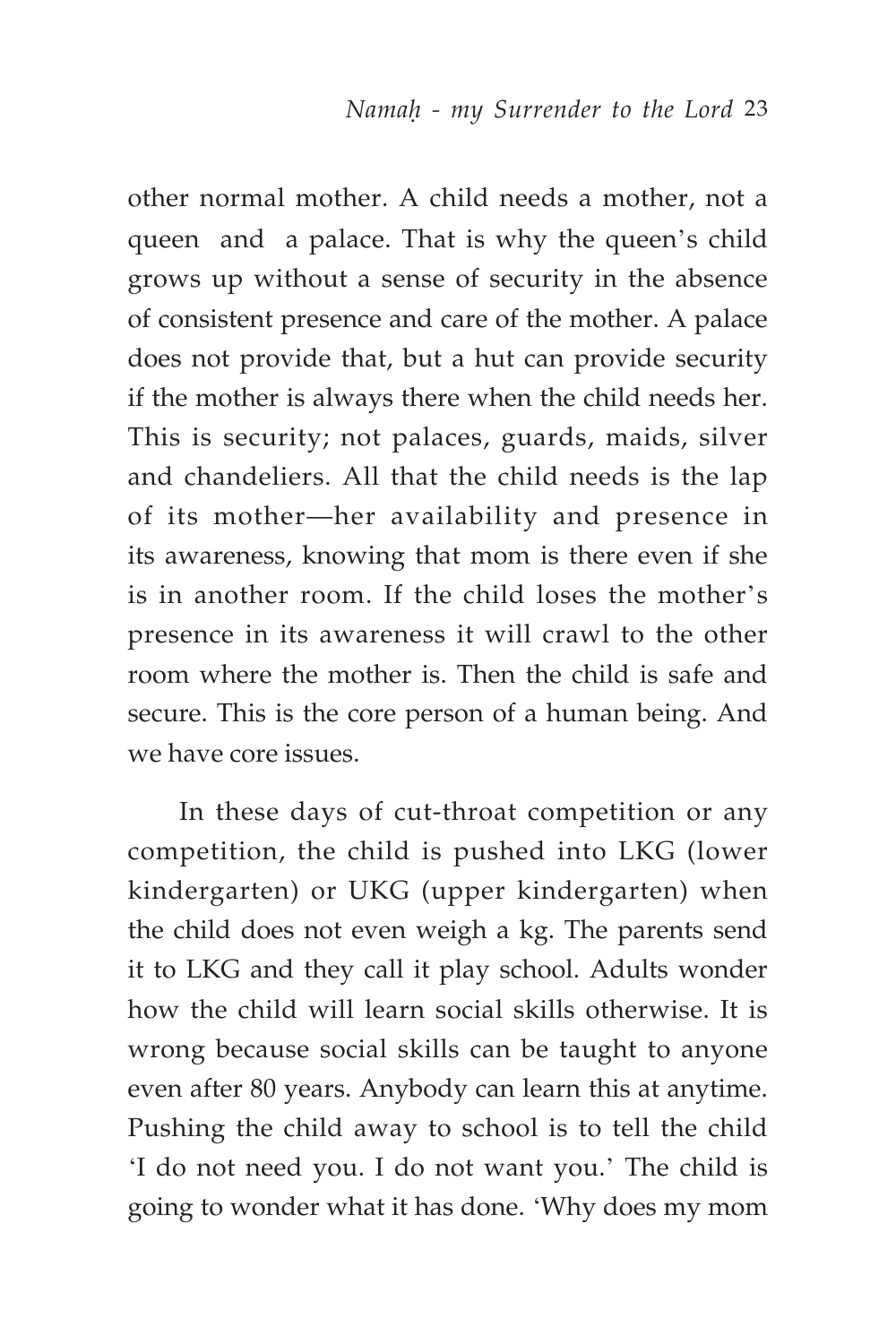send me here; is something wrong with me?' The child knows nothing is wrong, but has to construe, has to imagine, that something is wrong with it, 'otherwise, my infallible mother would not send me here.' This is inconsistent. And for the mother's sake the child, coming home, puts on a show that it enjoyed the school. And the mother thinks, 'My child enjoys the school.' It is idiotic! The child does not enjoy school; it is putting on a show. And the child's pain is pushed to the background. This is the unconscious. In Sanskrit, it is called *kaṣāya*. It is there as the most significant part of the core person, to inhibit, to dictate the emotional lot of the person. It becomes worse and worse when there is parental quarrel, violence, alcohol and so on.

The child discovers the fallibility of mother when it sees a cockroach and runs to her. Why? Mom will take care of the problem. But mom screams at the sight of the cockroach. Then the man, the father, comes. He is a big man and seems to be bold and courageous and so he can deal with the intruder. The child slowly shifts its admiration to dad. Dad is much more courageous, more infallible because he can take care of cockroaches.

However, the child gets confused because dad is available in the morning and he is not there the whole day. In the evening he comes home fuming because he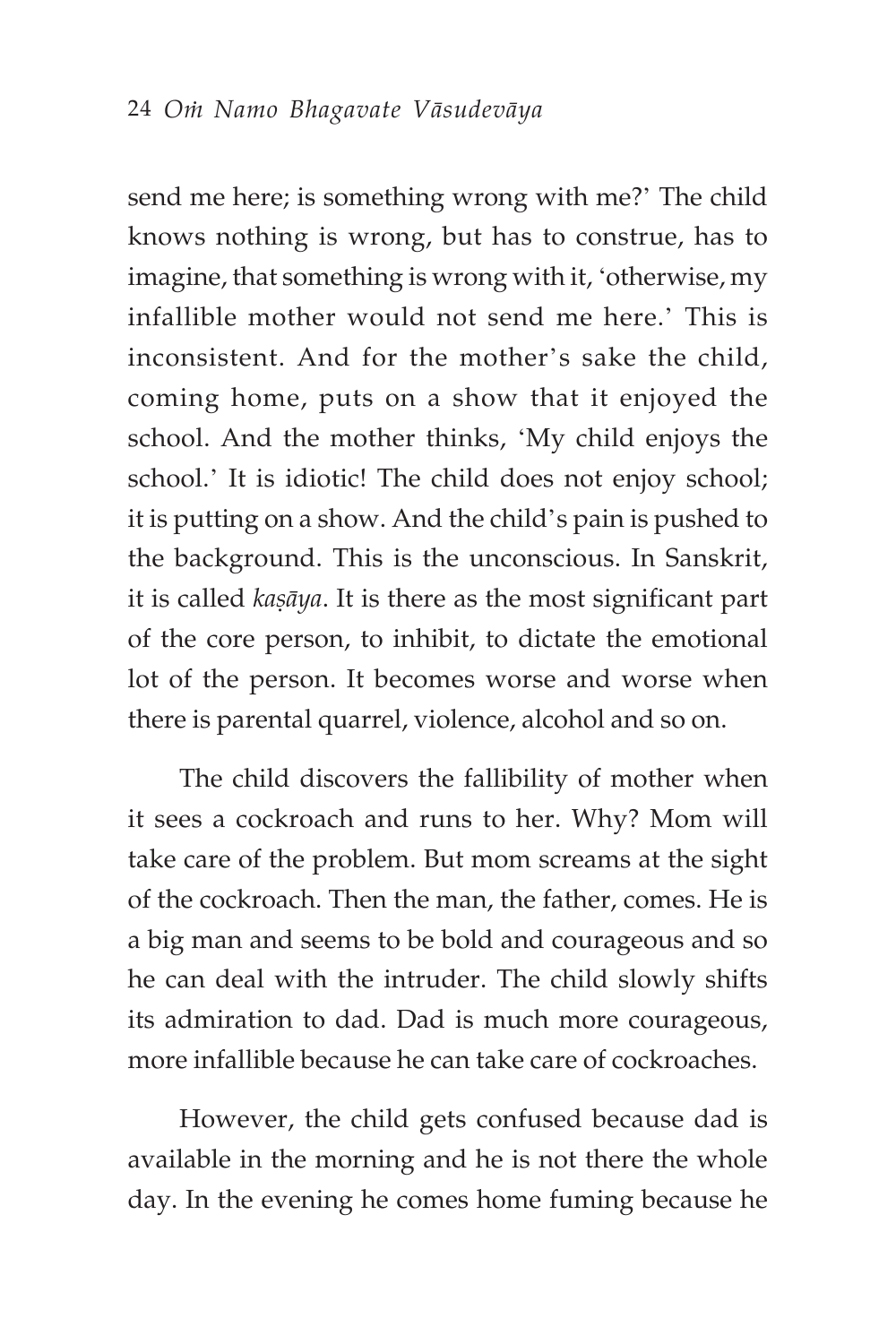was at a Happy Hour (a bar) for one hour. Because of this inconsistency, the child gets confused. It is a violation of trust. One day he is okay, the next day he is screaming and on another day he is beating. The parents fight with each other. They say that they do not fight in the presence of the child; they fight in the bedroom and come out after fighting. But the child can sense that. The child learns that it is never enough merely to go by the heard words; the child starts looking for body language. Even as an adult one goes by body language. After having had a conversation with somebody, he or she will go over the same conversation. The thoughts are, 'I think I have not said the right thing; I may have been mistaken.' Again the person will go to the other and say, 'I did not mean that, I hope you understood me correctly.' Then the person will again pick up the conversation; the tape goes on endlessly.

This process occurs all because of being unsure at home as a child within the first four years. The home is dysfunctional, to use a modern term. In addition if the father is given to alcohol there are further problems at home. One has to guess what is normal. There is no normal, settled, secure home. Home should provide a sense of security. But with no sense of security, the whole person is like the gooey stuff inside those chocolates, the kind where the outside is hard and the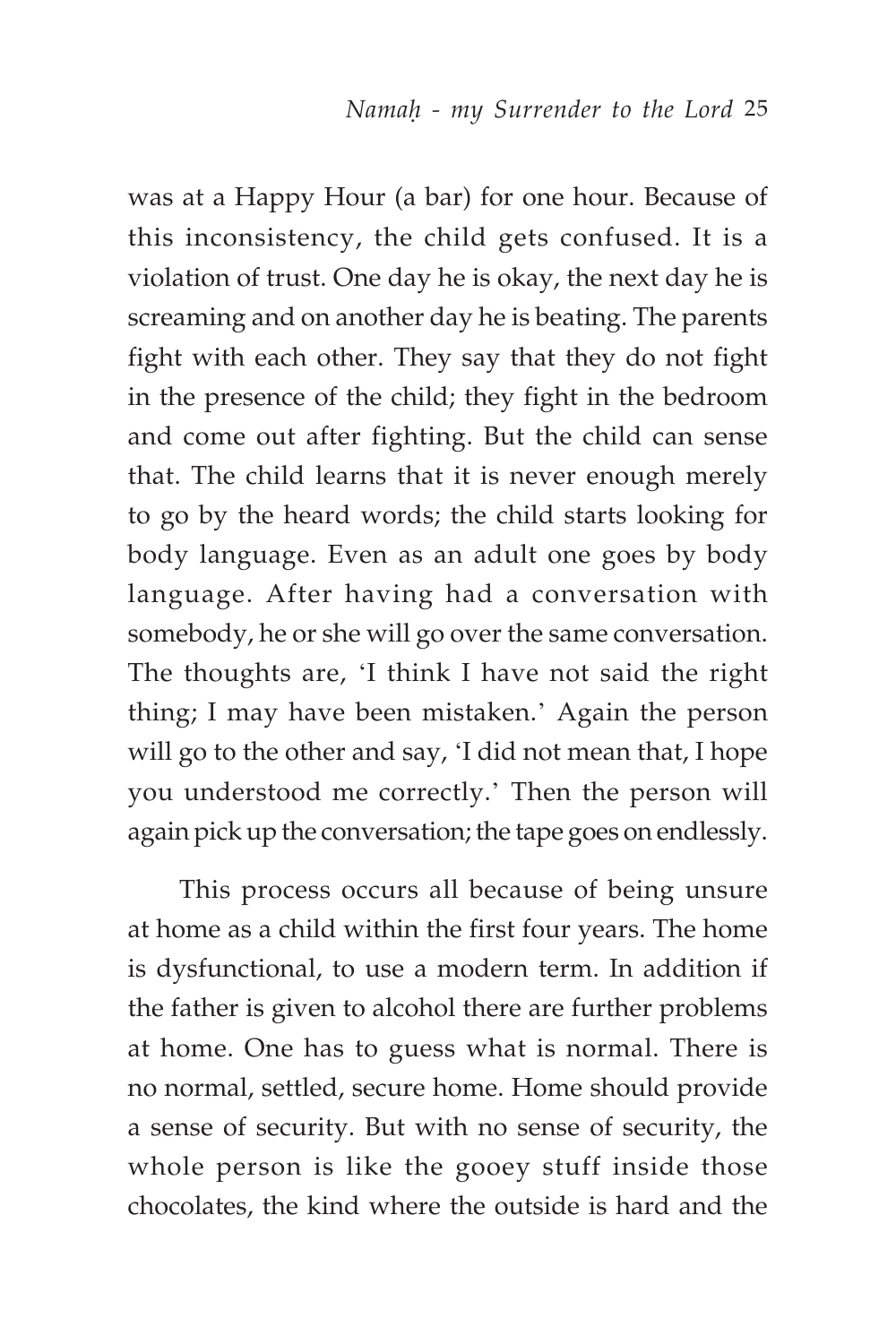inside is soft and gooey. It is the core person with no selfesteem and self-respect. With this type of background, one grows into an insecure adult and then the problems become evident in relationships. In order to be in charge and in control, the insecure person always chooses a partner who needs to be taken care of. Otherwise, he or she would feel vulnerable because of this sense of insecurity. Many problems including perfectionism come out of this. There is a control issue. Love is not known; control is what is known. Love, without being able to control, is vulnerable; therefore, unless one can control, one cannot love. So love becomes control:

"I love you; okay, sit down!" "Do not look there." "Don't you know I love you?" "Why are you looking there?" "Who is that you talked to on the telephone?"

The other replies, "That person is the telephone operator, the receptionist."

"Why should she call you at home?"

"Because she had a message to give me."

"She called you yesterday also."

"Because yesterday also there was a message."

The whole thing is reduced to your trust being violated. It is true even if you come from a secure home,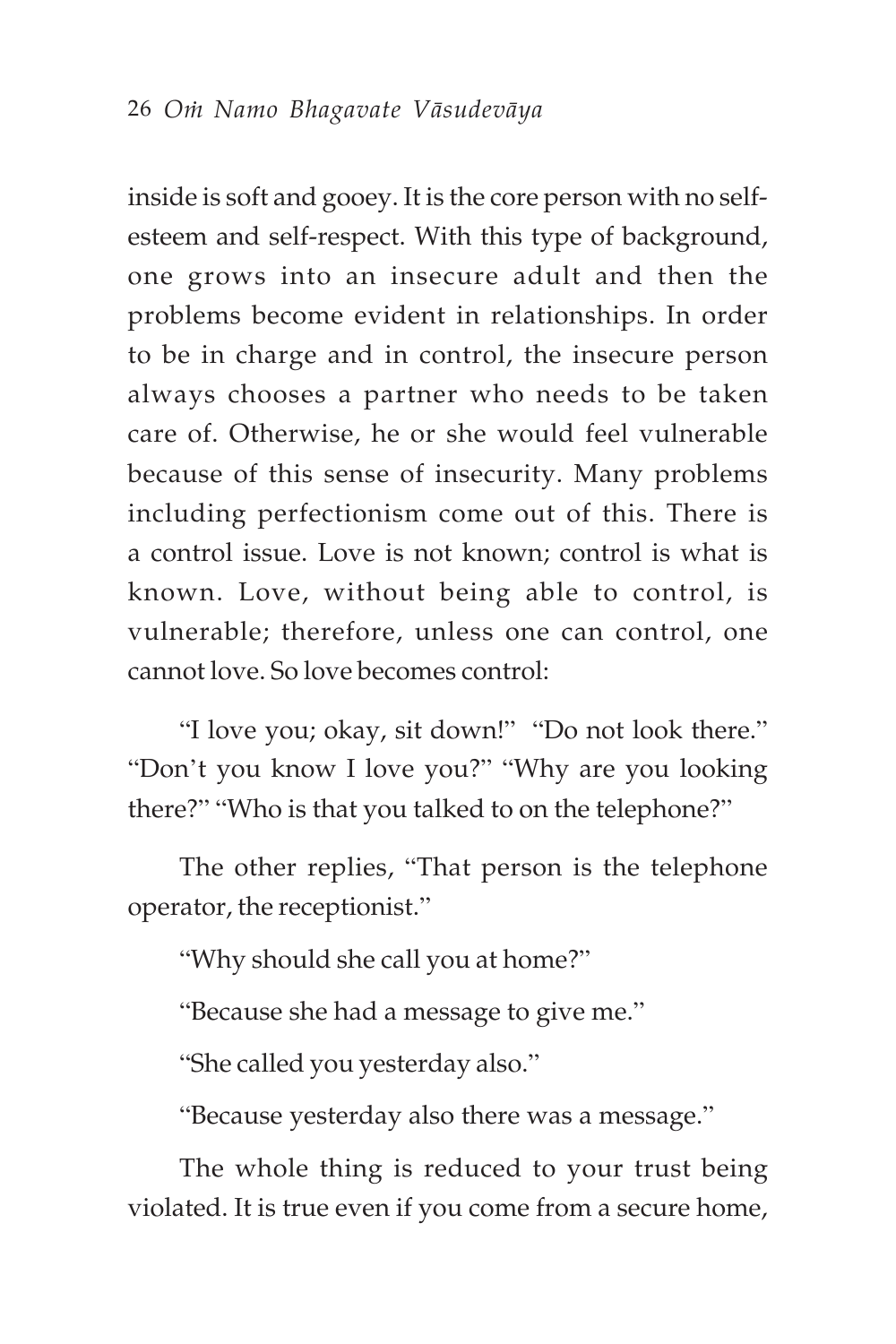because no mother can be consistently available. No mother is infallible and no father is infallible. Therefore, there will be issues in your unconscious. Everybody has to deal with this shadow, the unconscious. If it is conscious, you can try to have control. However, the unconscious controls you. All emotions such as anger, sadness, depression and so on are from the unconscious, unless there is some neurological or physiological cause. It is already underneath for everybody, but it is accentuated and aggravated by some of these hormonal disturbances for women, as well as for the men in their forties. And so a person has too many accounts to settle with mother and father.

Father carries his own cross. He has his background, his own unconscious to deal with and so too the mother. It comes down from parent to child and so on. Most parents are not aware of all these. To become a telephone operator there is a training course. To be a mother or father, of course, there is nothing. In villages, people learned because their parents, uncles, grandparents and great grandparents lived jointly. There was more security and less competition then. Life was more leisurely and less stressful for parents and therefore for the child too. They knew each other because it was a community living. There was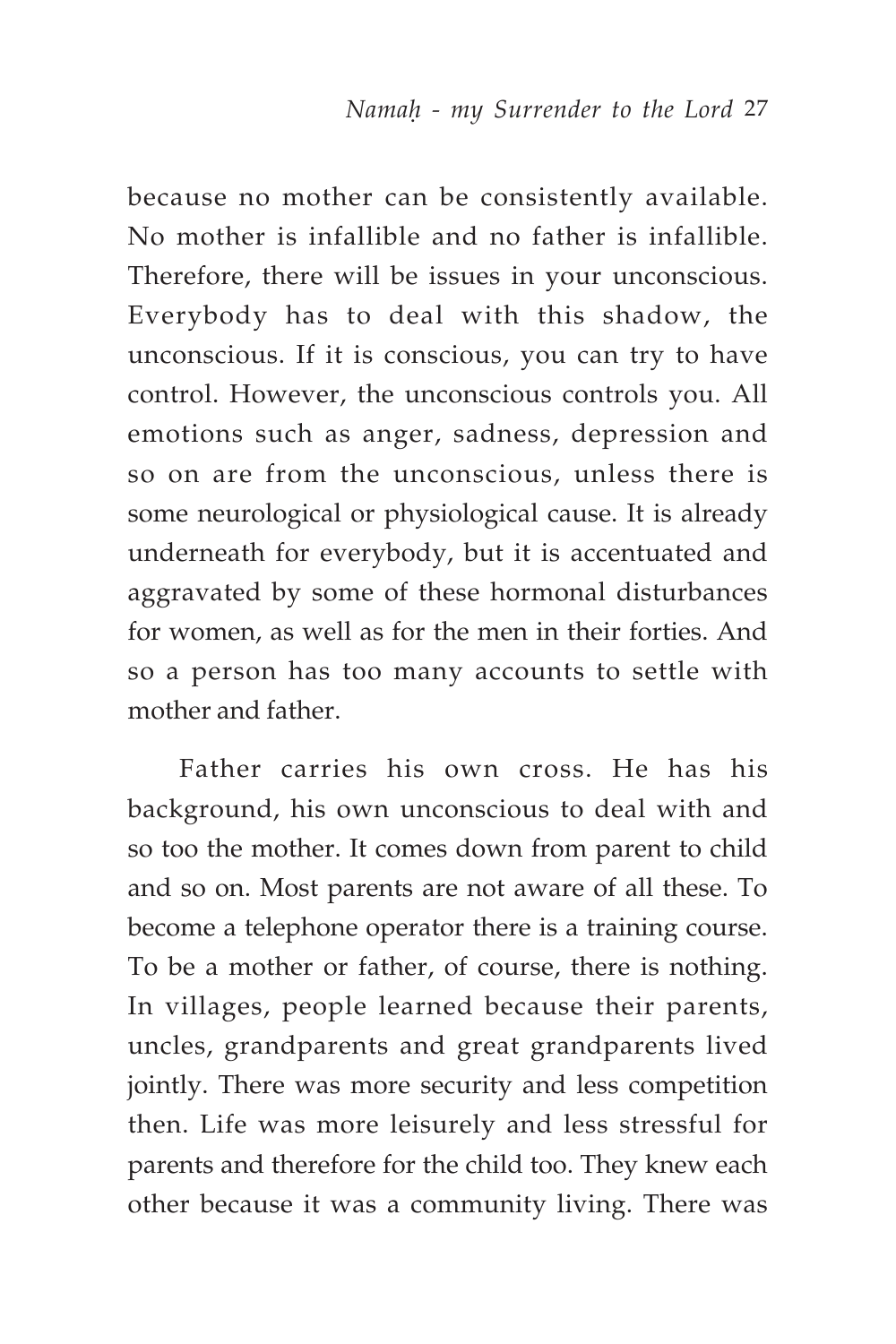always a lap available. In these modern days there is no empty lap. Even if there is one, there is a laptop on it. So one is not able to process childhood issues. When they are processed, they are no longer issues that are stored in the unconscious.

However, there is no way that we can escape these problems from our backgrounds. Nobody can escape this. And some of these people take to *yoga*. Then, as *yoga* teachers, you have to deal with people and deal with yourself too. *Yoga* is a starting point to discover some self-esteem, some self-love. You care for your body, yourself. This is a right step. Instead of blaming anybody, you take care of yourself. Self-love begins with love and care for your physical body. But still you have to deal with yourself because there is this unsettled account with mother and father. Therefore, what will you do? You cannot put the clock back. You can go to a therapist. But you also have to be with him or her like being with the same mother and father. The therapist will help you shift the self-blame to your mother or father. The blame may be shifted, but you cannot shift your mother and father. Since you need to relate with your mother and father, you need to be with the therapist, also. In therapy you gain clarity and relief. Yet the grief has to go.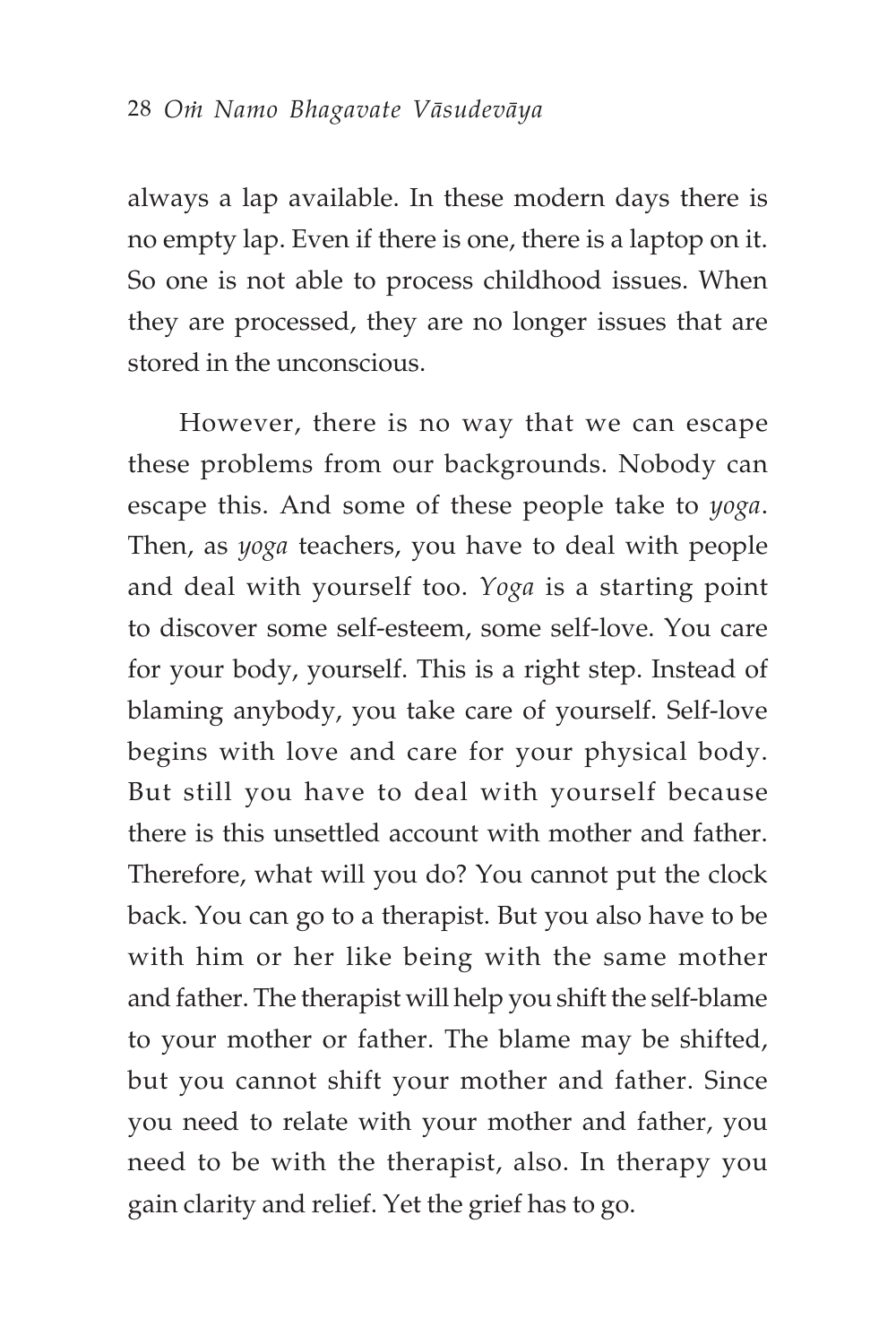## The infallible is Éçvara

The core person's grief due to alienation can go only when he or she discovers a connection, an inseparable connection, with the infallible who again is one's parents. Éçvara is both mother and father, being the material and the efficient cause, the maker.

Éçvara is infallible. Rather, you understand that the infallible is Isvara. This shift in emphasis is very important. In Isvara, who is the infallible father and infallible mother, you appoint a super therapist because the local therapists are also fallible. When you go for marriage counselling to a person who has already been married three times, what trust will you have in that person? He or she often says, 'I am sorry I did not mean that.' How much trust can you have? So the therapist validating you is dependent upon your admiration and total acceptance of that person. In other words, it depends on the trust you have in that person. But how much can you trust another person, even a therapist? Your trust is edited and abridged. And everyday the trust is eroded; you discovered a new fallacy, a new problem in that person, because he or she is fallible.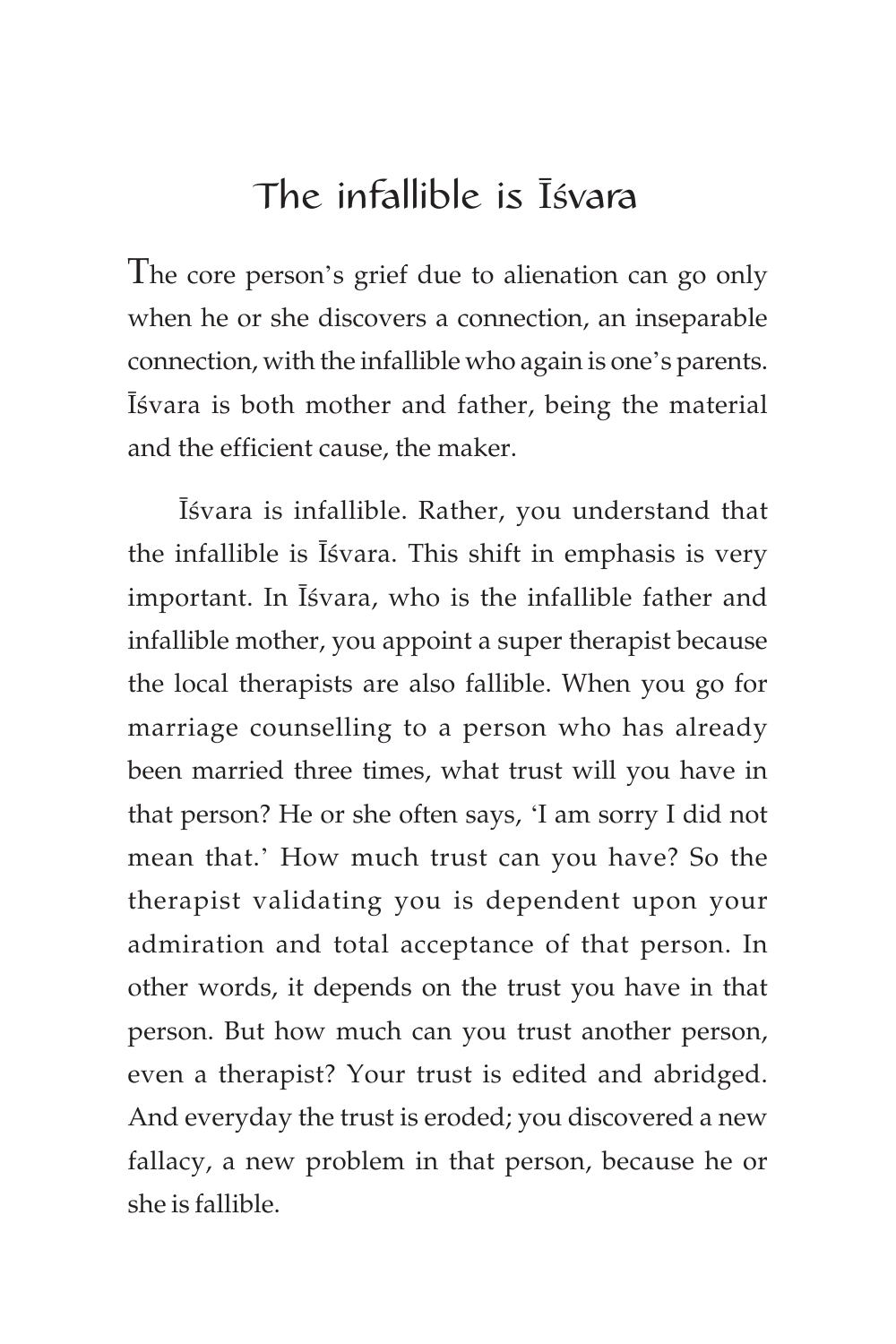#### *The Order that is Éçvara*

Without resorting to reductionism, I will reduce Éçvara to a huge cosmic order—one total order, which has within itself many orders. The physical universe is not everything, but it is an important order. We live in this physical universe. We can sit because of this physical order—gravitation. Everything is in place even though everything is in motion. It is one huge order. It is the order we study in physics, in astrophysics and nuclear physics. It is the reason why we respect any discipline of knowledge because it is knowledge that is Isvara. Allknowledge is manifest in the form of the *jagat*. Just as your knowledge is manifest in your dream in the form of your dream world, Isvara's knowledge is manifest in the form of what is here. Whenever you discover, understand something, there is joy because you are in harmony with all-knowledge Isvara, the whole. When you discover something, the ignorant person does not come into the picture. What comes into the picture is the knowledgeable person. It is the reason why we do not look upon even a subject like microbiology as secular. On the other hand, any knowledge is sacred. We call knowledge as Goddess Sarasvatī. In any knowledge there is *ānanda*, a joy. That joy is really *brahmānanda*, because we are one with *Isvara* at that time. Therefore, *vidyänande brahmänandaù,* there is uninhibited joy in the happiness born of gaining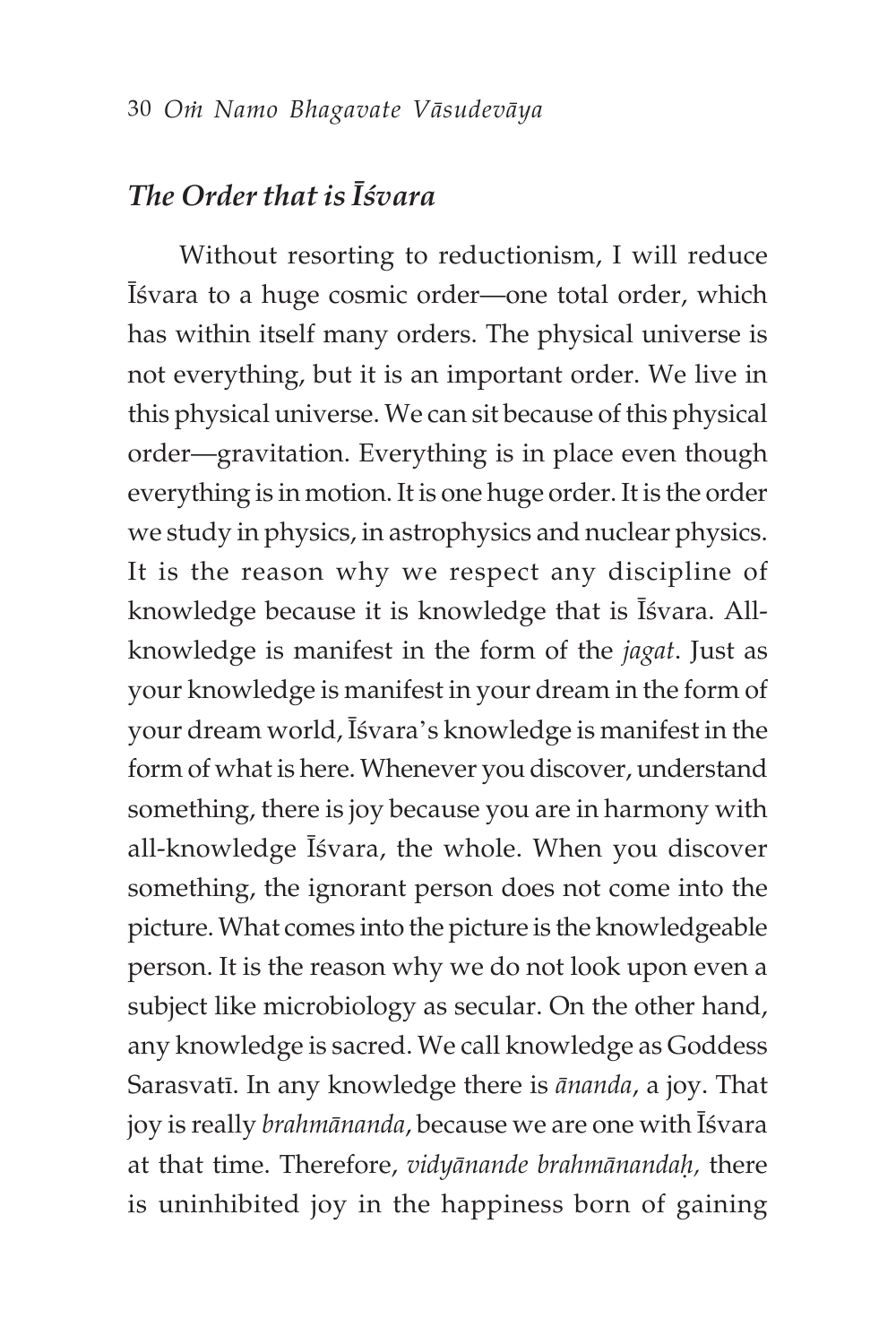any knowledge. The total and individual coalesce—the difference is consumed in the flame of knowledge.

In the physical universe, there is life. Therefore, I have to understand that there is a biological order. When I study biology, I am studying the biology that is total, samașți. I am not studying one organism. I am studying biology in general, then afterwards the differences. What is critical is that my presence, my being stands included in the total physical order. I have physical body that is a living organism. Therefore, there is a biological order too. The body is not a mere rock, but, the material is all rock—minerals, carbon, calcium, phosphorus and so on; and there is life. It is a biological manifestation which is all <sup>L</sup>isvara's manifestation. The total is Lisvara and the total pervades me.

More important, as a human being, is the physical order. All the disorders are within the order. If the order is not there, there is no disorder, which is why the disorder can be corrected. The physiological order can be looked at differently. In Ayurveda it is viewed in one way and in allopathy in another way. In homeopathy it is looked at in yet a different way. Even though they all look at the same thing, they are different approaches for looking at what order is and what disorder is. Sometimes one system works and sometimes, another works.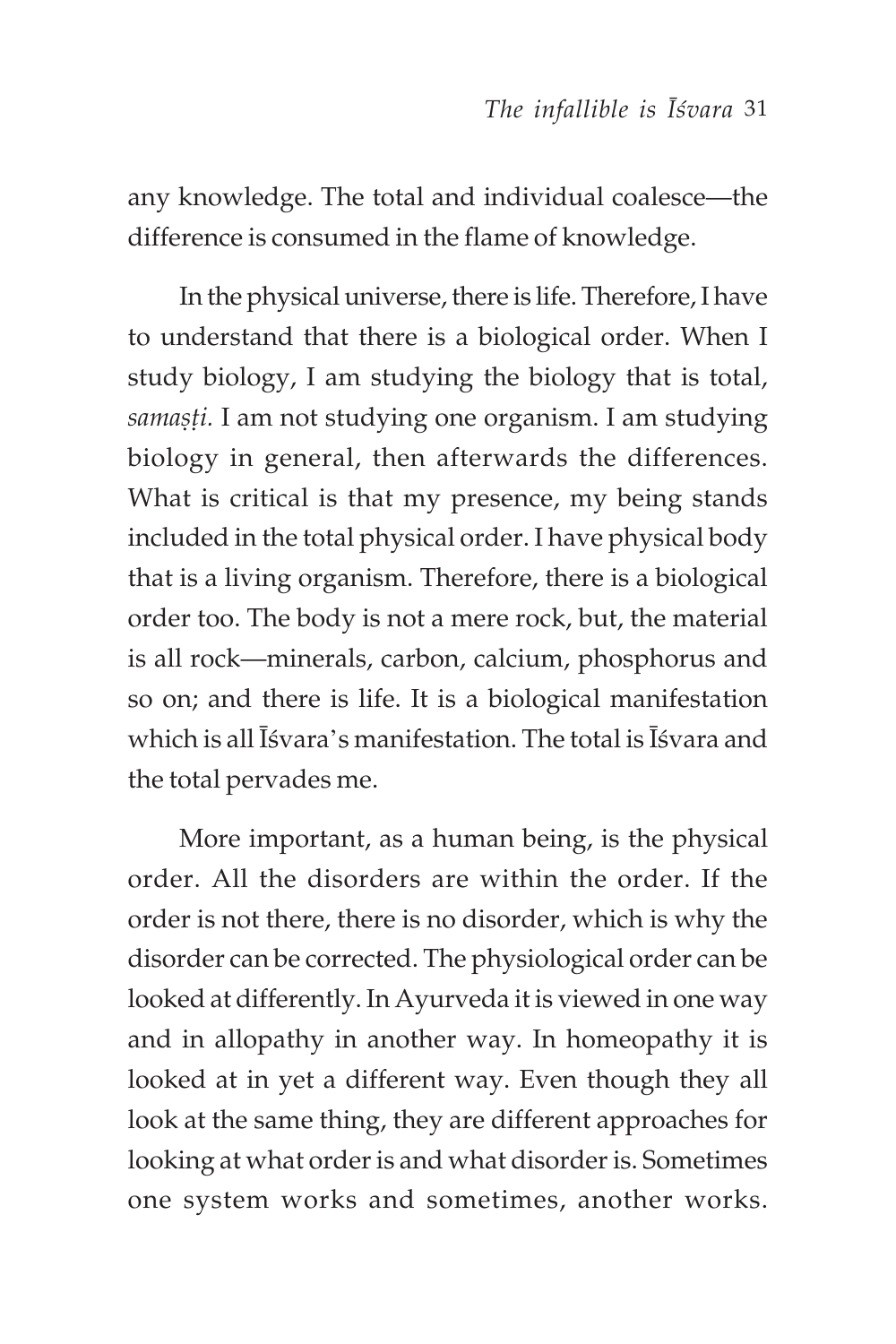There is a time when none of these approaches works. Éçvara as the lord of time works. It is all within the same physiological order.

There is a psychological order too. Psychology is not merely human psychology; there is also a psychology of animals. That is why elephants can be made to behave, as long as they behave. It is possible because one can study the psychology of the elephant. Everything is programmed and one has to understand what it is. A human being is more complex. Being self-conscious and self-judgmental, humans have more complexes. One cannot know how the person will behave because people are given to moods; one time there is one mood and another time another mood; it is very complex. But still there is an order. Because there is a background, there is an emotional order that is Éçvara.

Here, we are going to take some help from Isvara to resolve all our emotional problems. We assimilate the fact that everything is a manifestation of *Isvara*. I use the word, Éçvara, instead of the word God, for not invoking the interference of our life-long orientation, if that is contrary to what I have been saying. Is vara is to be understood in the form of various orders making one vast order. It is the process of assimilation of this fact—all that is here is Éçvara. We do not say that there is **one** God; instead, we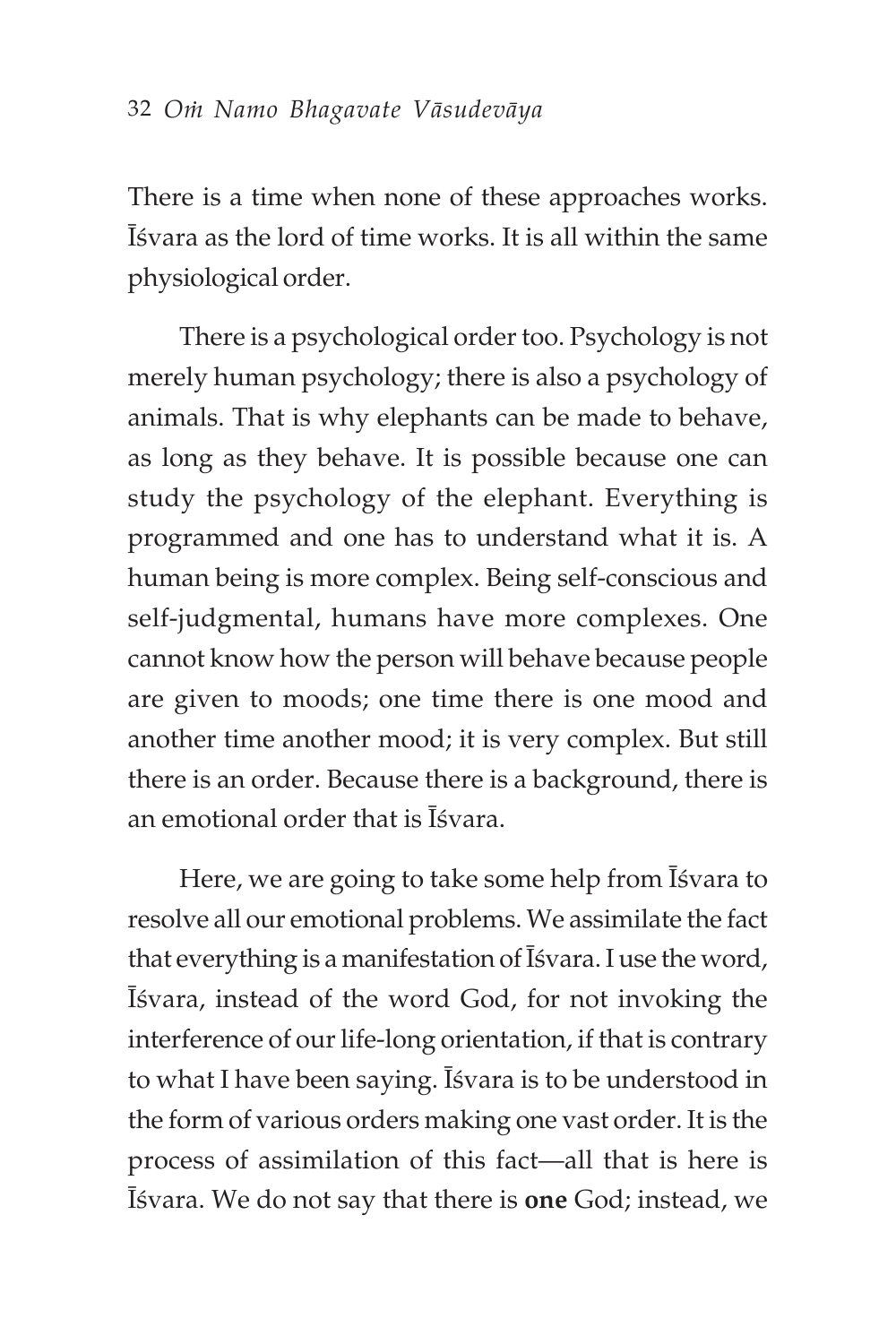say, there is **only** God. There is one God means he needs a location somewhere and bugs will get him. If everything is a manifestation, then we can assimilate the fact in terms of order. *Yoga* can be included in the physiological order. It can even go beyond that; it includes psychological order too, to a certain extent. Exercise such as aerobics does not go beyond the physical and physiological orders. It is also likely to be psychologically beneficial because when you exercise regularly, you feel good; you sweat it out. It is also some kind of self-caring. But there is also some kind of abuse involved. In *yoga* there is gentleness, there is care, which is why it is love. When you are violent in your exercises, there is abuse. Some anger comes out. May be this is necessary for some people. It can be a way to express anger; otherwise, they might inflict harm on themselves. So aerobics is also better.

This psychological order is a manifestation of Isvara. At times a whiff of emotion surfaces and you suddenly feel lonely, even when there is no reason to feel so, especially in the midst of a crowd. At night when you are alone, you look up, there are so many stars teasing you. Nobody is alone. If you say there is no one around, at least some insects and bugs are around. You can be in the midst of hundreds or thousands of people and still feel lonely.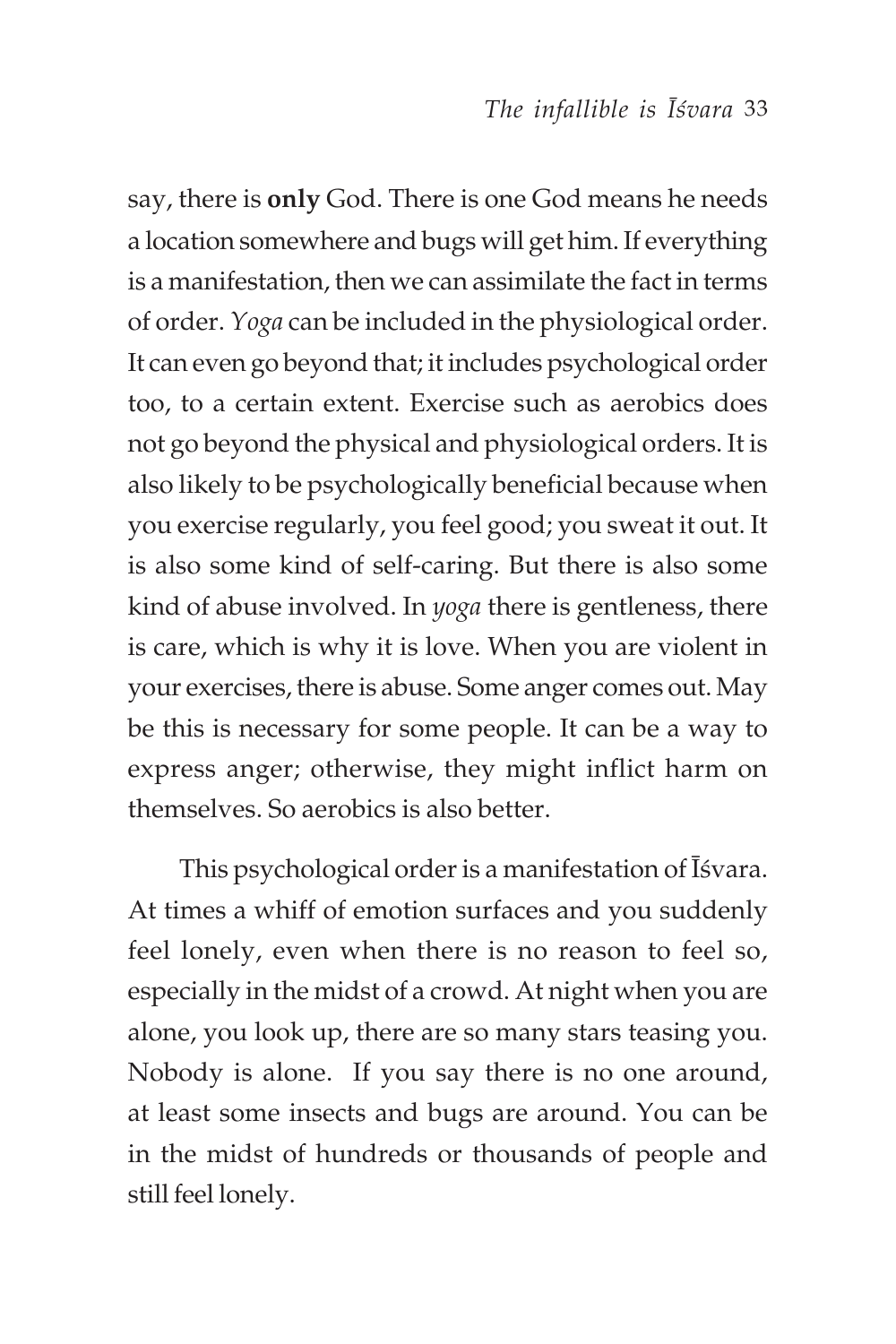It is an old feeling, a childhood feeling, the time-frozen child's feeling manifesting now. It seems very current, it is all a confusion. The child comes out and the adult feels lonely. Then the person tries to find a reason for loneliness. But the real reason is only from inside, because it has nothing to do with the absence of external company. When the child is accused of something for no reason, the child naturally feels not understood. Not being understood is one main reason for the feeling of loneliness, besides many others you can think of.

Any emotion has a basis. The external cause is only the triggering cause; the internal cause is real, especially when the emotion is one you do not want to have. Nobody wants to be sad, depressed, lonely, jealous and so on. You need somebody to press the button and there is always somebody around! 'Your Erroneous Zones' is a good book that shows you your areas of vulnerability.

The basic problem of alienation is within the psychological order of Isvara. The body of knowledge called psychology studies people in terms of their backgrounds and their emotions. For example, in one particular situation, this person should be angry. At times he does get angry and other times he does not. For those who research this area of psychology, the causes are too many to be able to control all the factors to create a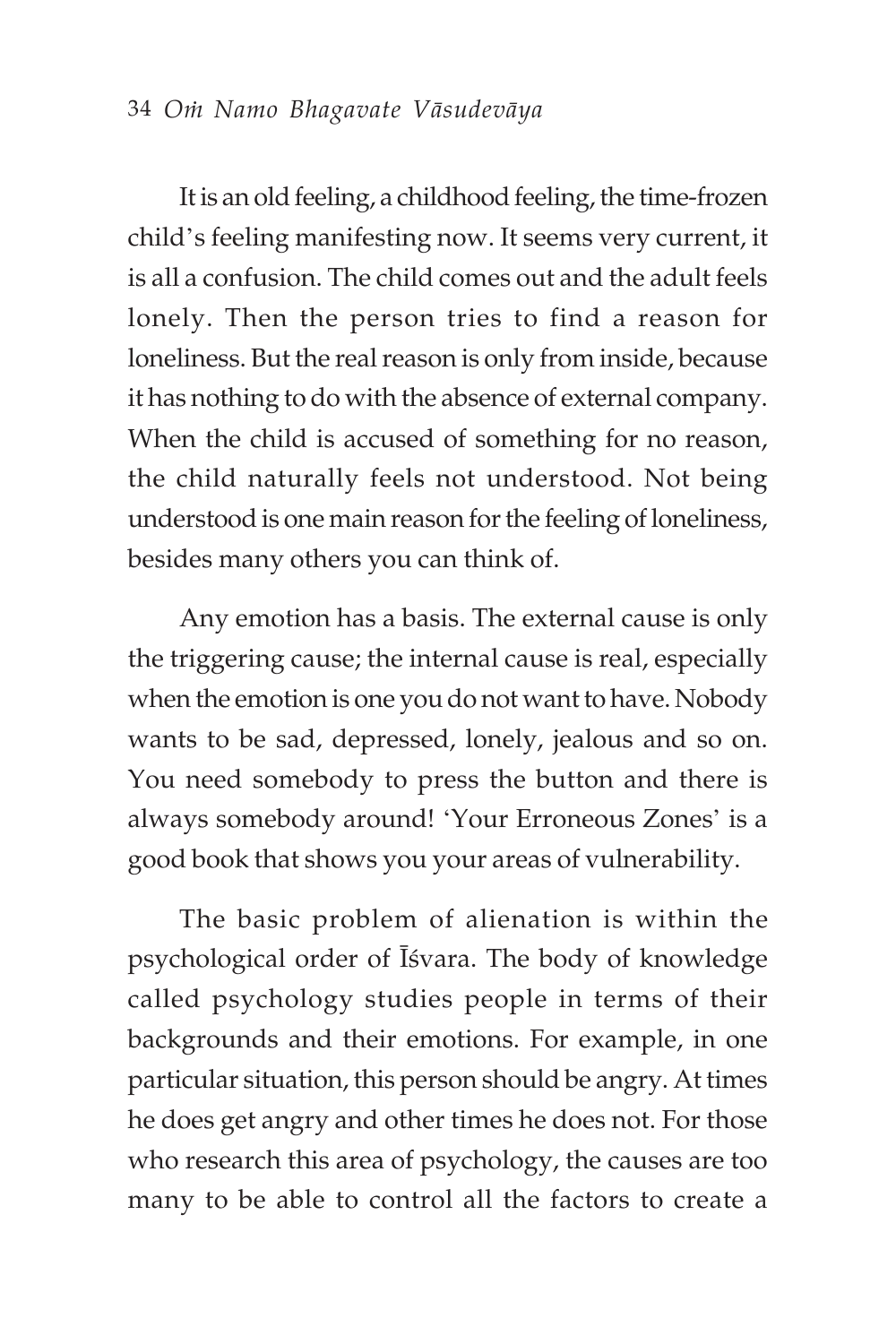situation of demonstration. However, even though the numerous variables cannot be controlled, it is still understood that there is an order. The more this is studied in psychology, the more one can see a generalised order. Therefore, psychology is a growing body of knowledge. There is an amazingly predictable relationship between one's childhood background and the current outcome.

One Western woman became a *sannyäsiné* and was wearing the saffron coloured clothes. Once she met me and told that she had taken *sannyäsa*, that she continued to have difficulty in making decisions, that she is sad. I asked her one question, "Was your mother given to alcohol?" She said, "Yes." That is the problem. When a mother is given to alcohol, it is the worst thing to happen to a child. This *sannyäsiné* had been trying to solve her problem through a variety of means. To solve an emotional problem she took to a spiritual life. She was sincere. She needs to address the problem by processing it and knowing *Isvara* intimately. Modern spiritual people try to bypass Isvara because they do not want to deal with another 'father'. I told this *sannyäsiné* to go to the group meeting of adult children of alcoholics and get to know the problem fully; learn more about Isvara. I gave her a book on *I*svara. After attending a few meetings in her town in New York State, she came to me saying that she was feeling much better. She was already a spiritually oriented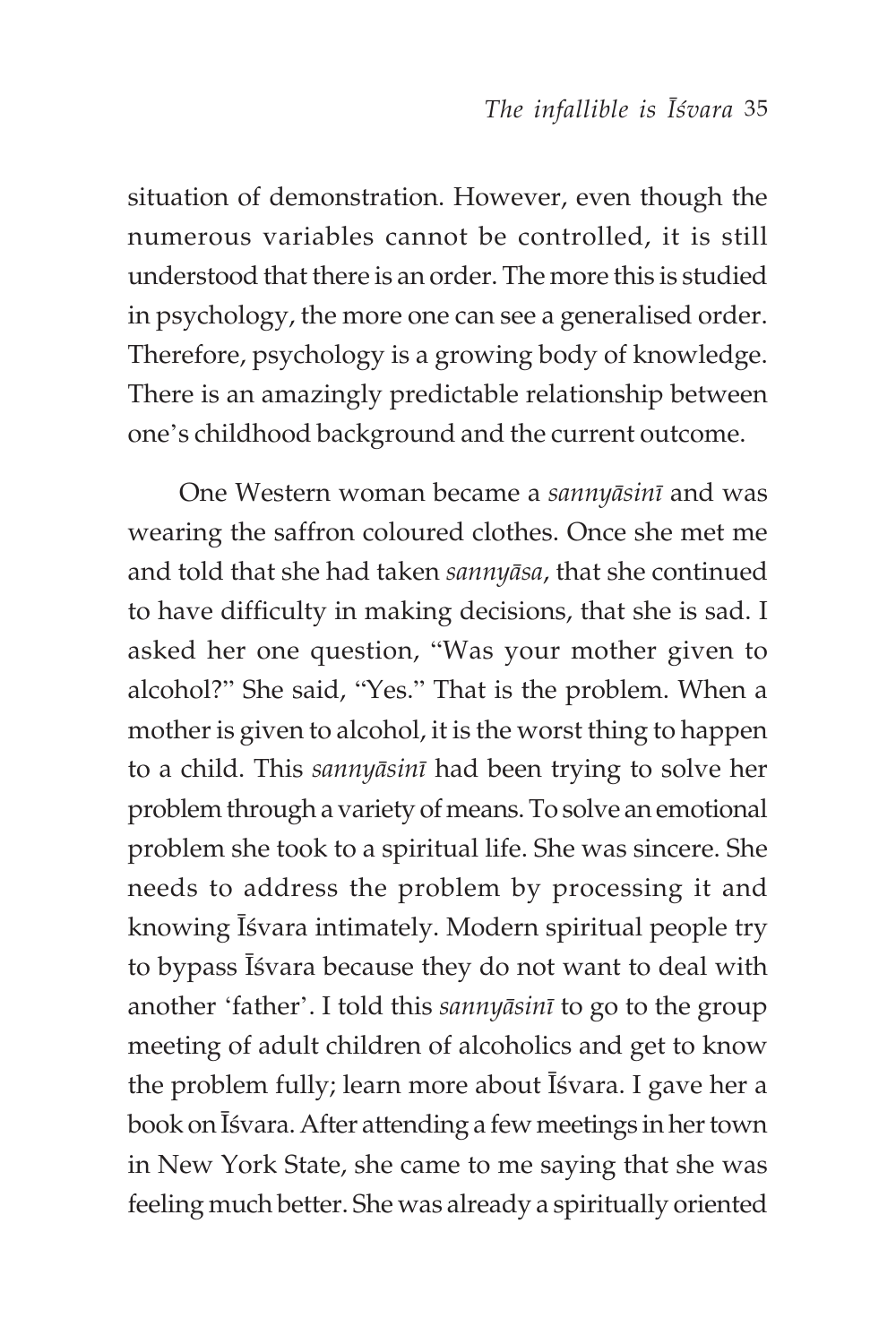person and it was easy for her, a walkover. She just needed this insight—insight about herself.

When this happens, you are on top of the situation. You can always be in charge of conscious problems, which can be managed. However, how are unconscious problems going to be managed? Instead, they manage you. The very fact that you are not conscious of them and do not know what they are, results in an outcome which is a mess. Therefore, you often get involved in relationships where you have to take care of the other person, rather than having a healthy and more equal relationship. This inability to relate in a more mature way is all underachieving because of an unfortunate background.

The therapist helps you shift the blame to mother and father who are responsible for it. But, you have to accept that they are responsible. You shift the blame and at the same time understand that this is a psychological order. It is a fact that you need to address your emotional life in order to take care of it. Here you are looking at this as Éçvara's order.

### *Validation of oneself in the order that is Éçvara*

Generally, the feeling is 'I am not normal.' It is because of the childhood background. The child's feeling is that I am no good. Given the home situation, the child's feeling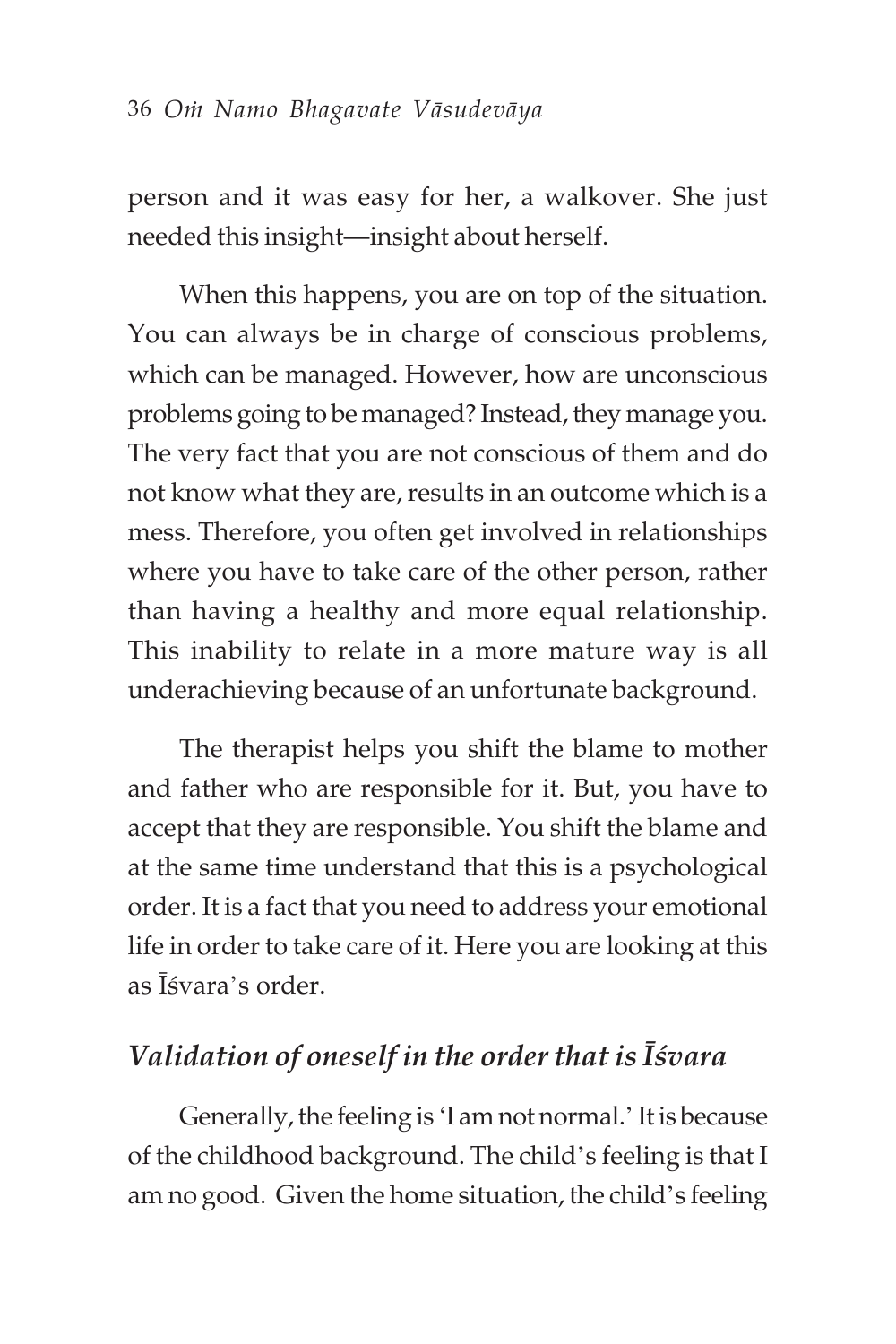is valid. When we say it is *Isvara's* order, we embrace the child in us. Every trace of an emotion is within the order and this order is Isvara. You cannot learn anything better than this to have a healthy appreciation of yourself, a healthy assessment of yourself.

It is true that I am in the order of Isvara; therefore, whatever happens, I am in order. I surrender to  $\bar{I}$  svara, *oà bhagavate väsudeväya namaù.* In the eyes of Éçvara who is my father and mother, I am in order. He is the father of my father, of my grandfather and so on. He is the father and the mother. The two are not separate. It is proper to impute both genders to Isvara because everything is Éçvara. Éçvara is the father and mother—both he and she. And they both are very much with me. Therefore, I look at Éçvara in the form of both father and mother because all fathers and mothers are Éçvara.

The father and mother cannot be away from my awareness. The other father and mother were away from the child's awareness because no parent can ever be present all the time in the child's awareness when it was needed. It is not possible. Therefore, uniformly everybody is harmed psychologically because of the past. In any insecure situation, of course, the child needed the parents. It is Isvara again. There is order that the child needs such parental presence. And parents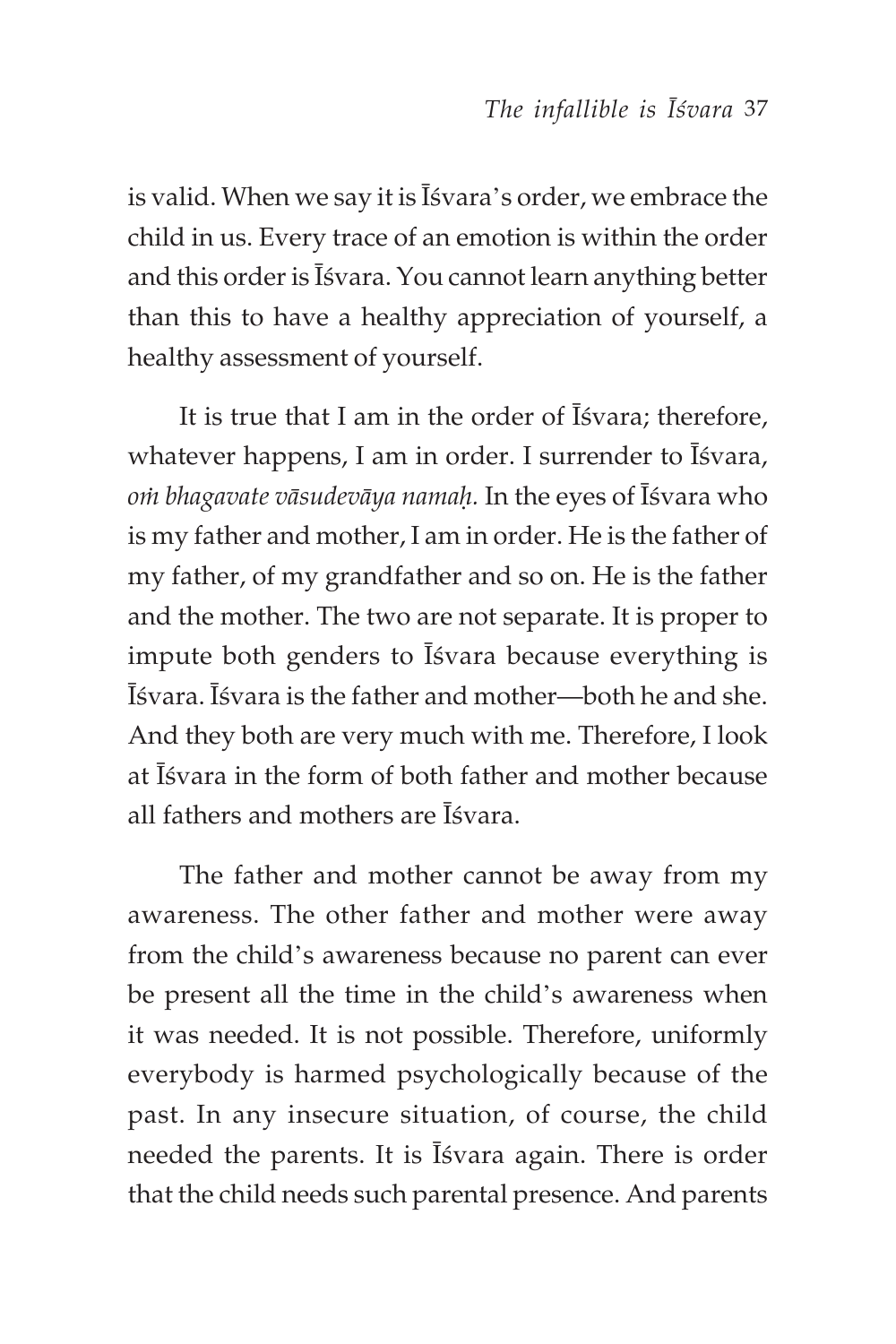need to understand that order. To the extent they can understand this and can fulfil what the child needs, to that extent the unconscious would be less loaded. Another person such as a baby sitter can never replace mother and father.

In any situation I cannot surprise *I*svara. In fact, any emotion or reaction cannot be a surprise to *I*svara because it is all within the psychological order. For the one who is the order, there is no surprise. Therefore, I can welcome whatever emotions I experience.

Now there is complete validation. A therapist is one who validates. A therapist validates you and shifts all the blame that you have placed on yourself to the appropriate places. It is the validation that lets you understand you are okay. This validation is to be trusted by you. But, as mentioned previously, it is an eroded trust. The reason that people do not marry is because they have difficulty in trusting; they choose to live together instead. When the topic of marriage comes, then it is said, "I do not believe in a marriage certificate; what is there in that piece of paper?" To this, one may reply, "Then please give that piece of paper." Well, it is not just a piece of paper, which is why one cannot give it. One has no capacity to trust. One cannot trust either oneself or the other. It is a fact. It is more than a piece of paper.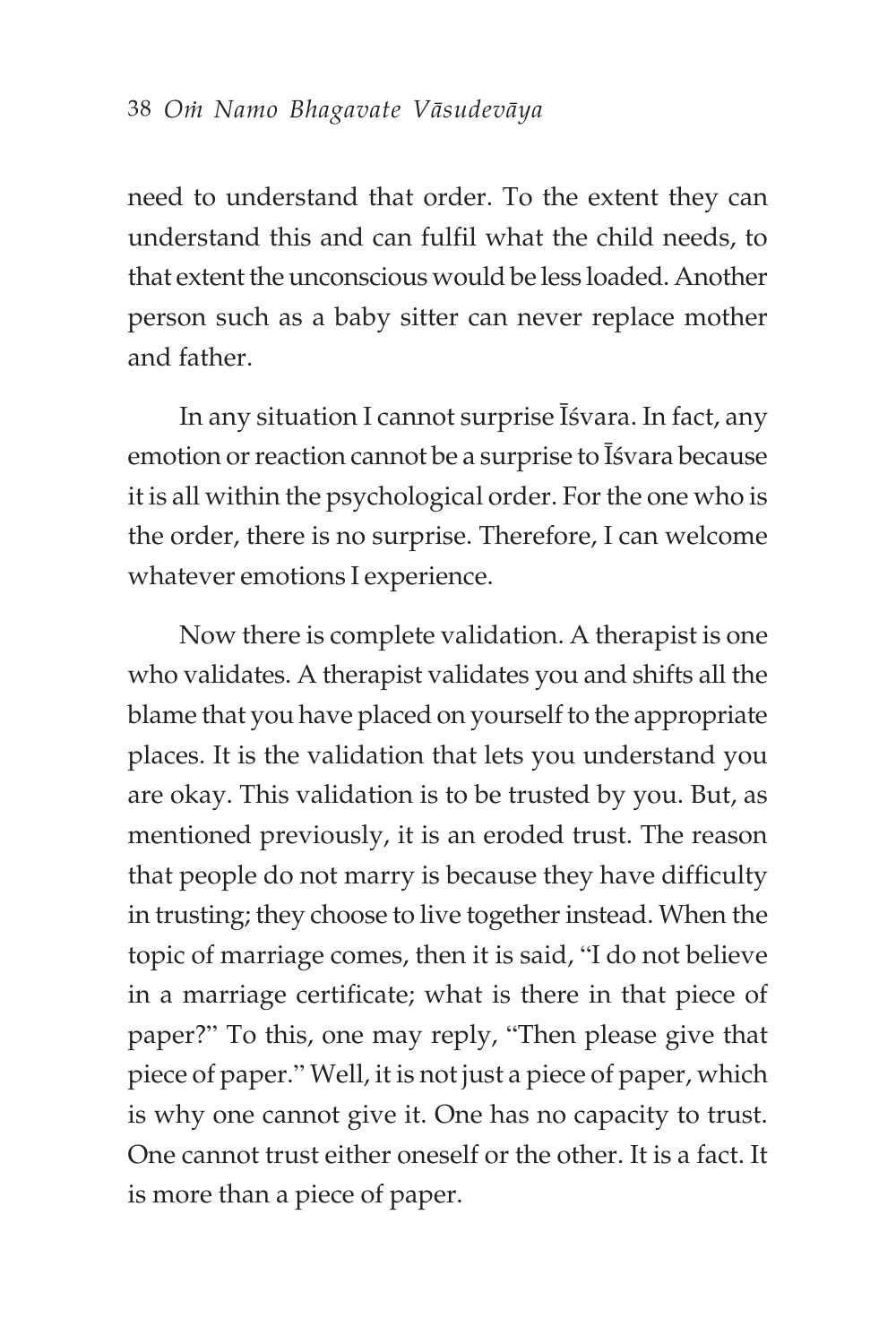It is understandable that there is incapacity to trust. That is why the Indian marriage is marvellous. Because you do not know the other person, you trust. It means you trust something else; you do not trust the person. No human being can be trusted. So what kind of trust you can have? Everyday you read about accidents and you think these accidents concern others. The others also thought the same way. Therefore how to trust anybody? Then you trust something else. That is the order of Isvara I am talking about.

### *Éçvara, the super therapist*

I accept *Isvara* because he is in the form of order. Order means infallible. I do not say Isvara is infallible; I say the infallible is  $\bar{I}$  svara. To say  $\bar{I}$  svara is infallible is a judgement which can make the person angry if the prayer is not answered. 'Infallible is <sup>Isvara</sup>' is to be discovered, assimilated. Is vara being in the form of psychological order, I cannot surprise Īśvara. Every trace of emotion is valid and I validate myself in my awareness of Īśvara. In other words, *Isvara validates* me. My understanding of Éçvara validates me. This validation is implied in *namaù,* which means I do not hold on to anything. In the validation implied in *namaù,* I cease to be vulnerable. I am normal. As long as I feel vulnerable, I cannot be open. I need to open myself. There is so much in this.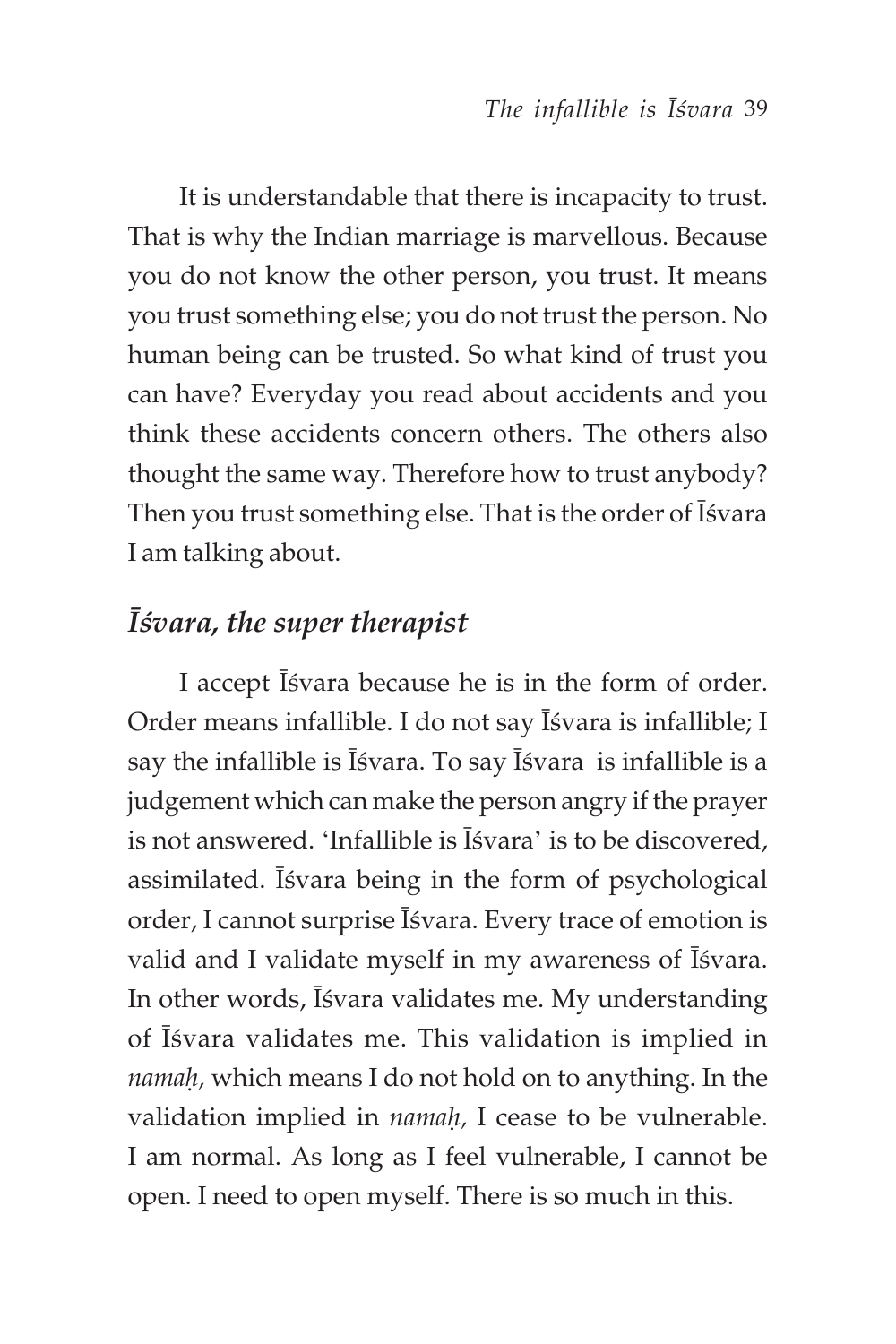With *yoga* helping me, I can then open up by saying, "In the vision of Éçvara, who I understand is in the form of order, I am not vulnerable." It makes me totally objective. I can welcome an emotion like fear. In so many words I need to say, 'I welcome fear.'

In modern self-help groups there are some modern *mantra*s. One of them is 'Let go, let God.' This is wonderful. 'Let go, let God' means let God be and let go of all your controls.

I validate myself and welcome all my emotions. Relaxation becomes a past word; I do not need to relax because I am always relaxed. In *çaväsana,* this is what you are told, 'Let go, let go.' So even in *äsana*s you can do better by letting go more.

When you do this, there is more Isvara and less of you. In fact, there is only *Isvara*. The psychological order is very critical for a human being's own sanity. It is *namaù*, my surrender to Bhagavän Väsudeva*.*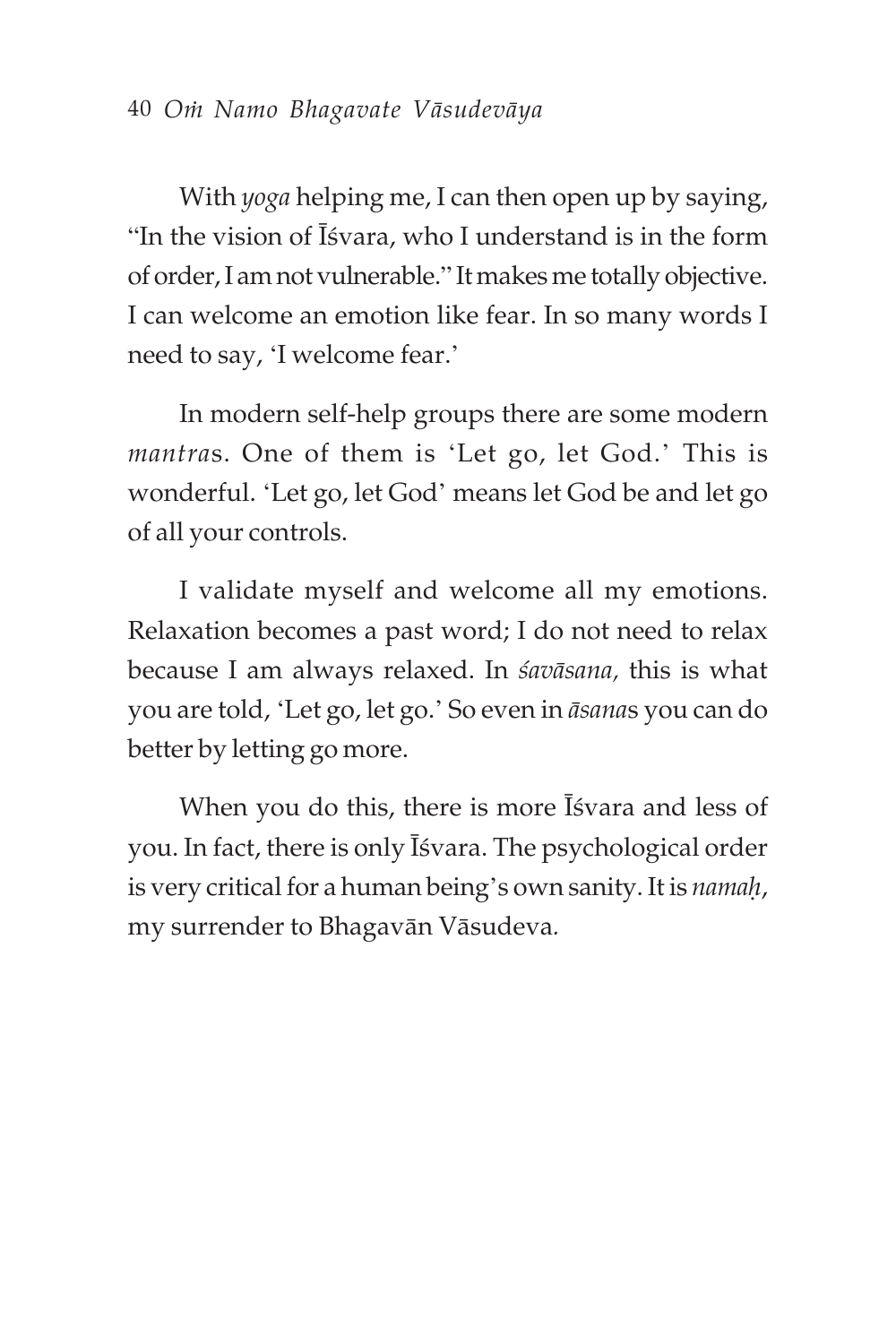### É**Ç**vara is manifest as dharma

Another level that I need to recognise is the order of *dharma*. Being endowed with freewill, a human being needs to choose all the time. It is a fact that I am free, free to make choices. I am also free enough to desire. More often than not, desires release a lot of pressure because of the unconscious again. There is a need for approval, a need to prove oneself and a need to be somebody because there is so much self-loathe and selfnon-approval in each person. There is self-non-approval because the self is to be discovered. In fact, the self is the whole. Unless I discover I am the whole, I am not going to rest content. I will always be seeking. Pressure is released by my various desires—desire to possess, to acquire, to own and to retain. There are other desires such as desire to experience, desire to repeat the experience, desire to achieve something and desire to have certain things happen to me that release pressure.

Desire to retain is very powerful. I want to retain my money, my health. I always want to be a young person. Therefore, the desire to retain is very big—retain money, retain job, retain friendship, retain relationship, retain colour of my hair and to retain the hair on my head!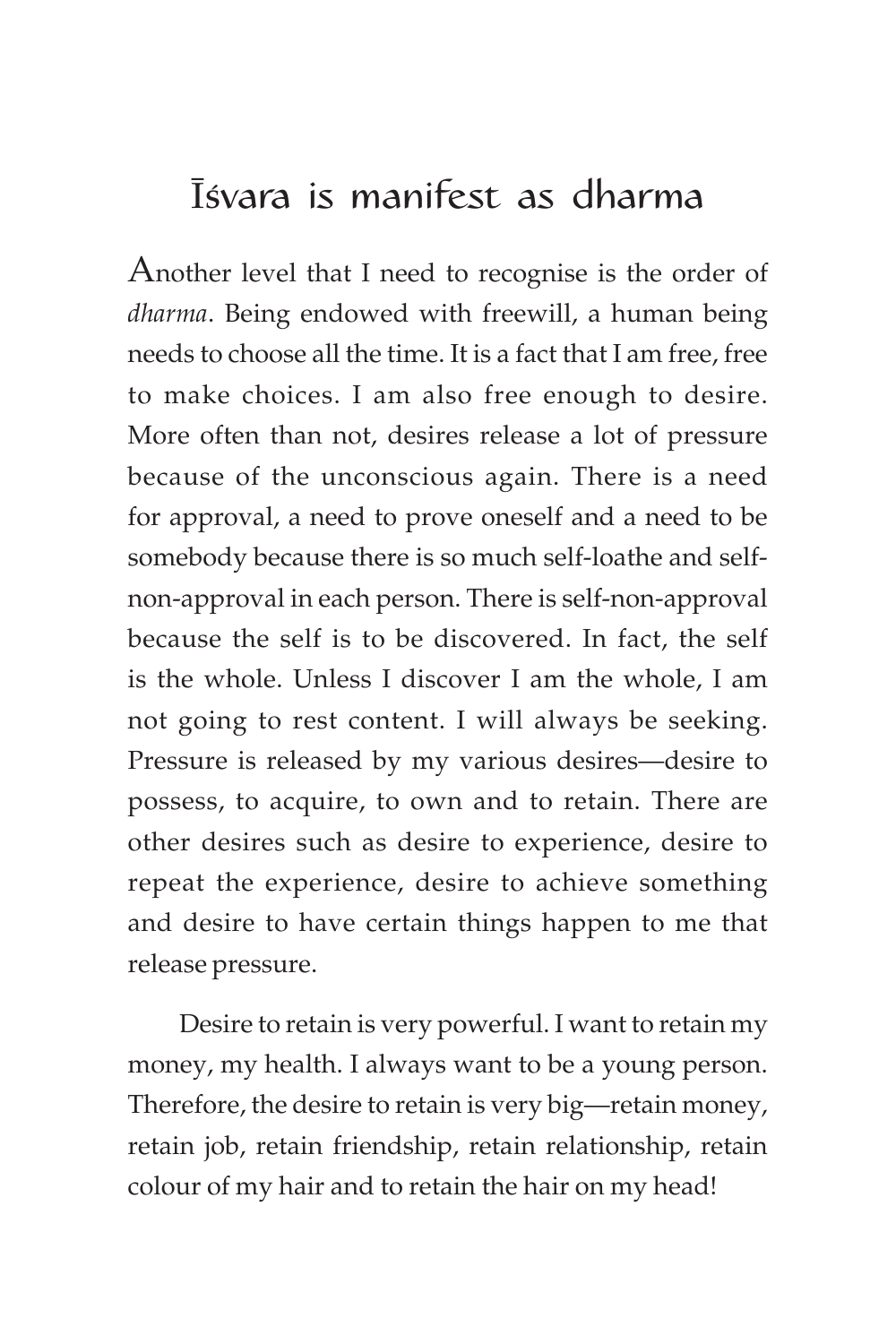#### 42 *Oà Namo Bhagavate Väsudeväya*

The desire to avoid is also a powerful desire. I want to avoid a headache, avoid ulcers. I want to avoid putting on extra kilos. Invariably the extra kilos sneak in, even though I am very conscious and careful about my intake of calories. Some people say that even by just breathing, they put on weight! So there is this desire to avoid a variety of things, to get rid of a few. In short, there is the desire to acquire and retain, to avoid and get rid of. Our desires are very legitimate and the capacity to desire is a privilege that is given.

#### *Desire also is a manifestation of Éçvara*

In the *Gītā*, Krsņa is presented by Vyāsa as Īśvara. In fact, when Krsna is speaking, the statement is 'srībhagavān' *uvāca*.' Therefore, Bhagavān Vāsudeva who is Krsna, says, 'I manifest in the form of desire in all human beings.' If you have ambitions and desires, you are healthy. The problem is they release tremendous amount of pressure and then they need to be fulfilled. Therefore Krsna puts a clause there, which is '*dharma-aviruddha-käma*, desires whose fulfilment do not hurt *dharma*.' So *dharma* becomes very important here.

As *yoga* teachers you need to know *dharma* very well because you will be asked, 'What is *dharma*?' At times, you will have to advise students when they have conflicts between their interests and values. As a teacher you have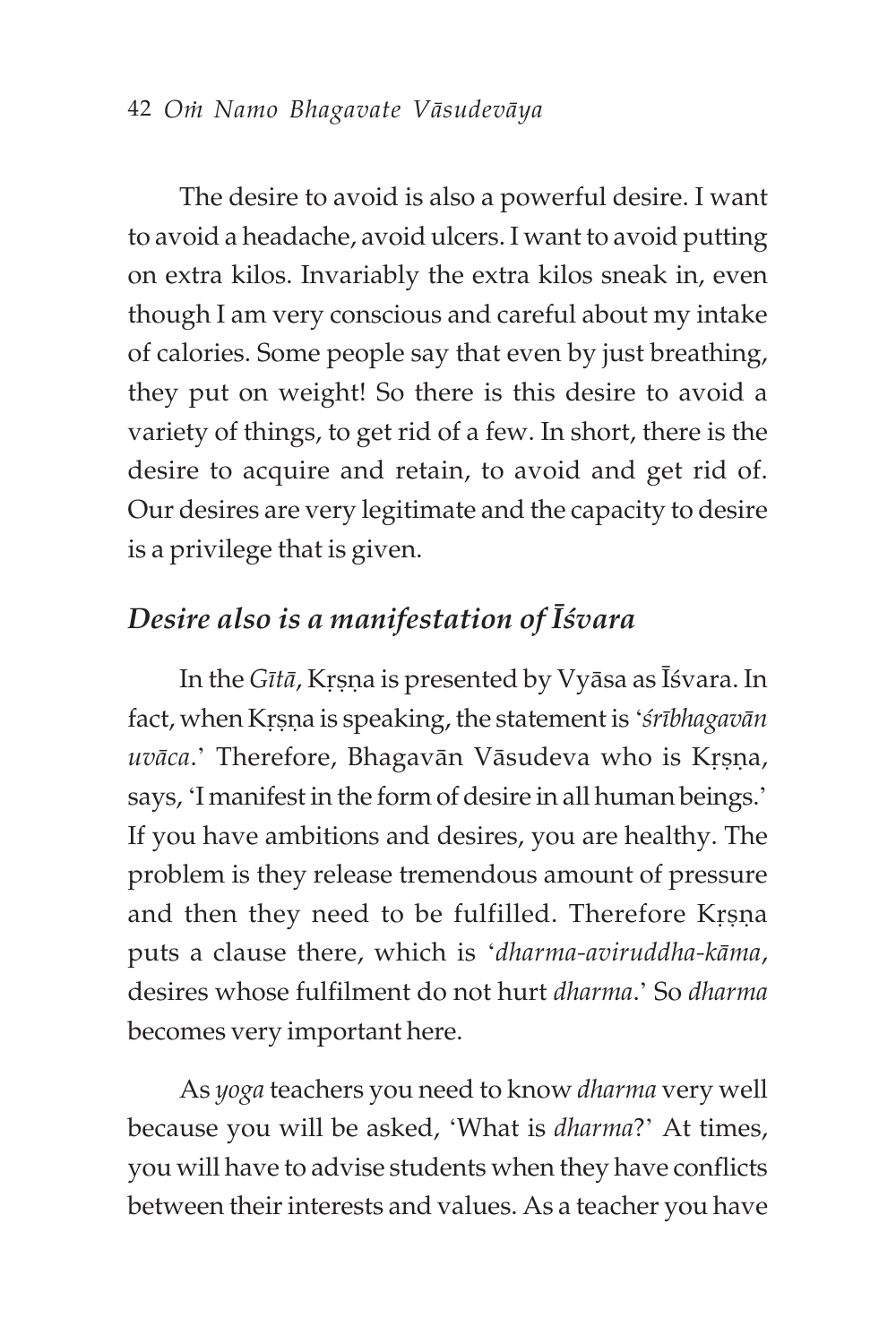to be careful because you cannot play the role of a therapist; but you can play the role of an advisor and a good friend. Whenever you teach, the students begin to trust you. Slowly transference will take place with many kinds of problems later. Therefore, it is important to draw boundaries for yourself and for others as well.

*Dharma* is the infrastructure which is the fabric that connects all of us as our basis for our interaction with each other and with the world in general. Because I have desires and you also have desires, they clash at times. We both may desire for the one and the same thing. Often there is one job and hundreds of applicants. Therefore, there are some ground rules when all of us compete. It is a game; we do not play it as a game. We have lost the sporting spirit even in games.

During my interaction it is possible to tread on others' toes, trample on others' pursuit of felicity; others can also trample on my pursuits and stifle them. Therefore, what controls us from inside, our sense, is common to all of us. In terms of my expectations of others' behaviour towards me, I am very clear and you are also very clear. We do not want others to hurt us in any way; this is universal.

To obtain a Ph.D someone might construct a list of questions to ask hundred different people. Then they draw some conclusions from the responses. The answers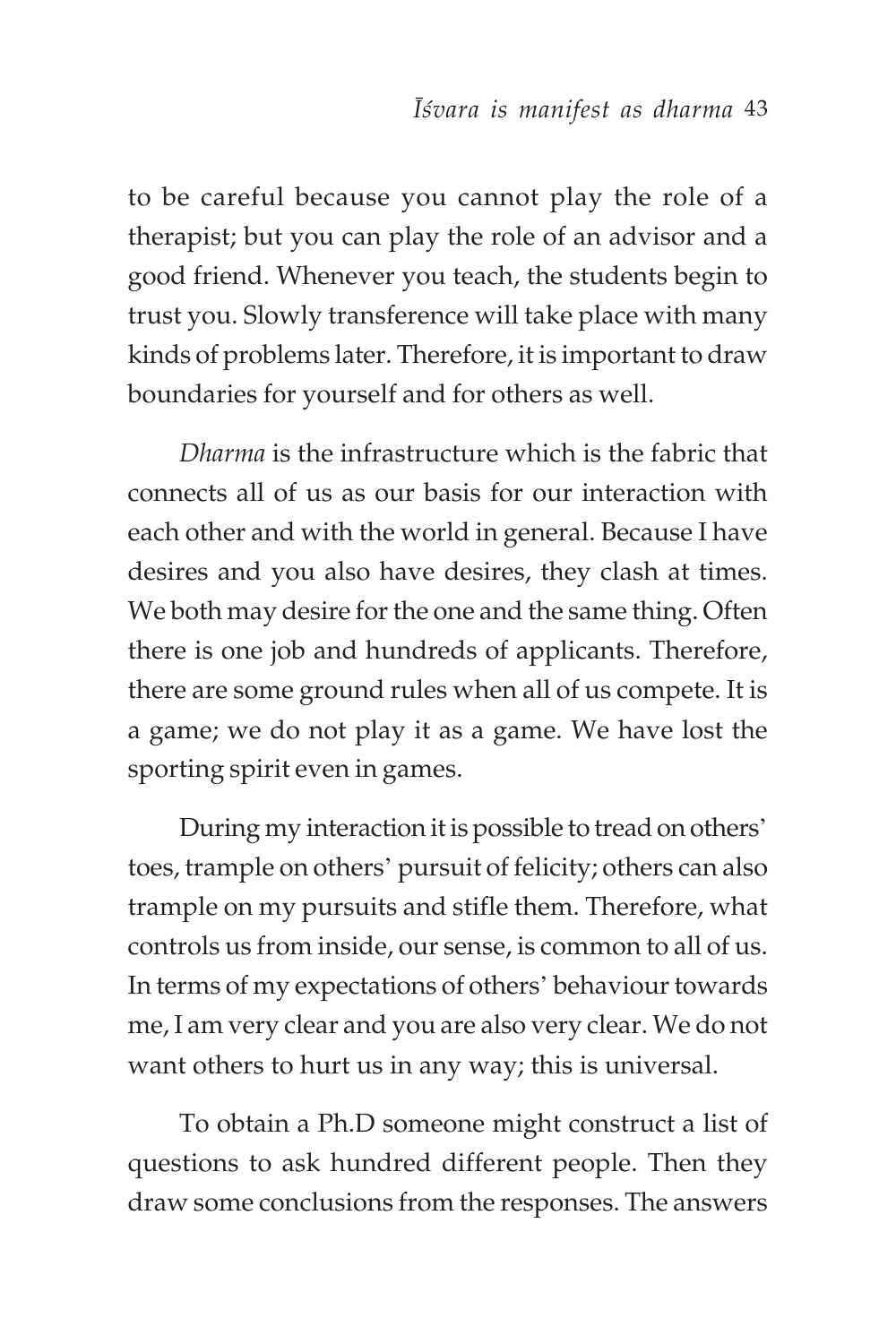that they would get when they ask those questions would be different or similar. However they are not different when your questions are: 'Do you want to get hurt?' 'Do you want to be cheated?' 'Do you want to be robbed?' 'Do you want to be lied to?' 'Do you want to be taken advantage of when you are in a weak situation?' The response would be one 'no' from all, whether a p*aṇḍita,* scholar, in Benares,<del>'</del> a professor in Boston or an aborigine in the outback of Australia.

So, how do you want others to behave towards you? You want everybody to be very giving, very friendly, compassionate, understanding and so on. Even mosquitoes should leave you alone and should not bite. No other bugs should touch you. And the whole world should behave properly towards you. However, the most unfortunate thing is that others also expect the same thing from you. This common sense born value structure is *dharma*. It has nothing to do with any special person like Rāma or Krsna. They confirm this by practice and precept. We do not need a scripture either, to propound this common sense value structure.

If this sense were not there, it would be a defect in the very *srsti*, the creation. It would be something like

<sup>&</sup>lt;sup>4</sup> Vāraņāsī, Kāśī, popularly known as Benaras is a holy city on the west bank of the River Gaìgä in the Indian State of Uttar Pradesh.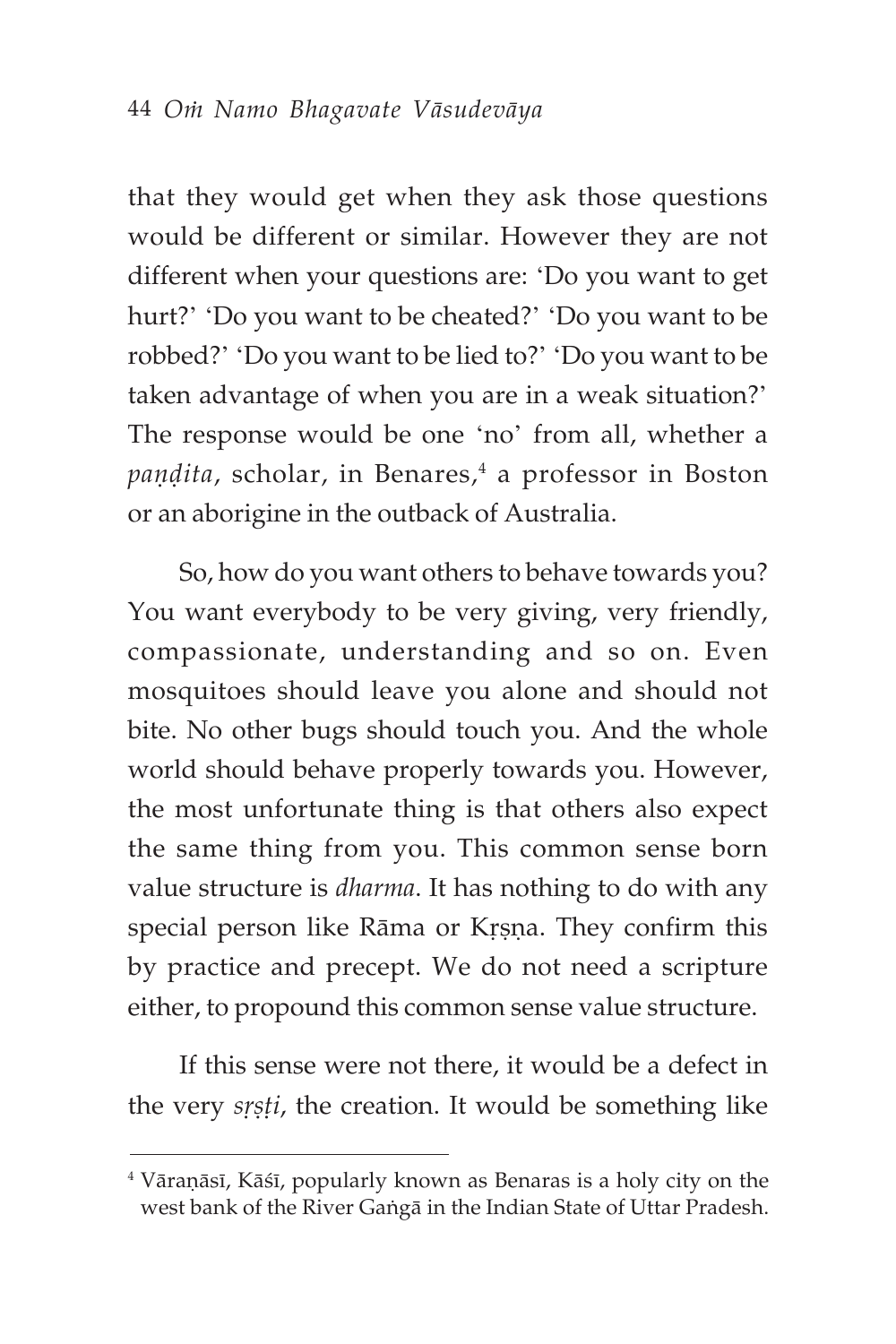having a Ferrari without a break system and giving it to a young man who has one earring, an afro cut, unbuttoned shirt, a chain on his neck, a headband and jeans with more holes than fabric, who has a 6-pack in front of him with two of them already gone inside! And he is behind the wheel of a Ferrari with no brakes. Think of the outcome. It is very clear that he would be a danger not only to himself, but also to whoever is on the street. That would be the human being with all the freedom and no brake system. There would be nothing to stop the person, no element of empathy, sympathy, compassion, no love and caring for others. The person would be a danger to everyone including himself. It would be a terrible thing to happen. It would mean that this creation is defective. To correct the defective creation all the human beings would have to be recalled and then something would have to be put inside them before they are sent back.

However, we do not have this problem. We all commonly sense that we do not want to be hurt, nor does anyone else.

All of us sense gravitation. Every monkey senses it without being taught. The mother monkey did not teach this to the baby monkey. In my imagination the teacher-monkey would say, "All of you listen to me, carefully. Do you know who you are? Monkeys.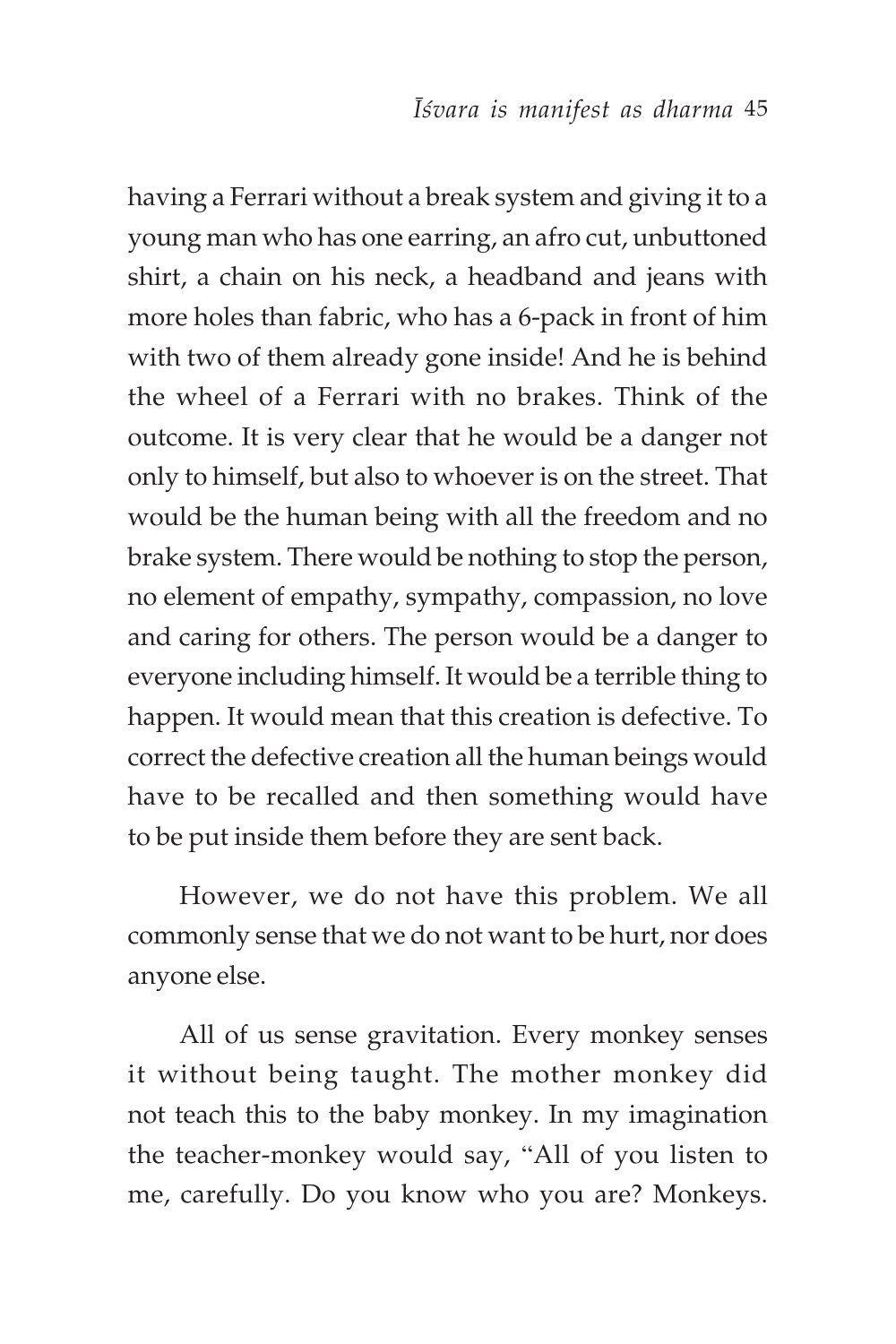Your mother is a monkey. As monkeys always do, your mother is going to jump from tree to tree. Your mother is not a cat. She is not going to pick you up and put you in safe places. She will just keep jumping and you will have to hold on to her. Hold on to her like only a monkey can hold. Have a monkey-grip and never leave hold of her." After listening to her the baby monkey would ask,

"What does 'hold' mean?"

"Hold like this," she says, showing with her hands.

"If I let go what will happen?"

"You will fall down."

"What is falling down?"

"You will come down to hit the ground."

"Go down means what?"

"You will fall."

"What will happen? "

"You will die."

"What does 'die' mean?"

"You will not be here anymore."

Think of how to explain all this to a baby monkey. Baby monkeys sense gravitation without ever being taught by anybody. Thank God! That is how it is.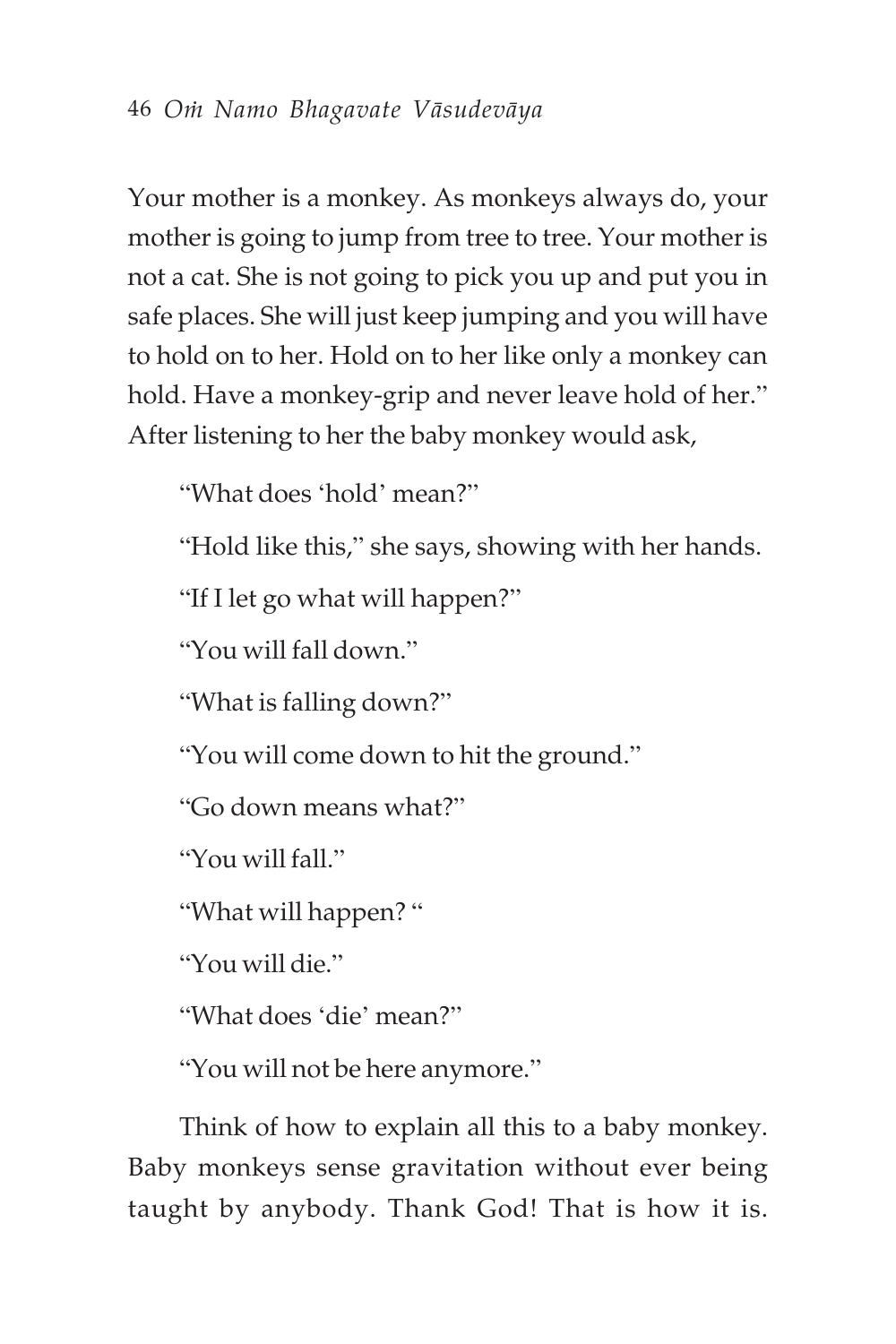We may not know all about gravitation, but we all sense gravitation. It is one force, which defies everybody's thinking. It is amazing and it is the thing that holds the whole universe together. Every bird and every other animal knows. Although nobody has seen gravitation, we all sense its force.

So too, nobody has seen *dharma*; but we sense *dharma* because it is there. There is such a force as gravitation; therefore we sense it. And there is *dharma*; therefore we sense it. In fact, all prophets and religious leaders should confirm this—the sense of *dharma* is common to all. Every heart senses it because Is vara is manifest in the form of *dharma* in our hearts. Therefore it is universal.

For us, *dharma* is not a mandate of God; it is a manifestation of God, Isvara. See the difference. Mandate means 'either or.' 'Do not or you had it'! However *dharma* being a manifestation we all sense with the common sense, which is another manifestation. We naturally pick up other's pain. Though we sense the pain of others very easily, yet there are times when we use some arguments to justify our indifference or decision to be indifferent. It is from the pressure of our needs and fears. Therefore, *dharma* is an important manifestation. If you read the *yoga*-*sütra*s, there is so much about *dharma*—*yama* and *niyama*, for example. *Äsana* comes later; *dharma* comes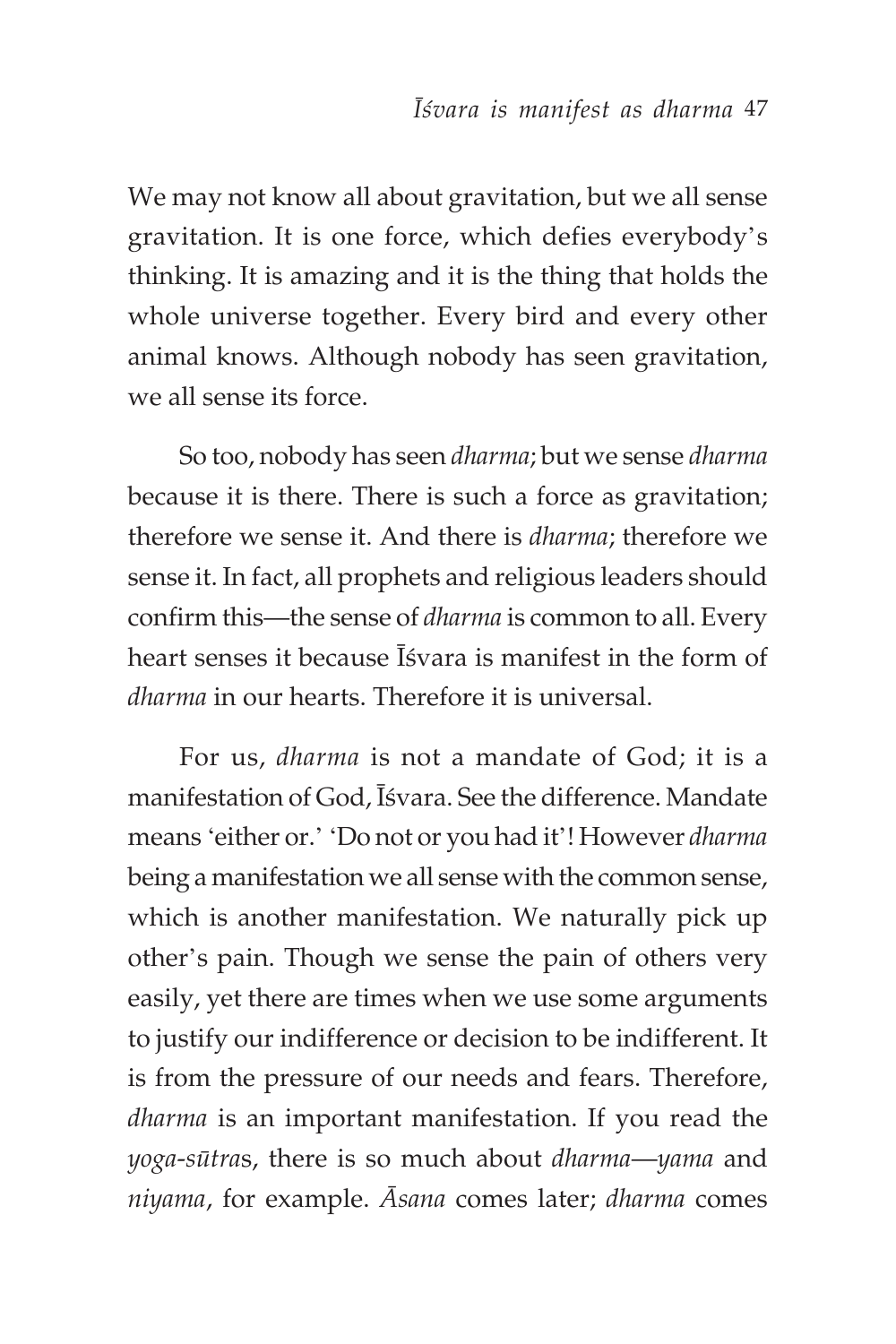first in the form of *yama* and *niyama*. *Yama* is restraint, not to indulge in certain things. *Niyama* is to follow certain observances. Even though my desires, *rāga* and *dveșa*, produce pressures, I surrender, *namaù*, to Éçvara in the form of *dharma*.

Understand *namah*. I surrender to *I*svara who is manifest in the form of *dharma*, in the form of desire unopposed to *dharma*.

In the beginning *namaù* would not be surrender, but rather, your salutation—salutation as an action, as a ritual. You can offer it orally, mentally or physically. You offer physically by doing *namaskära* like what you do in *sürya-namaskära*. And in *yoga* you can include *süryanamaskära* as a ritual prayer.

The result is what is called grace. You need to earn grace; it does not just come. It is earned by prayer and by charity; these are the two ways of earning grace. Charity is not a good word. Instead, let us say it is 'reaching out' to extend certain help to people who need it. Sometimes it is done by word or by lending time to somebody. Just being available to listen to others' stories is a great help. There are many forms of help and reaching out. When you extend help, you grow. It is all *dharma.*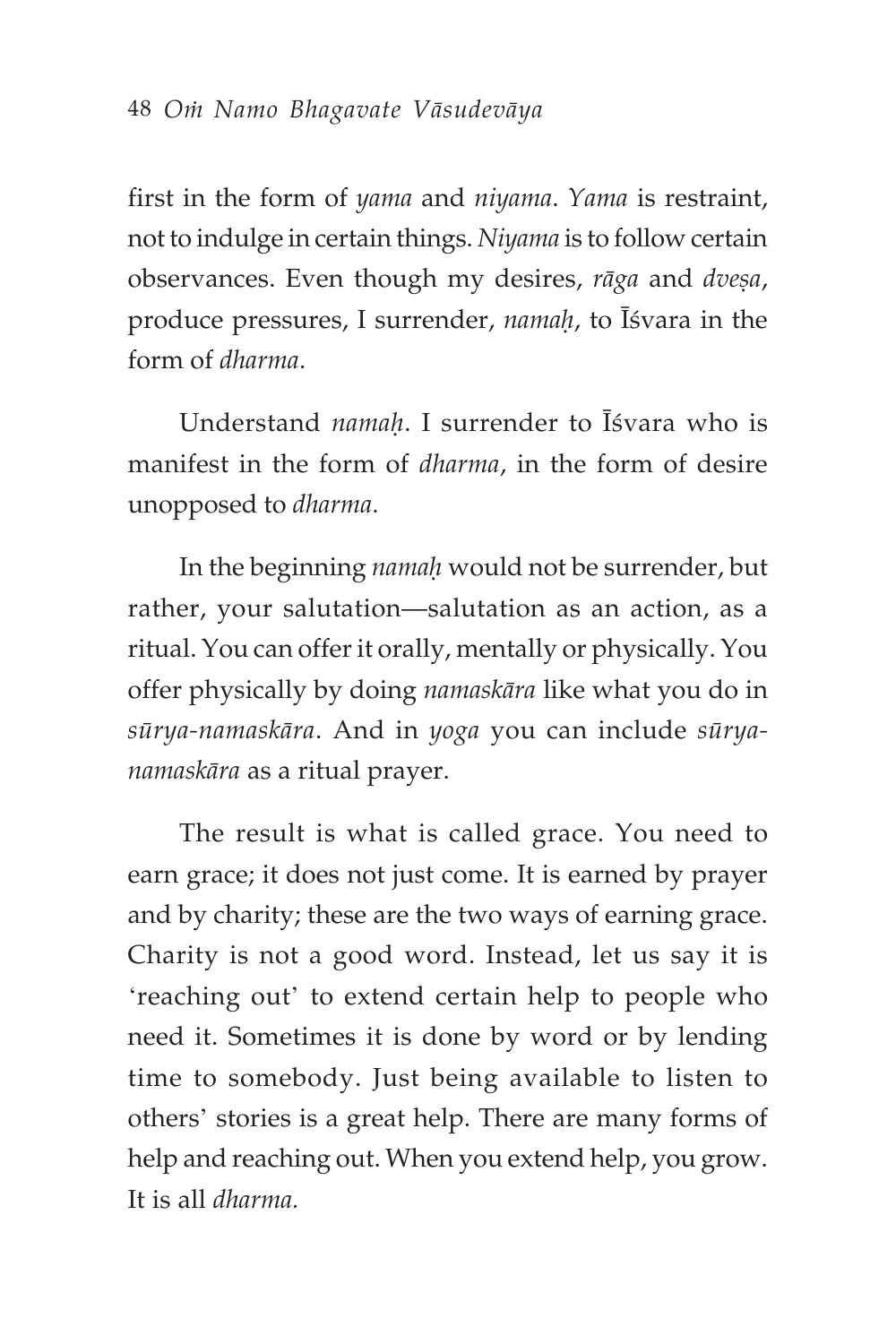You grow into a complete person when you are able to conform to *dharma* without any kind of pressure or conflict. In the beginning there is conflict, like getting up every morning. You wake up first and struggle to get up later. So too, in eating if you are watching your calorie intake, you always murmur and eat, 'I am eating now, but tomorrow I am not going to eat.' But again it happens the next day. 'Tomorrow I am not going to eat.' So the struggle goes on until you become free from any conflict. However, when you stifle another's happiness, you hurt that person. There are different ways of hurting—by word, deed and even by thought. There are shades of hurt. When you deliberately avoid any form of hurting in any manner, any kind of taking advantage of anybody, then you conform to *dharma*. It is done deliberately at first. Then there comes a time when you do not have any conflict. You become incapable of going against *dharma*. It becomes natural, spontaneous, even though initially you used a support system and prayers.

Forming a group is also necessary to have a support system consisting of people given to your own pursuit the pursuit of *dharma.* If that is not possible you can email or phone your friend if you need to talk to one. Besides this, you pray, asking for help from Isvara. Thus, your pursuit is meaningful to result in your growth into a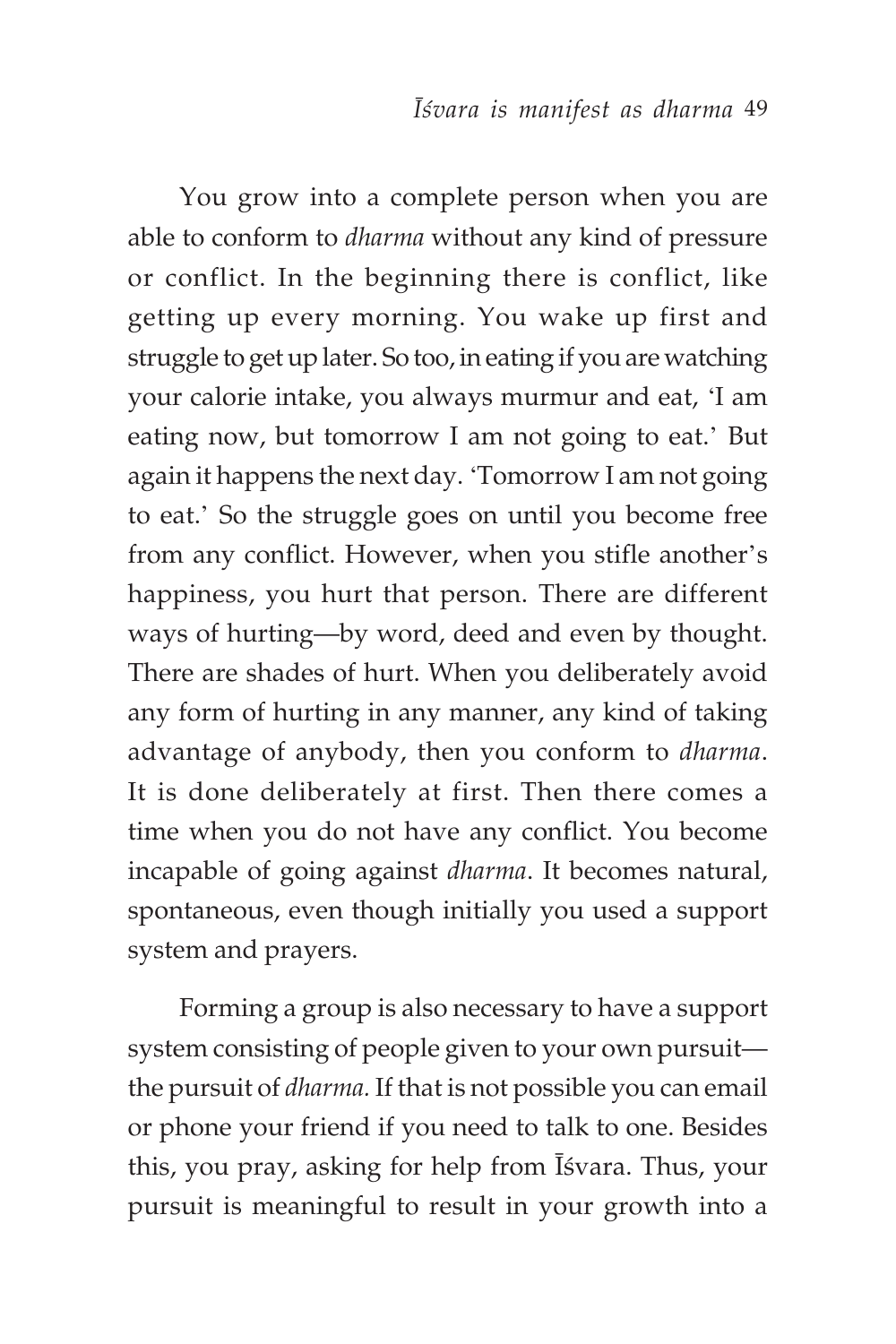person with self-satisfaction. For such a person we have the teaching that 'You are a complete being.' Isvara who is everything, is not and cannot be separate from you. In fact, the essence, the truth of Isvara and the truth of you, is one and the same, like a wave and ocean. The truth of the wave and the ocean is one and the same—water. This is Vedanta. It is the final step. For this you require to be more or less a complete being, a mature human being and for whom the manifestation of Éçvara is *dharma*. My salutation unto that Lord, Väsudeva, who is manifest in the form of *dharma*, in whom the whole *jagat* exists, *väsu* and who is an effulgent being, *deva*. Unto that Lord, Väsudeva*,* my salutation, my surrender.

The Lord is manifest in the form of psychological order and physiological order. So understand that anything you do, even for health, is an offering to the Lord; it is not personal. *Namaù*, you are surrendering unto the Lord who is in the form of physiological and physical order and more critically in the form of psychological order. Therefore, *yoga* becomes a prayer. Unto him my *namaskära*, surrender. The surrender is total now.

When I say that I am in order, I can never surprise Éçvara, no matter what my feeling is. It is not a surprise because it is all in the order. When I say, 'I am in order,'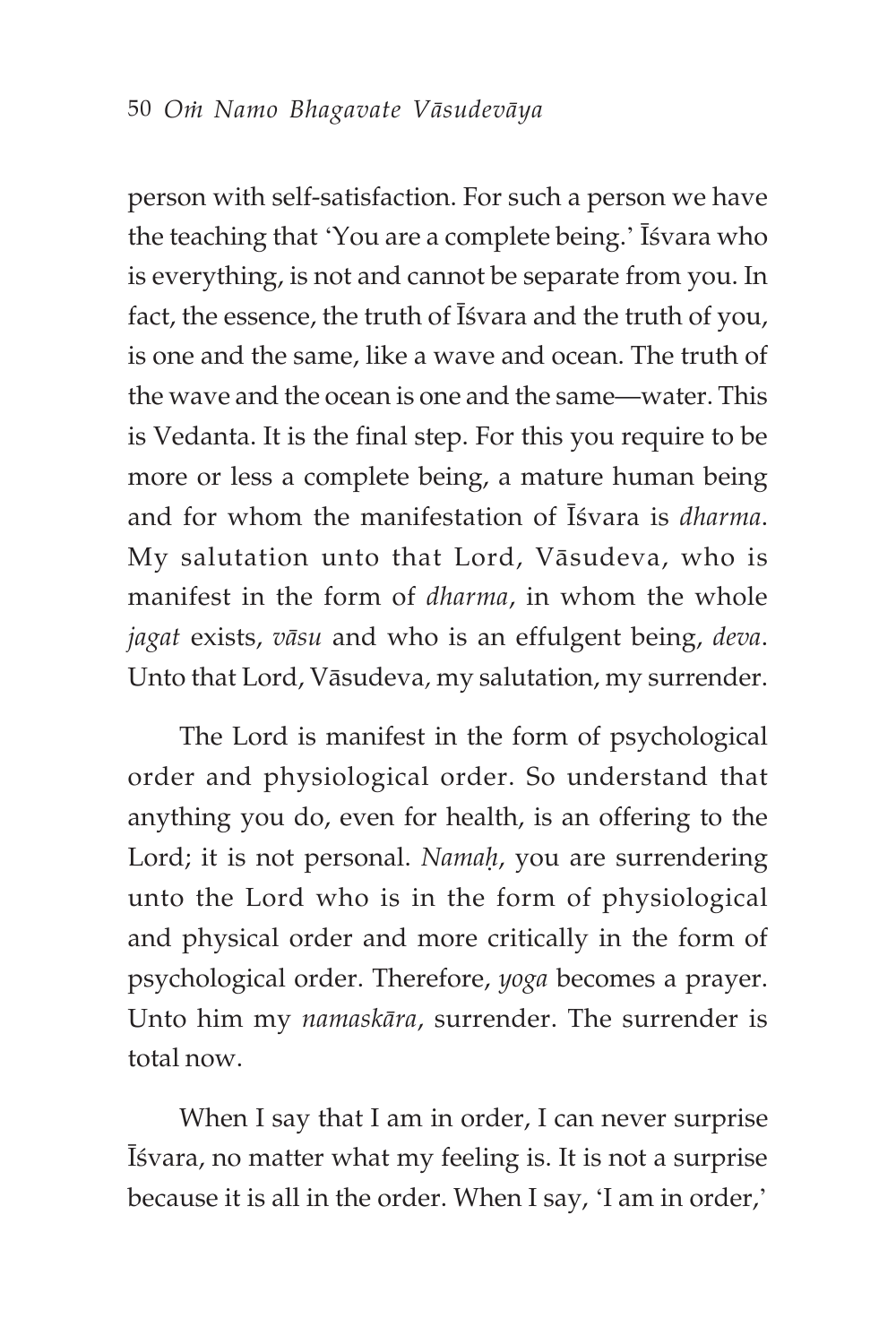I am discovering certain space within myself to look at my emotions and say, 'I am in order.' I accept every form of emotion—loneliness, anger, fear and so on—in my awareness of the presence of Īśvara.

To sum up, I want to be true to myself, with some self-respect and self-dignity. I draw boundaries to myself and to others relating to me without offending anyone. This is living.

When you have fear, like fear of death, you say this sentence aloud, 'I welcome fear, I am not afraid of fear.' When you say this in so many words, you can see the magic; you are the one who welcomes fear. And you are no longer under the spell of fear. It looks very simple because it is simple! Struggling against yourself is not going to help. Please note when you welcome fear of death, you only welcome fear, not death.

Surrender to *Isvara* with the awareness that Éçvara is manifest in the form of one cosmic order. The more you see the presence of Isvara all through the day, the less would be your attempt to surrender. May *Isvara* bless you all.

#### Om Namo Bhagavate Vāsudevāya